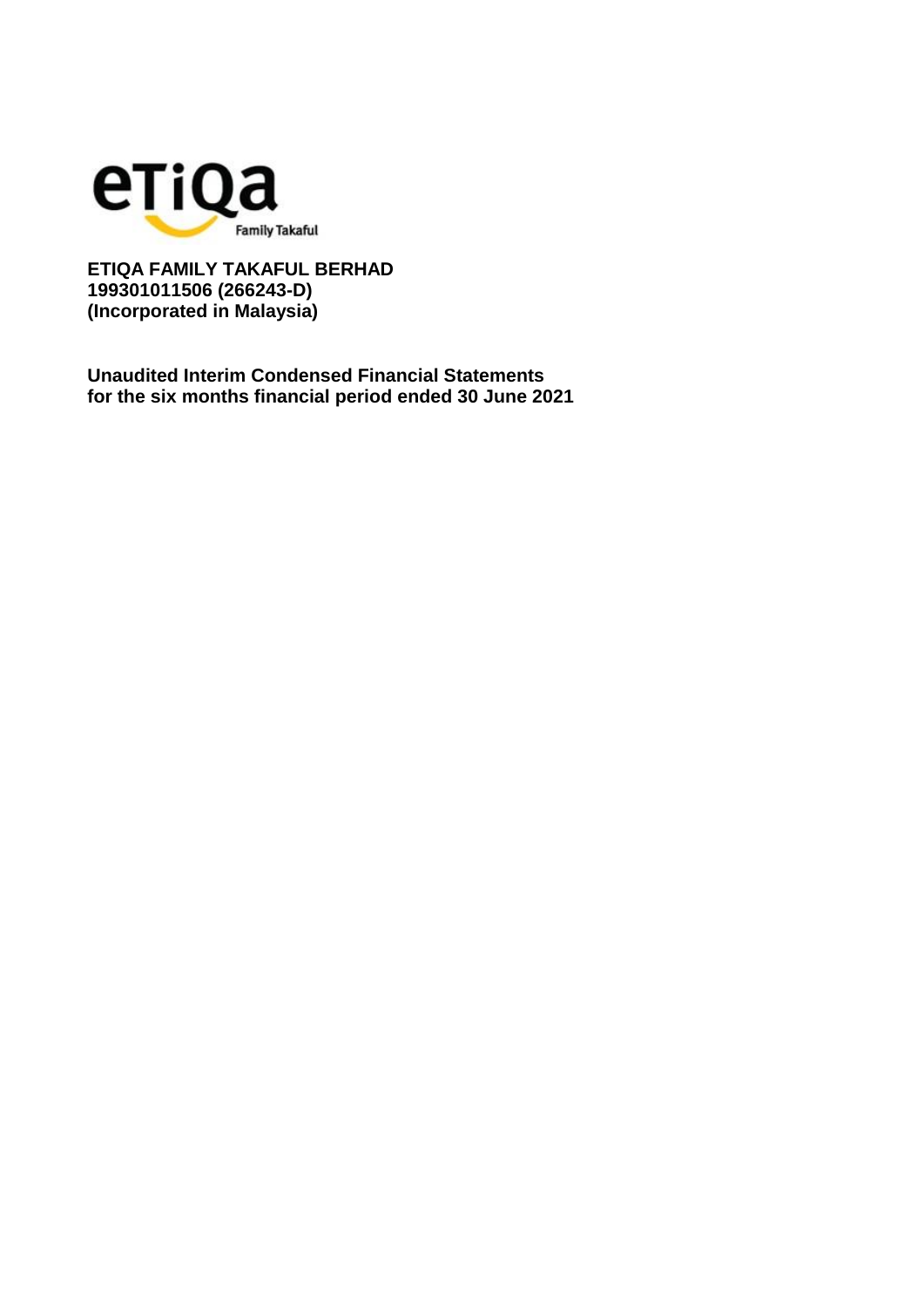# **CONTENTS PAGE**

| Unaudited Interim Condensed Statement of Financial Position   |         |
|---------------------------------------------------------------|---------|
| Unaudited Interim Condensed Income Statement                  | 2       |
| Unaudited Interim Condensed Statement of Comprehensive Income | 3       |
| Unaudited Interim Condensed Statement of Changes in Equity    | 4       |
| Unaudited Interim Condensed Statement of Cash Flows           | $5 - 6$ |
| Notes to the Unaudited Interim Condensed Financial Statements | 7 - 56  |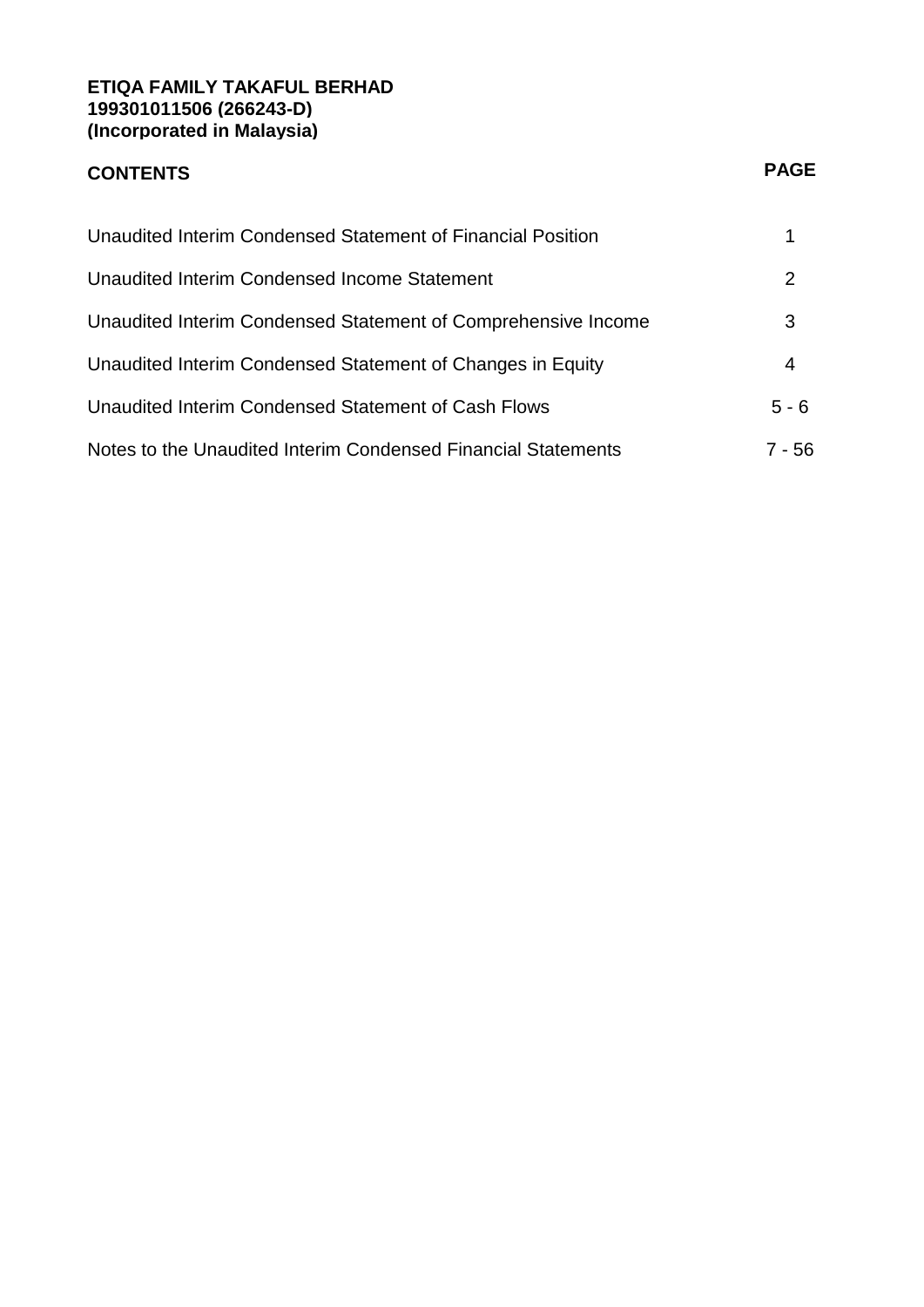#### **UNAUDITED INTERIM CONDENSED STATEMENT OF FINANCIAL POSITION AS AT 30 JUNE 2021**

|                                                             |             | 30.6.2021                              |                                                |                          | 31.12.2020                             |                                                |                          |  |
|-------------------------------------------------------------|-------------|----------------------------------------|------------------------------------------------|--------------------------|----------------------------------------|------------------------------------------------|--------------------------|--|
| <b>ASSETS</b>                                               | <b>Note</b> | Shareholder's<br>fund<br><b>RM'000</b> | Family<br><b>Takaful fund</b><br><b>RM'000</b> | Company<br><b>RM'000</b> | Shareholder's<br>fund<br><b>RM'000</b> | Family<br><b>Takaful fund</b><br><b>RM'000</b> | Company<br><b>RM'000</b> |  |
|                                                             |             |                                        |                                                |                          |                                        |                                                |                          |  |
| Property, plant and equipment                               |             | 148                                    |                                                | 148                      | 203                                    |                                                | 203                      |  |
| Right-of-use assets ("ROU")                                 |             | 385                                    |                                                | 385                      | 518                                    |                                                | 518                      |  |
| Intangible assets                                           |             | 6,565                                  |                                                | 6,565                    | 5,589                                  |                                                | 5,589                    |  |
| Investments                                                 | 13          | 2,504,947                              | 11,861,535                                     | 14,339,893               | 2,447,377                              | 12,024,957                                     | 14,444,717               |  |
| Financing receivables                                       |             | 14,207                                 |                                                | 14,207                   | 15,011                                 |                                                | 15,011                   |  |
| Retakaful assets                                            | 14          |                                        | 191,812                                        | 191,812                  |                                        | 162,030                                        | 162,030                  |  |
| <b>Takaful receivables</b>                                  | 15          |                                        | 197,237                                        | 197,237                  |                                        | 140,095                                        | 140,095                  |  |
| Other assets                                                | 16          | 45,509                                 | 126,046                                        | 159,051                  | 185,842                                | 118,429                                        | 158,955                  |  |
| Current tax assets                                          | 17          | 81,342                                 |                                                | 81,342                   | 63,042                                 | 20,416                                         | 83,458                   |  |
| Cash and bank balances                                      |             | 51,211                                 | 78,820                                         | 130,031                  | 38,893                                 | 193,264                                        | 232,157                  |  |
| <b>Total Assets</b>                                         |             | 2,704,314                              | 12,455,450                                     | 15,120,671               | 2,756,475                              | 12,659,191                                     | 15,242,733               |  |
| <b>EQUITY, LIABILITIES AND</b><br><b>PARTICIPANTS' FUND</b> |             |                                        |                                                |                          |                                        |                                                |                          |  |
| <b>Equity</b>                                               |             |                                        |                                                |                          |                                        |                                                |                          |  |
| Share capital                                               |             | 100,000                                |                                                | 100,000                  | 100,000                                |                                                | 100,000                  |  |
| Reserves                                                    | 18          | 1,896,501                              |                                                | 1,889,912                | 1,892,830                              |                                                | 1,885,213                |  |
| <b>Total Equity</b>                                         |             | 1,996,501                              |                                                | 1,989,912                | 1,992,830                              |                                                | 1,985,213                |  |
| <b>Liabilities and</b><br><b>Participants' Fund</b>         |             |                                        |                                                |                          |                                        |                                                |                          |  |
| Participants' fund                                          | 19          |                                        | 2,388,509                                      | 2,388,509                |                                        | 2,433,412                                      | 2,433,412                |  |
| Takaful certificate liabilities                             | 20          |                                        | 9,532,814                                      | 9,512,814                |                                        | 9,516,784                                      | 9,496,784                |  |
| Derivative liabilities                                      |             | 269                                    | 783                                            | 1,052                    |                                        |                                                |                          |  |
| <b>Expense liabilities</b>                                  | 21          | 537,846                                |                                                | 537,846                  | 572,186                                |                                                | 572,186                  |  |
| Deferred tax liabilities                                    |             | 9,610                                  | 18,522                                         | 28,132                   | 34,162                                 | 51,654                                         | 85,816                   |  |
| Takaful payables                                            | 22          | 3,971                                  | 31,505                                         | 35,476                   | 3,400                                  | 20,365                                         | 23,765                   |  |
| <b>Other liabilities</b>                                    | 23          | 154,024                                | 482,836                                        | 624,356                  | 142,800                                | 636,876                                        | 634,360                  |  |
| <b>Current tax liabilities</b>                              |             | 2,093                                  | 481                                            | 2,574                    | 11,097                                 | 100                                            | 11,197                   |  |
| <b>Total Liabilities and</b>                                |             |                                        |                                                |                          |                                        |                                                |                          |  |
| <b>Participants' Fund</b>                                   |             | 707,813                                | 12,455,450                                     | 13,130,759               | 763,645                                | 12,659,191                                     | 13,257,520               |  |
| <b>Total Equity, Liabilities</b><br>and Participants' Fund  |             | 2,704,314                              | 12,455,450                                     | 15,120,671               | 2,756,475                              | 12,659,191                                     | 15,242,733               |  |

These unaudited interim condensed financial statements should be read in conjunction with the audited annual financial statements for the financial year ended 31 December 2020 and the accompanying explanatory notes attached to the unaudited interim condensed financial statements.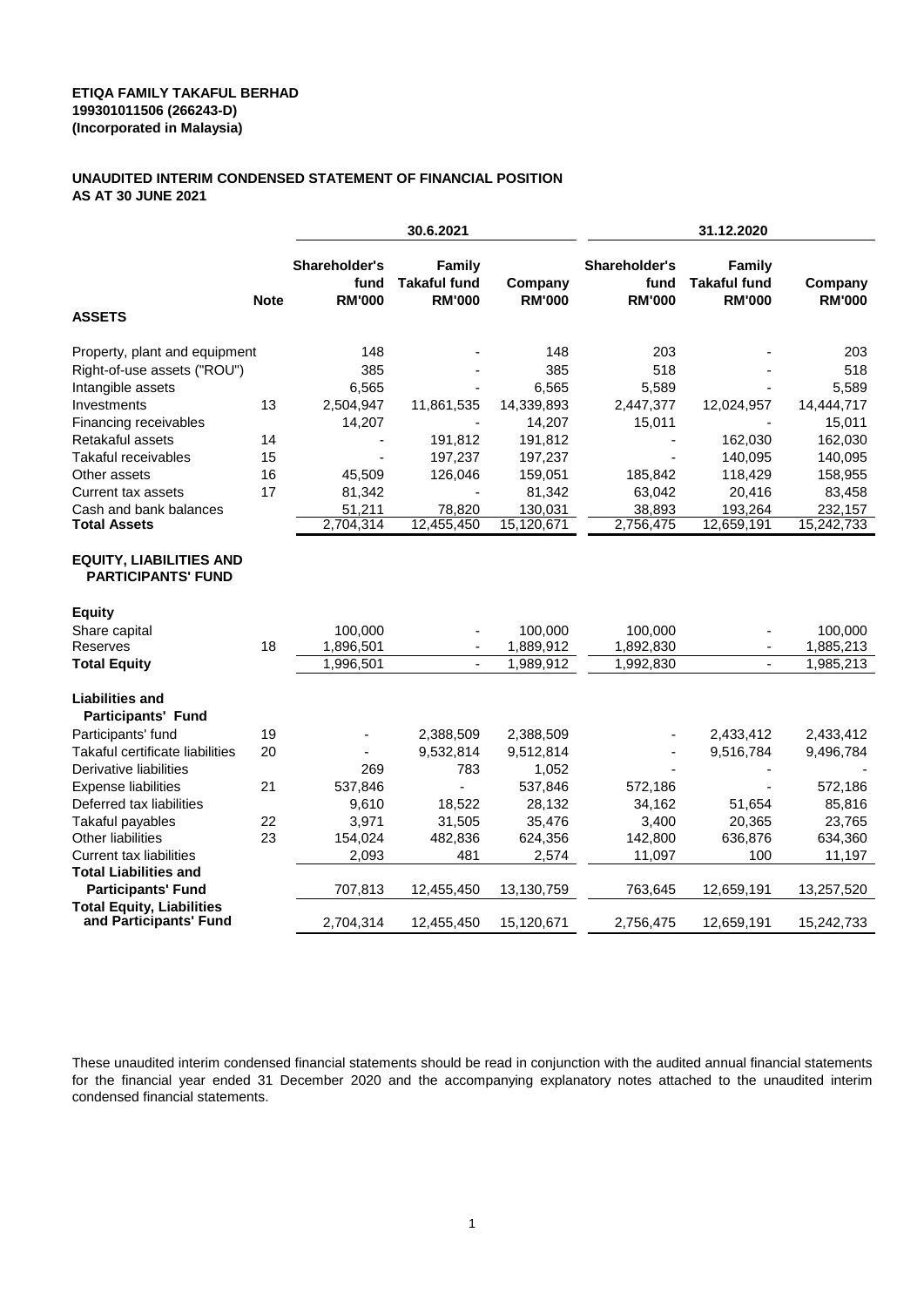#### **UNAUDITED INTERIM CONDENSED INCOME STATEMENT FOR THE SIX MONTHS FINANCIAL PERIOD ENDED 30 JUNE 2021**

|                                                          |             | 1.1.2021 to 30.6.2021                  |                                                            |            |                          | 1.1.2020 to 30.6.2020                  |                                                            |            |                          |
|----------------------------------------------------------|-------------|----------------------------------------|------------------------------------------------------------|------------|--------------------------|----------------------------------------|------------------------------------------------------------|------------|--------------------------|
|                                                          | <b>Note</b> | Shareholder's<br>fund<br><b>RM'000</b> | Family<br><b>Takaful fund Elimination</b><br><b>RM'000</b> |            | Company<br><b>RM'000</b> | Shareholder's<br>fund<br><b>RM'000</b> | Family<br><b>Takaful fund Elimination</b><br><b>RM'000</b> |            | Company<br><b>RM'000</b> |
| <b>Operating revenue</b>                                 |             | 222,572                                | 1,192,579                                                  | (175, 118) | 1,240,033                | 200,547                                | 1,064,044                                                  | (155, 148) | 1,109,443                |
| Gross earned contributions<br>Earned contributions ceded |             |                                        | 958,749                                                    |            | 958,749                  |                                        | 830,617                                                    |            | 830,617                  |
| to retakaful                                             |             |                                        | (53, 203)                                                  |            | (53, 203)                |                                        | (52,606)                                                   |            | (52, 606)                |
| Net earned contributions                                 |             | $\overline{\phantom{a}}$               | 905,546                                                    |            | 905,546                  | $\overline{a}$                         | 778,011                                                    |            | 778,011                  |
| Fee and commission income                                |             |                                        |                                                            |            |                          |                                        |                                                            |            | 9                        |
|                                                          | 24<br>25    | 175,199                                | 1,010                                                      | (175, 118) | 1,091                    | 155,148                                | 9                                                          | (155, 148) |                          |
| Investment income                                        |             | 47,373                                 | 233,830                                                    |            | 281,203                  | 45,399                                 | 233,427                                                    |            | 278,826                  |
| Realised (losses)/gains                                  |             | (3, 104)                               | (10, 292)                                                  |            | (13, 396)                | 19,371                                 | 132,706                                                    |            | 152,077                  |
| Fair value (losses)/gains                                |             | (60, 965)                              | (312, 684)                                                 | 1,029      | (372, 620)               | 18,439                                 | 95,673                                                     | (240)      | 113,872                  |
| Other operating (expenses)/                              |             |                                        |                                                            |            |                          |                                        |                                                            |            |                          |
| income, net                                              | 26          | (608)                                  | 8,694                                                      |            | 8,086                    | 357                                    | (4, 104)                                                   |            | (3,747)                  |
| Other revenue                                            |             | 157,895                                | (79, 442)                                                  | (174, 089) | (95, 636)                | 238,714                                | 457,711                                                    | (155, 388) | 541,037                  |
| Gross benefits and claims paid                           |             |                                        | (608, 599)                                                 |            | (608, 599)               |                                        | (679, 985)                                                 |            | (679, 985)               |
| Claims ceded to retakaful                                |             |                                        | 36,303                                                     |            | 36,303                   |                                        | 28,350                                                     |            | 28,350                   |
| Gross change in certificate                              |             |                                        |                                                            |            |                          |                                        |                                                            |            |                          |
| liabilities                                              |             |                                        |                                                            |            |                          |                                        |                                                            |            |                          |
|                                                          |             |                                        | (16,030)                                                   | (85, 554)  | (101, 584)               |                                        | (233, 706)                                                 | (189, 564) | (423, 270)               |
| Change in certificate liabilities                        |             |                                        |                                                            |            |                          |                                        |                                                            |            |                          |
| ceded to retakaful                                       |             |                                        | 29,782                                                     |            | 29,782                   |                                        | 16,615                                                     |            | 16,615                   |
| Net benefits and claims                                  |             | $\mathbf{r}$                           | (558, 544)                                                 | (85, 554)  | (644.098)                | $\mathbf{r}$                           | (868, 726)                                                 | (189, 564) | (1,058,290)              |
| Management expenses                                      | 27          | (85, 715)                              | (10, 109)                                                  |            | (95, 824)                | (74, 801)                              | (15,986)                                                   |            | (90, 787)                |
| Change in expense liabilities                            | 21          | 34,339                                 |                                                            |            | 34,339                   | (35, 180)                              |                                                            |            | (35, 180)                |
|                                                          |             |                                        |                                                            |            |                          |                                        |                                                            |            |                          |
| Fee and commission expenses                              |             | (70, 216)                              | (175, 425)                                                 | 175,118    | (70, 523)                | (63, 675)                              | (155, 513)                                                 | 155,148    | (64,040)                 |
| Taxation borne by the participants                       | 31          |                                        | 3,528                                                      |            | 3,528                    |                                        | (5,933)                                                    |            | (5,933)                  |
| Other expenses                                           |             | (121, 592)                             | (182,006)                                                  | 175,118    | (128, 480)               | (173, 656)                             | (177, 432)                                                 | 155,148    | (195, 940)               |
| Operating profit before                                  |             |                                        |                                                            |            |                          |                                        |                                                            |            |                          |
| surplus transfers                                        |             | 36,303                                 | 85,554                                                     | (84, 525)  | 37,332                   | 65,058                                 | 189,564                                                    | (189, 804) | 64,818                   |
| Surplus transferred to                                   |             |                                        |                                                            |            |                          |                                        |                                                            |            |                          |
| participants' fund                                       |             |                                        | (85, 554)                                                  | 85,554     |                          |                                        | (189, 564)                                                 | 189,564    |                          |
| Surplus attributable                                     |             |                                        |                                                            |            |                          |                                        |                                                            |            |                          |
|                                                          |             |                                        |                                                            |            |                          |                                        |                                                            |            |                          |
| to shareholder's fund                                    |             |                                        |                                                            |            |                          |                                        |                                                            |            |                          |
| Profit before taxation                                   |             | 36,303                                 |                                                            | 1,029      | 37,332                   | 65,058                                 |                                                            | (240)      | 64,818                   |
| Taxation                                                 | 31          | 2,202                                  |                                                            |            | 2,202                    | (41, 808)                              |                                                            |            | (41, 808)                |
| Zakat                                                    |             | (3,401)                                |                                                            |            | (3,401)                  | (7, 458)                               |                                                            |            | (7, 458)                 |
|                                                          |             |                                        |                                                            |            |                          |                                        |                                                            |            |                          |
| Net profit for the financial period                      |             | 35,104                                 | ÷,                                                         | 1.029      | 36,133                   | 15,792                                 | $\blacksquare$                                             | (240)      | 15,552                   |
| <b>Basic and diluted earnings</b>                        |             |                                        |                                                            |            |                          |                                        |                                                            |            |                          |
| per share (sen)                                          | 32          |                                        |                                                            |            | 36.13                    |                                        |                                                            |            | 15.55                    |
|                                                          |             |                                        |                                                            |            |                          |                                        |                                                            |            |                          |

These unaudited interim condensed financial statements should be read in conjunction with the audited annual financial statements for the financial year ended 31 December 2020 and the accompanying explanatory notes attached to the unaudited interim condensed financial statements.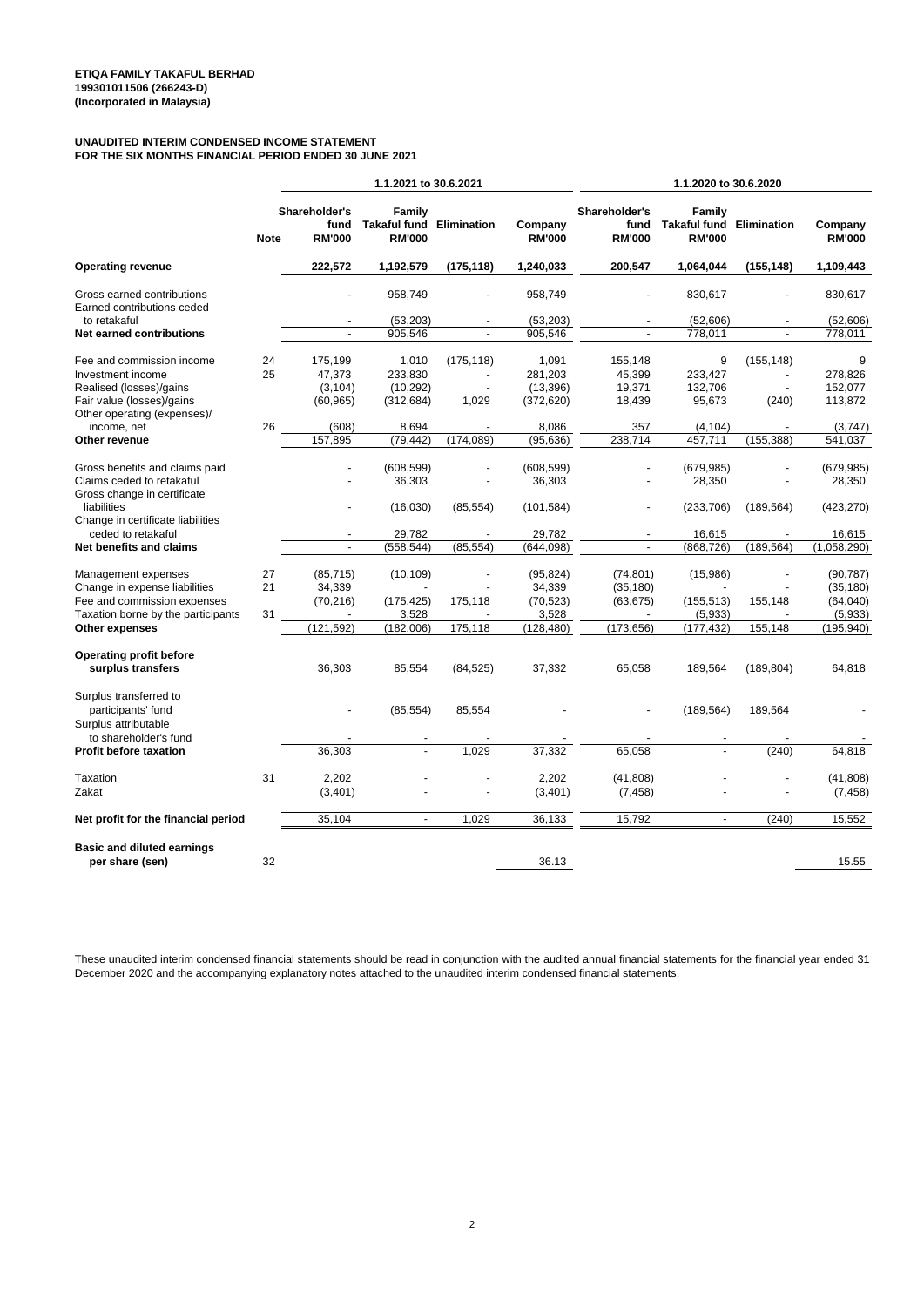#### **FOR THE SIX MONTHS FINANCIAL PERIOD ENDED 30 JUNE 2021 UNAUDITED INTERIM CONDENSED STATEMENT OF COMPREHENSIVE INCOME**

|                                                                                                                  |             | 1.1.2021 to 30.6.2021                  |                                                |                          | 1.1.2020 to 30.6.2020                  |                                                |                          |
|------------------------------------------------------------------------------------------------------------------|-------------|----------------------------------------|------------------------------------------------|--------------------------|----------------------------------------|------------------------------------------------|--------------------------|
|                                                                                                                  | <b>Note</b> | Shareholder's<br>fund<br><b>RM'000</b> | Family<br><b>Takaful fund</b><br><b>RM'000</b> | Company<br><b>RM'000</b> | Shareholder's<br>fund<br><b>RM'000</b> | Family<br><b>Takaful fund</b><br><b>RM'000</b> | Company<br><b>RM'000</b> |
| Net profit for the financial period                                                                              |             | 35,104                                 |                                                | 36,133                   | 15,792                                 |                                                | 15,552                   |
| Other comprehensive income:                                                                                      |             |                                        |                                                |                          |                                        |                                                |                          |
| Items that may be subsequently<br>reclassified to income<br>statement                                            |             |                                        |                                                |                          |                                        |                                                |                          |
| Change in fair value of financial<br>assets at Fair Value Through<br>Other Comprehensive Income<br>$('FVOCI')$ : |             |                                        |                                                |                          |                                        |                                                |                          |
| - fair value changes<br>- transfer to income                                                                     |             | (41, 355)                              | (132, 861)                                     | (174, 216)               | 23,348                                 | 95,987                                         | 119,335                  |
| statement upon disposal                                                                                          |             | (6)                                    | (274)                                          | (280)                    | (24, 935)                              | (168, 896)                                     | (193, 831)               |
| Tax effects relating to components<br>of other comprehensive income<br>Other comprehensive income                | 31          | 9,927                                  | 8,808                                          | 18,735                   | (732)                                  | (6, 109)                                       | (6, 841)                 |
| attributable to the participants                                                                                 |             |                                        | 124,327                                        | 124,327                  |                                        | 79,018                                         | 79,018                   |
| Other comprehensive loss for<br>the financial period, net of tax                                                 |             | (31, 434)                              |                                                | (31, 434)                | (2,319)                                |                                                | (2,319)                  |
| <b>Total comprehensive income</b><br>for the financial period                                                    |             | 3,670                                  |                                                | 4,699                    | 13,473                                 |                                                | 13,233                   |

These unaudited interim condensed financial statements should be read in conjunction with the audited annual financial statements for the financial year ended 31 December 2020 and the accompanying explanatory notes attached to the unaudited interim condensed financial statements.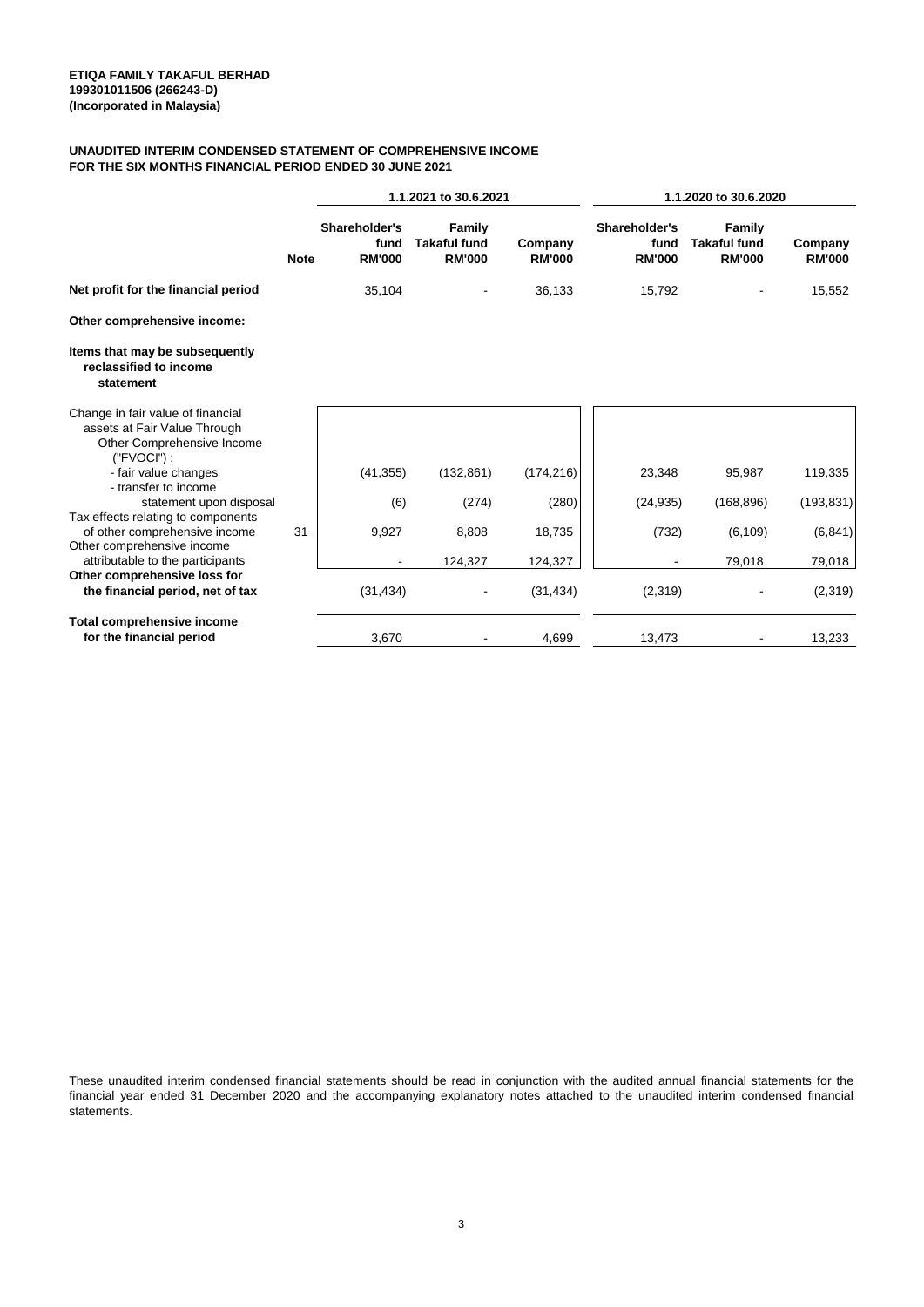#### **UNAUDITED INTERIM CONDENSED STATEMENT OF CHANGES IN EQUITY FOR THE SIX MONTHS FINANCIAL PERIOD ENDED 30 JUNE 2021**

|                                                               | Attributable to equity holders of the           |                                                 |                                                    |                                      |
|---------------------------------------------------------------|-------------------------------------------------|-------------------------------------------------|----------------------------------------------------|--------------------------------------|
|                                                               |                                                 | Non-<br><b>Distributable</b>                    | <b>Distributable</b>                               |                                      |
|                                                               | <b>Share</b><br><b>Capital</b><br><b>RM'000</b> | <b>FVOCI</b><br><b>Reserve</b><br><b>RM'000</b> | <b>Retained</b><br><b>Profits</b><br><b>RM'000</b> | <b>Total Equity</b><br><b>RM'000</b> |
| At 1 January 2021                                             | 100,000                                         | 24,519                                          | 1,860,694                                          | 1,985,213                            |
| Net profit after tax for the financial period                 |                                                 |                                                 | 36,133                                             | 36,133                               |
| Other comprehensive loss for the<br>financial period          |                                                 | (31, 434)                                       |                                                    | (31, 434)                            |
| Total comprehensive income/(loss) for the<br>financial period |                                                 | (31, 434)                                       | 36,133                                             | 4,699                                |
| At 30 June 2021                                               | 100,000                                         | (6, 915)                                        | 1,896,827                                          | 1,989,912                            |
| At 1 January 2020                                             | 100,000                                         | 23,668                                          | 1,668,820                                          | 1,792,488                            |
| Net profit after tax for the financial period                 |                                                 |                                                 | 15,552                                             | 15,552                               |
| Other comprehensive loss for the<br>financial period          |                                                 | (2, 319)                                        |                                                    | (2,319)                              |
| Total comprehensive income/(loss) for the<br>financial period |                                                 | (2,319)                                         | 15,552                                             | 13,233                               |
| At 30 June 2020                                               | 100,000                                         | 21,349                                          | 1,684,372                                          | 1,805,721                            |

These unaudited interim condensed financial statements should be read in conjunction with the audited annual financial statements for the financial year ended 31 December 2020 and the accompanying explanatory notes attached to the unaudited interim condensed financial statements.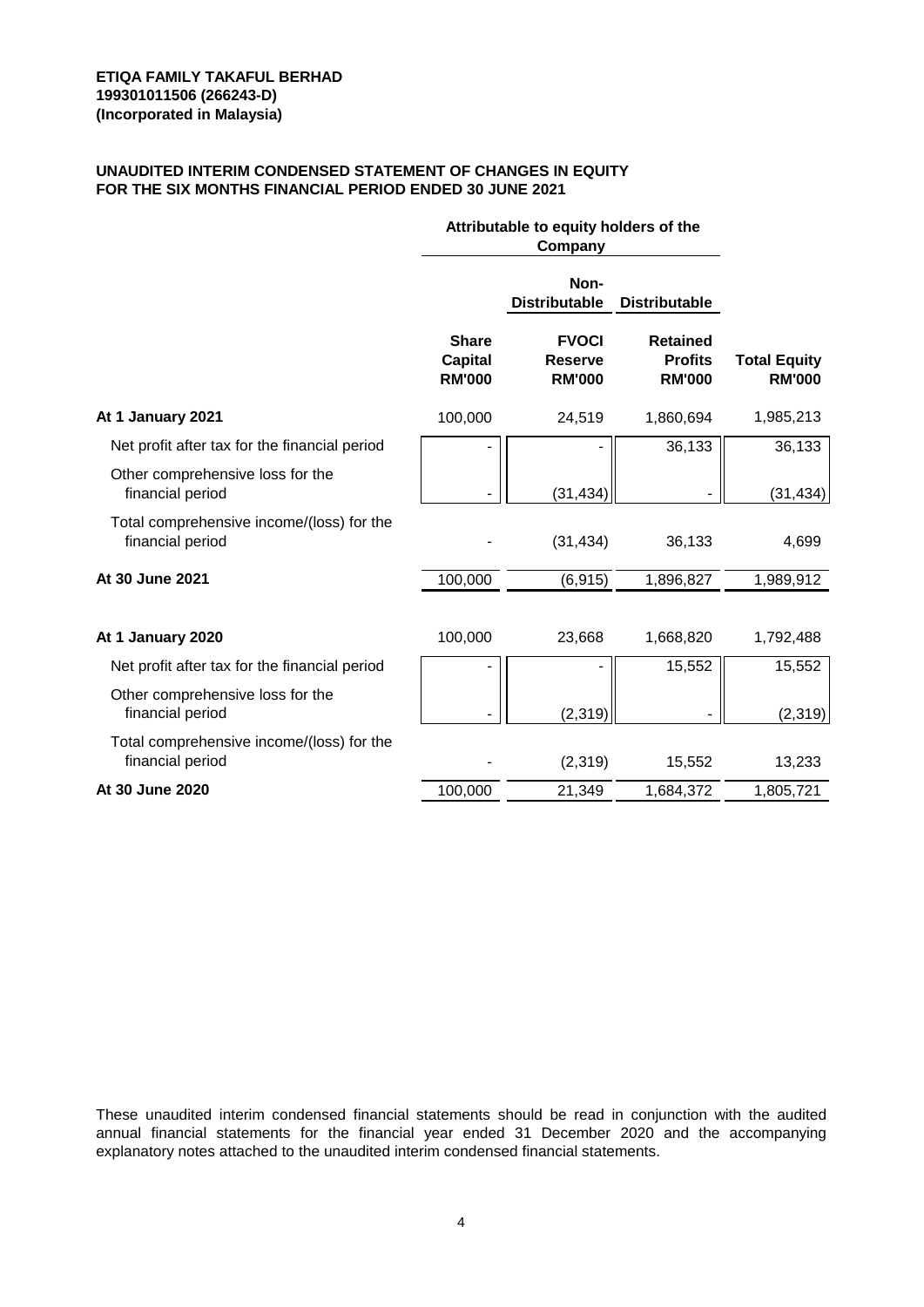## **UNAUDITED INTERIM CONDENSED STATEMENT OF CASH FLOWS FOR THE SIX MONTHS FINANCIAL PERIOD ENDED 30 JUNE 2021**

|                                                        |             | 1.1.2021<br>to<br>30.6.2021 | 1.1.2020<br>to<br>30.6.2020 |
|--------------------------------------------------------|-------------|-----------------------------|-----------------------------|
|                                                        | <b>Note</b> | <b>RM'000</b>               | <b>RM'000</b>               |
| <b>CASH FLOWS FROM OPERATING ACTIVITIES</b>            |             |                             |                             |
| Profit before taxation and zakat:                      |             | 37,332                      | 64,818                      |
| Adjustments for:                                       |             |                             |                             |
| <b>Taxation borne by participants</b>                  | 31          | (3,528)                     | 5,933                       |
| Depreciation of property, plant and equipment          | 27          | 55                          | 66                          |
| Amortisation of intangible assets                      | 27          | 532                         | 414                         |
| Profit on lease liability                              | 27          | 12 <sup>2</sup>             | 12 <sub>2</sub>             |
| Depreciation of right-of-use assets                    | 27          | 105                         | 112                         |
| Fair value (losses)/gains on investments               |             | 372,620                     | (113, 872)                  |
| Realised (losses)/gains on disposal of investments     |             | 13,396                      | (151, 570)                  |
| Realised loss on foreign exchange                      | 26          | 531                         |                             |
| Unealised gains on foreign exchange                    | 26          | (592)                       | (195)                       |
| Allowance for/(reversal of) impairment losses on       |             |                             |                             |
| investments                                            | 26          | 404                         | (193)                       |
| (Reversal of)/allowance for impairment losses on       |             |                             |                             |
| takaful receivables                                    | 26          | (7, 945)                    | 5,242                       |
| Profit income                                          | 25          | (279, 814)                  | (279, 523)                  |
| Gross dividend/distribution income                     | 25          | (13, 173)                   | (8,614)                     |
| Net amortisation of premiums                           | 25          | 10,222                      | 8,226                       |
| Surplus transferred to the participant's fund          | 19          | 85,554                      | 189,564                     |
| Operating cash flows before working capital changes    |             | 215,711                     | (279, 580)                  |
| Changes in working capital:                            |             |                             |                             |
| Increase in takaful receivables                        | 15          | (49, 197)                   | (70, 720)                   |
| Decrease in other assets                               | 16          | 10,281                      | 104,505                     |
| Increase in takaful payables                           | 22          | 11,711                      | 15,588                      |
| (Decrease)/increase in other liabilities               | 23          | (17, 703)                   | 135,479                     |
| (Decrease)/increase in expense liabilities             | 21          | (34, 340)                   | 35,180                      |
| Decrease/(increase) in financing receivables           |             | 804                         | (166)                       |
| Decrease/(increase) in placements of                   |             |                             |                             |
| deposits with financial institutions                   | 13          | 1,608,891                   | (2,598,775)                 |
| Increase in retakaful assets                           | 14          | (29, 782)                   | (16, 615)                   |
| Increase in takaful certificate liabilities            | 20          | 16,030                      | 233,706                     |
| Operating cash flows after working capital changes and |             |                             |                             |
| carried forward                                        |             | 1,732,406                   | (2,441,398)                 |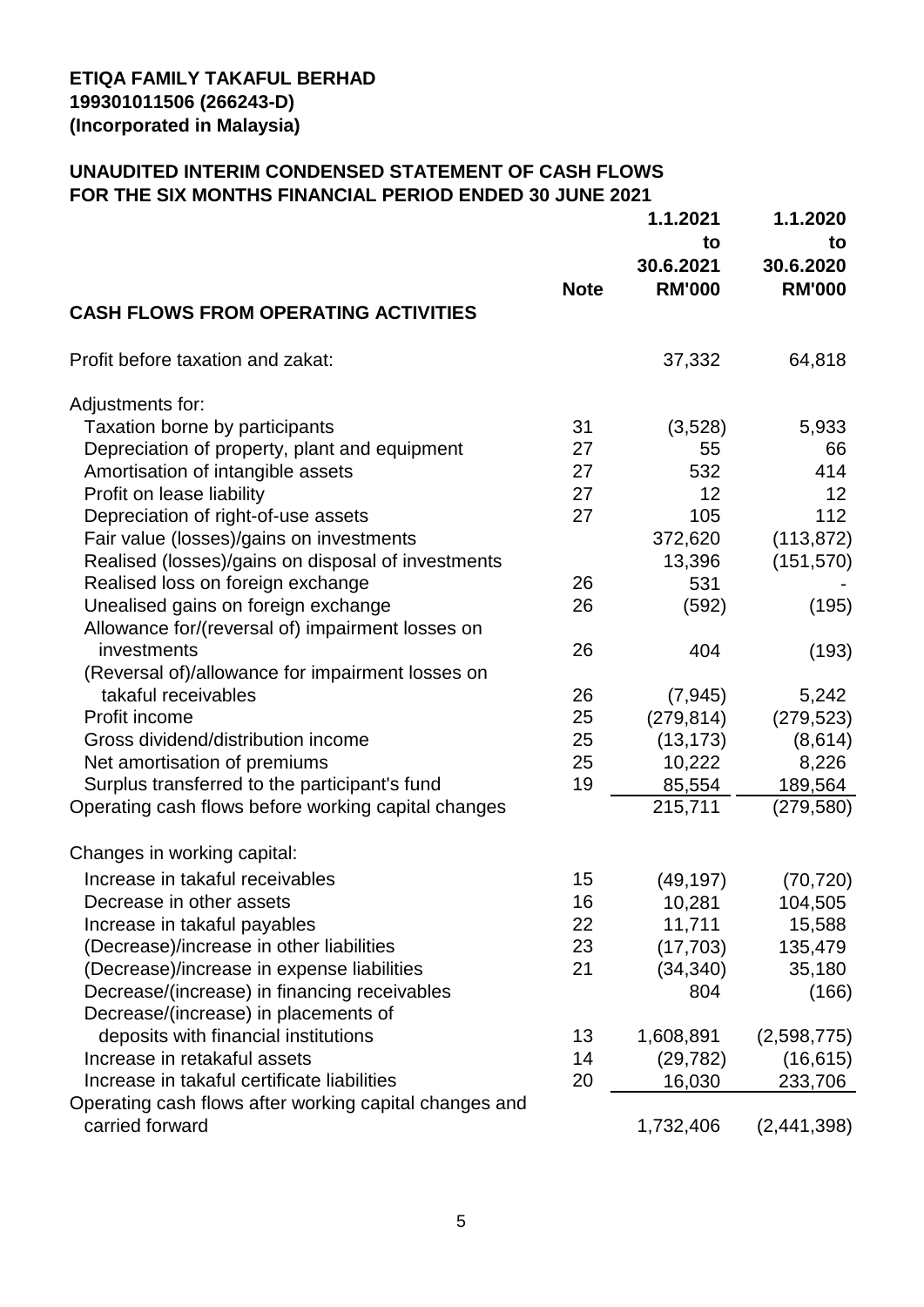#### **UNAUDITED INTERIM CONDENSED STATEMENT OF CASH FLOWS FOR THE SIX MONTHS PERIOD ENDED 30 JUNE 2020 (CONTD.)**

|                                                                                                                                                                                                                                                                                                                  | <b>Note</b>    | 1.1.2021<br>to<br>30.6.2021<br><b>RM'000</b>                      | 1.1.2020<br>to<br>30.6.2020<br><b>RM'000</b>                                                                  |
|------------------------------------------------------------------------------------------------------------------------------------------------------------------------------------------------------------------------------------------------------------------------------------------------------------------|----------------|-------------------------------------------------------------------|---------------------------------------------------------------------------------------------------------------|
| <b>CASH FLOWS FROM OPERATING ACTIVITIES (CONTD.)</b>                                                                                                                                                                                                                                                             |                |                                                                   |                                                                                                               |
| <b>Brought forward</b><br>Profit income received<br>Gross dividend/distribution income received<br>Zakat paid<br><b>Taxation paid</b><br>COVID-19 donation paid<br>Surplus paid to the participants<br>Witholding tax borne by the participants<br>Net cash flows generated from/ (used in) operating activities | 19<br>19<br>19 | 1,732,406<br>270,967<br>11,643<br>(650)<br>(39, 728)<br>1,974,638 | (2,441,398)<br>299,757<br>8,806<br>(2, 542)<br>(25, 245)<br>(10,000)<br>(32, 899)<br>(18, 483)<br>(2,222,004) |
| <b>CASH FLOWS FROM INVESTING ACTIVITIES</b><br>Proceeds from disposal of investments<br>Purchase of investments<br>Purchase of intangible assets<br>Purchase of property, plant and equipment<br>Net cash flows (used in)/generated from investing activities                                                    |                | 1,293,058<br>(3,368,200)<br>(1,508)<br>(2,076,650)                | 4,229,156<br>(2,046,985)<br>(111)<br>2,182,060                                                                |
| <b>CASH FLOWS FROM FINANCING ACTIVITIES</b><br>Payment of lease liabilities<br>Net cash flows used in financing activities                                                                                                                                                                                       |                | (114)<br>(114)                                                    | (102)<br>(102)                                                                                                |
| Decrease in cash and cash equivalents<br>Cash and cash equivalents at beginning of period<br>Cash and cash equivalents at end of period                                                                                                                                                                          |                | (102, 126)<br>232,157<br>130,031                                  | (40, 046)<br>126,111<br>86,065                                                                                |
| Cash and cash equivalents comprise:<br>Cash and bank balances of:<br>Shareholder's fund<br><b>Family Takaful fund</b>                                                                                                                                                                                            |                | 51,211<br>78,820<br>130,031                                       | 599<br>85,466<br>86,065                                                                                       |

These unaudited interim condensed financial statements should be read in conjunction with the audited annual financial statements for the financial year ended 31 December 2020 and the accompanying explanatory notes attached to the unaudited interim condensed financial statements.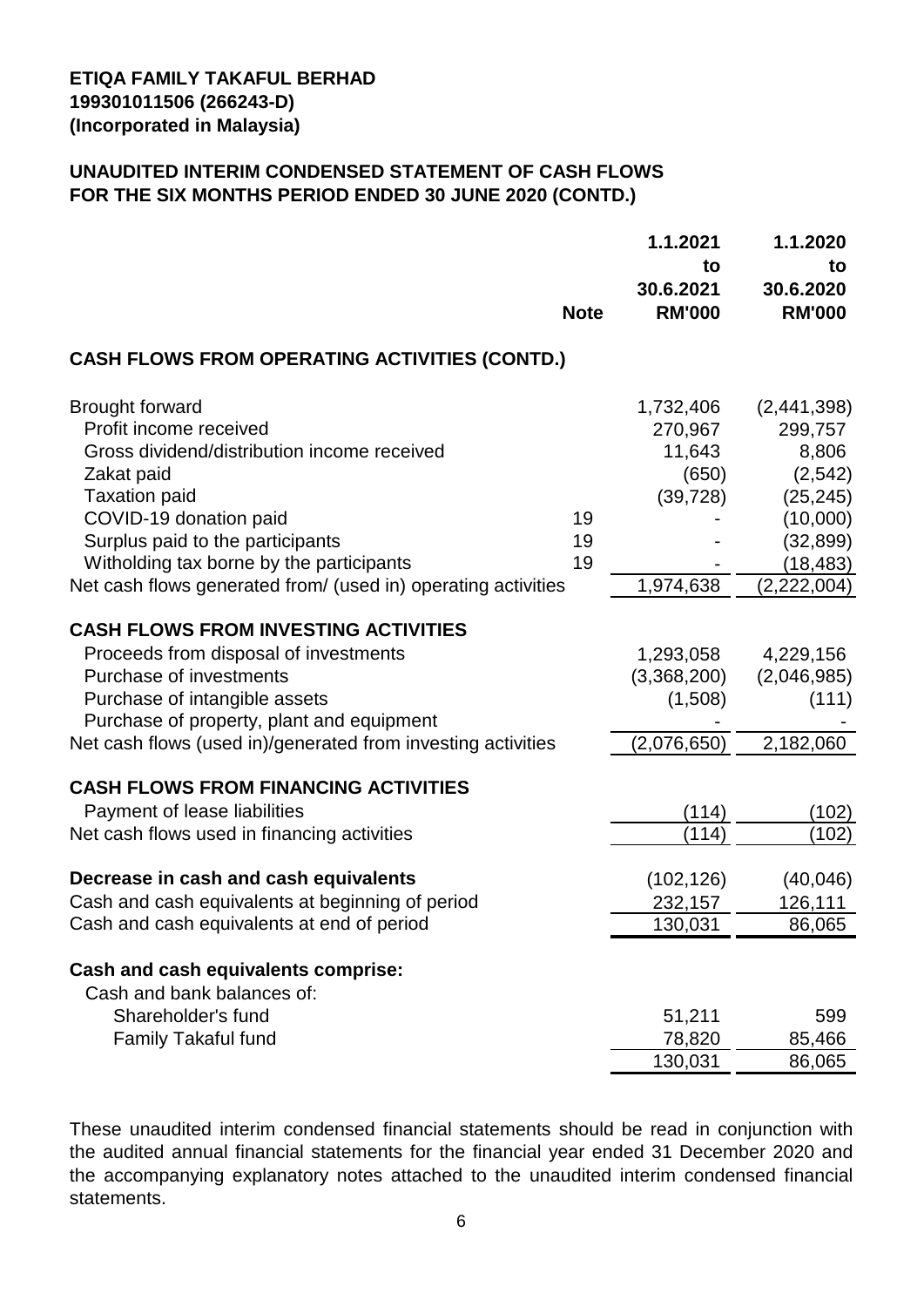#### **NOTES TO THE UNAUDITED INTERIM CONDENSED FINANCIAL STATEMENTS FOR THE SIX MONTHS FINANCIAL PERIOD ENDED 30 JUNE 2021**

#### **1. CORPORATE INFORMATION**

The Company is a public limited liability company, incorporated and domiciled in Malaysia. The registered office of the Company is located at Level 19, Tower C, Dataran Maybank, No. 1, Jalan Maarof, 59000 Kuala Lumpur, Malaysia.

The immediate, penultimate and ultimate holding companies of the Company are Maybank Ageas Holdings Berhad ("MAHB"), Etiqa International Holdings Sdn Bhd ("EIHSB") and Malayan Banking Berhad ("MBB") respectively, all of which are incorporated in Malaysia. MBB is a licensed commercial bank listed on the Main Market of Bursa Malaysia Securities Berhad.

#### **2. BASIS OF PREPARATION**

The unaudited interim condensed financial statements of the Company for the period ended 30 June 2021 have been prepared in accordance with Malaysian Financial Reporting Standard ("MFRS") 134 *Interim Financial Reporting* as issued by the Malaysian Accounting Standards Board ("MASB") and International Accounting Standard ("IAS") 34 *Interim Financial Reporting* as issued by International Accounting Standards Board ("IASB") and Guidelines/Circulars issued by Bank Negara Malaysia

The unaudited interim condensed financial statements of the Company have been prepared on a historical cost basis except for certain financial assets and financial liabilities that are stated at fair value.

The unaudited interim condensed financial statements do not include all the information and disclosures required in audited annual financial statements and should be read in conjunction with the audited annual financial statements of the Company for the financial year ended 31 December 2020.

The explanatory notes attached to the unaudited interim condensed financial statements provide an explanation of events and transactions that are significant to gain an understanding of the changes in the financial position and performance of the Company since the financial year ended 31 December 2020.

As at the reporting date, the Company has met the minimum capital requirements as prescribed by Risk-Based Capital Takaful Framework for Takaful Operators ("the RBCT Framework") issued by BNM.

The unaudited interim condensed financial statements are presented in Ringgit Malaysia ("RM") and rounded to the nearest thousand ("RM'000") unless otherwise stated.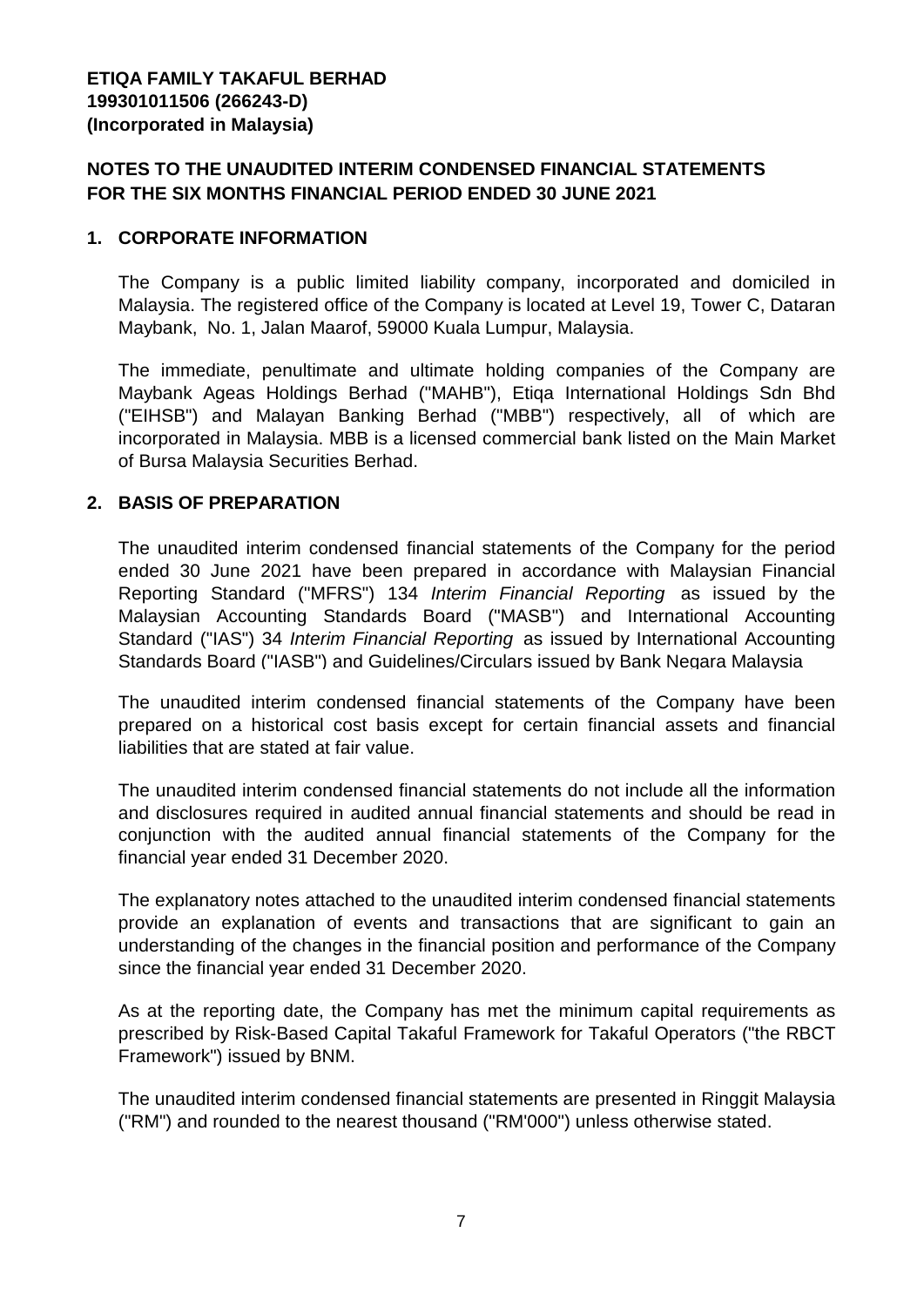#### **NOTES TO THE UNAUDITED INTERIM CONDENSED FINANCIAL STATEMENTS FOR THE SIX MONTHS FINANCIAL PERIOD ENDED 30 JUNE 2021 (CONTD.)**

#### **2. BASIS OF PREPARATION (CONTD.)**

The unaudited interim condensed financial statements were approved for issue by the Board of Directors on 13 August 2021.

#### **3. SIGNIFICANT ACCOUNTING POLICIES**

The audited annual financial statements of the Company for the financial year ended 31 December 2020 were prepared in accordance with MFRS and International Financial Reporting Standards ("IFRS") and the requirements of the Companies Act, 2016 in Malaysia.

The significant accounting policies and methods of computation adopted in the unaudited condensed interim financial statements are consistent with those adopted in the audited financial statements for the financial year ended 31 December 2020 except for the adoption of the following accounting amendments to Malaysian Financial Reporting Standards ("MFRSs") issued by the Malaysian Accounting Standards Board ("MASB") that are effective for the Company's financial year beginning 1 January 2021 and 1 June 2021:

- (i) Effective for financial periods beginning on or after 1 January 2021: *Interest Rate Benchmark Reform* -Phase 2 (Amendments to MFRS 9, MFRS 139, MFRS 7, MFRS 4 and MFRS 16)
- (ii) Effective for financial periods beginning on or after 1 June 2021: MFRS 16 *Leases* (Amendment to MFRS 16): *Covid-19- Related Rent Concessions*

The adoption of the above amended standards do not have any significant financial impacts to the Company's financial statements.

#### **4. SIGNIFICANT ACCOUNTING ESTIMATES AND JUDGEMENTS**

The preparation of unaudited interim condensed financial statements requires management to make judgements, estimates and assumptions that affect the application of accounting policies and the reported amounts of income, expenses, assets, liabilities, the accompanying disclosures and the disclosure of contingent liabilities. Although these estimates and judgements are based on management's best knowledge of current events and actions, actual results may differ.

In preparing these unaudited interim condensed financial statements, the significant judgements made by management in applying the Company's accounting policies and the key sources of estimation uncertainty were the same as those that applied to the audited annual financial statements for the financial year ended 31 December 2020.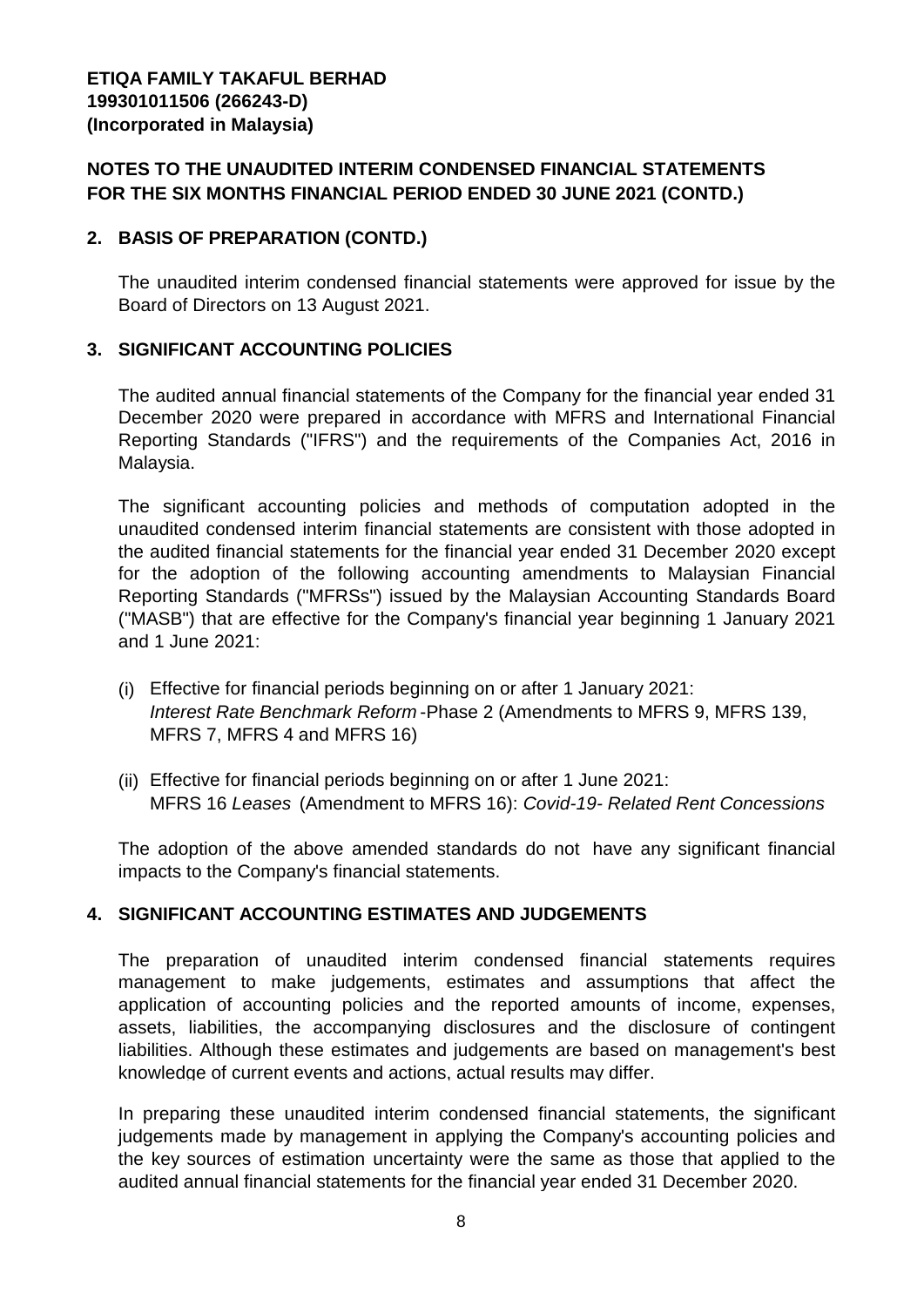#### **NOTES TO THE UNAUDITED INTERIM CONDENSED FINANCIAL STATEMENTS FOR THE SIX MONTHS FINANCIAL PERIOD ENDED 30 JUNE 2021 (CONTD.)**

#### **5. AUDITOR'S REPORT ON PRECEDING AUDITED ANNUAL FINANCIAL STATEMENTS**

The auditor's report on the audited annual financial statements for the financial year ended 31 December 2020 was not qualified.

#### **6. SEASONALITY OR CYCLICALITY OF OPERATIONS**

The businesses of the Company was not materially affected by any seasonal or cyclical fluctuations during the interim financial period ended 30 June 2021.

However, as is common for takaful operator, surplus for family funds will only be transferred at the financial year end upon approval by the Appointed Actuary.

#### **7. UNUSUAL ITEMS**

There were no unusual items affecting assets, liabilities, equity, net income or cash flows for the interim financial period ended 30 June 2021.

#### **8. CHANGES IN ESTIMATES**

There were no material changes in estimates for the interim financial period ended 30 June 2021.

#### **9. ISSUANCE OR REPAYMENT OF DEBT AND EQUITY SECURITIES**

There were no issuance or repayment of debt and equity securities for the interim financial period ended 30 June 2021.

#### **10. DIVIDENDS**

There were no dividend paid for the interim financial period ended 30 June 2021.

#### **11. MATERIAL EVENTS SUBSEQUENT TO END OF REPORTING PERIOD**

There were no material events subsequent to the end of the reporting period that would require adjustments or disclosure in the unaudited interim condensed financial

#### **12. CHANGES IN THE COMPOSITION OF THE COMPANY**

There were no changes in the composition of the Company during the interim financial period ended 30 June 2021.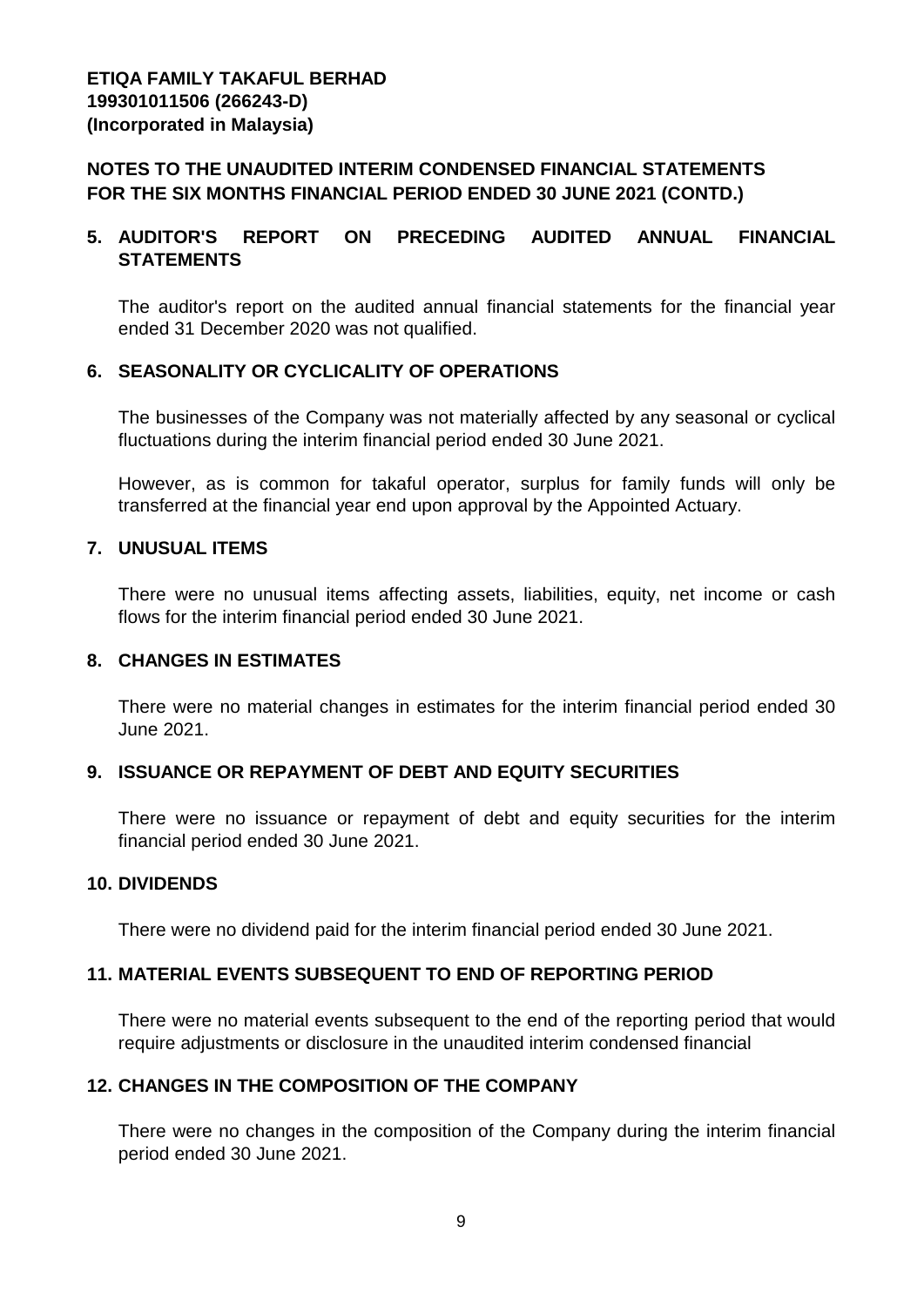#### **13. INVESTMENTS**

|                                      | <b>Shareholder's</b><br>fund<br><b>RM'000</b> | <b>Family</b><br><b>Takaful fund</b><br><b>RM'000</b> | Company<br><b>RM'000</b> |
|--------------------------------------|-----------------------------------------------|-------------------------------------------------------|--------------------------|
| 30.6.2021                            |                                               |                                                       |                          |
| Malaysian government papers          | 112,217                                       | 539,406                                               | 651,623                  |
| Debt securities                      | 2,119,389                                     | 9,564,622                                             | 11,684,011               |
| <b>Equity securities</b>             | 57,181                                        | 511,015                                               | 568,196                  |
| Unit and property trust funds        | 360                                           | 6,908                                                 | 7,268                    |
| Investment-linked units              | 26,589                                        |                                                       |                          |
| Deposits with financial institutions | 189,211                                       | 1,239,584                                             | 1,428,795                |
|                                      | 2,504,947                                     | 11,861,535                                            | 14,339,893               |
|                                      |                                               |                                                       |                          |
| 31.12.2020                           |                                               |                                                       |                          |
| Malaysian government papers          | 101,471                                       | 366,571                                               | 468,042                  |
| Debt securities                      | 1,838,008                                     | 8,586,491                                             | 10,424,499               |
| <b>Equity securities</b>             | 59,844                                        | 429,570                                               | 489,414                  |
| Unit and property trust funds        | 3,395                                         | 21,681                                                | 25,076                   |
| Investment-linked units              | 27,617                                        |                                                       |                          |
| Deposits with financial institutions | 417,042                                       | 2,620,644                                             | 3,037,686                |
|                                      | 2,447,377                                     | 12,024,957                                            | 14,444,717               |

The Company's investments are summarised by categories as follows:

# **30.6.2021**

| Fair value through profit or loss ("FVTPL"): |           |            |            |
|----------------------------------------------|-----------|------------|------------|
| - Designated upon initial recognition        | 1,075,034 | 5,698,566  | 6,773,600  |
| - Held for trading ("HFT")                   | 74,165    | 601,459    | 649,035    |
| Fair value through other comprehensive       |           |            |            |
| income ("FVOCI")                             | 1,166,537 | 4,321,926  | 5,488,463  |
| Amortised cost ("AC")                        | 189,211   | 1,239,584  | 1,428,795  |
|                                              | 2,504,947 | 11,861,535 | 14,339,893 |
|                                              |           |            |            |
| 31.12.2020                                   |           |            |            |
| Fair value through profit or loss ("FVTPL"): |           |            |            |
| - Designated upon initial recognition        | 1,131,454 | 5,839,508  | 6,970,962  |
| - Held for trading ("HFT")                   | 90,856    | 539,658    | 602,897    |
| Fair value through other comprehensive       |           |            |            |
| income ("FVOCI")                             | 808,025   | 3,025,147  | 3,833,172  |
| Amortised cost ("AC")                        | 417,042   | 2,620,644  | 3,037,686  |
|                                              | 2,447,377 | 12,024,957 | 14,444,717 |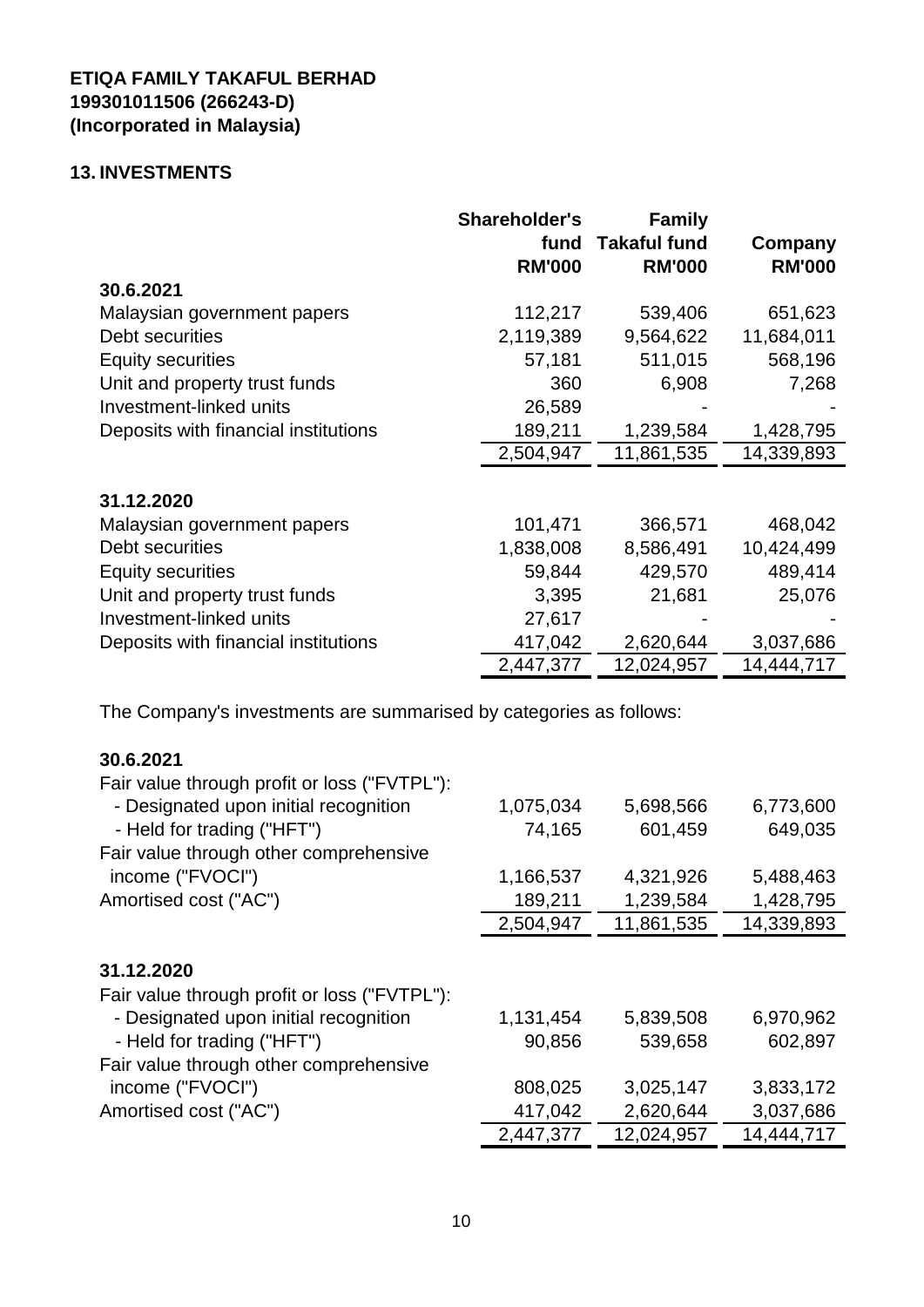# **13. INVESTMENTS (CONTD.)**

The following investments will mature after 12 months:

|                                        | Shareholder's | <b>Family</b>       |               |
|----------------------------------------|---------------|---------------------|---------------|
|                                        | fund          | <b>Takaful fund</b> | Company       |
|                                        | <b>RM'000</b> | <b>RM'000</b>       | <b>RM'000</b> |
| 30.6.2021                              |               |                     |               |
| <b>FVTPL</b>                           |               |                     |               |
| - Designated upon initial recognition  | 1,054,668     | 5,318,902           | 6,373,570     |
| - HFT                                  |               | 102,989             | 102,989       |
| <b>FVOCI</b>                           | 1,086,270     | 4,258,757           | 5,345,027     |
|                                        | 2,140,938     | 9,680,648           | 11,821,586    |
|                                        |               |                     |               |
| 31.12.2020                             |               |                     |               |
| <b>FVTPL</b>                           |               |                     |               |
| - Designated upon initial recognition  | 1,126,341     | 5,528,536           | 6,654,877     |
| - HFT                                  |               | 88,407              | 88,407        |
| <b>FVOCI</b>                           | 780,511       | 2,959,157           | 3,739,668     |
|                                        | 1,906,852     | 8,576,100           | 10,482,952    |
|                                        |               |                     |               |
| (i)<br><b>FVTPL</b>                    |               |                     |               |
| Designated upon initial recognition    |               |                     |               |
|                                        |               |                     |               |
| 30.6.2021                              |               |                     |               |
| At fair value:                         |               |                     |               |
| Malaysian government papers            |               | 147,006             | 147,006       |
| Unquoted debt securities in Malaysia   | 1,075,034     | 5,551,560           | 6,626,594     |
|                                        |               |                     |               |
| <b>Total financial assets at FVTPL</b> |               |                     |               |
| - Designated upon initial              |               |                     |               |
| recognition                            | 1,075,034     | 5,698,566           | 6,773,600     |
|                                        |               |                     |               |
| 31.12.2020                             |               |                     |               |
| At fair value:                         |               |                     |               |
| Malaysian government papers            |               | 183,323             | 183,323       |
| Unquoted debt securities in Malaysia   | 1,131,454     | 5,656,185           | 6,787,639     |
|                                        |               |                     |               |
| <b>Total financial assets at FVTPL</b> |               |                     |               |
| - Designated upon initial              |               |                     |               |
| recognition                            | 1,131,454     | 5,839,508           | 6,970,962     |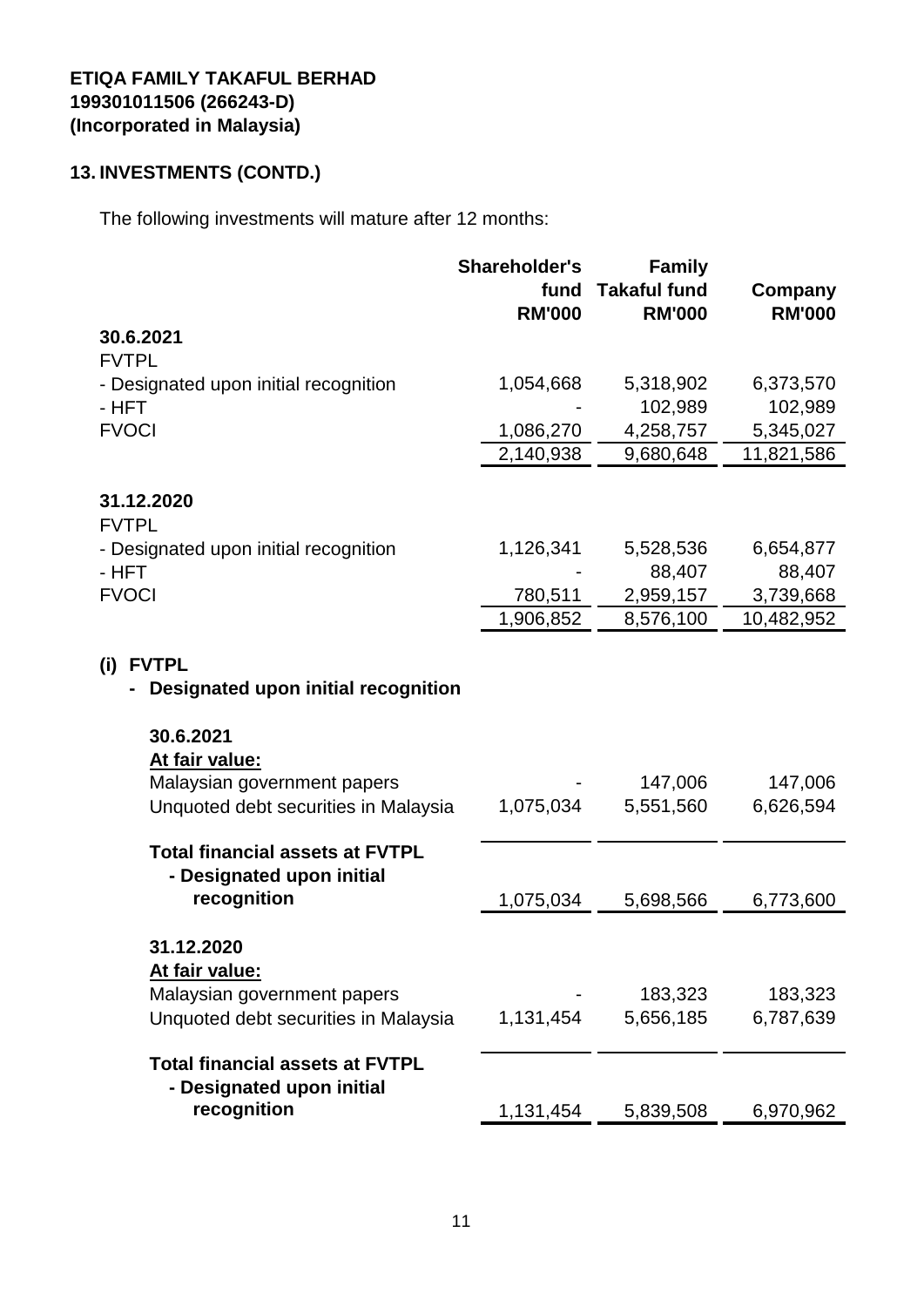|                                         | <b>Shareholder's</b><br>fund<br><b>RM'000</b> | <b>Family</b><br><b>Takaful fund</b><br><b>RM'000</b> | Company<br><b>RM'000</b> |
|-----------------------------------------|-----------------------------------------------|-------------------------------------------------------|--------------------------|
| <b>FVTPL (contd.)</b><br>(i)            |                                               |                                                       |                          |
| <b>HFT</b>                              |                                               |                                                       |                          |
| 30.6.2021                               |                                               |                                                       |                          |
| At fair value:                          |                                               |                                                       |                          |
| Malaysian government papers             |                                               | 10,040                                                | 10,040                   |
| Unquoted debt securities in Malaysia    |                                               | 92,949                                                | 92,949                   |
| Quoted equity securities in Malaysia    | 42,049                                        | 478,829                                               | 520,878                  |
| Quoted equity securities outside        |                                               |                                                       |                          |
| Malaysia                                | 5,167                                         | 12,733                                                | 17,900                   |
| Quoted unit and property trust funds in |                                               |                                                       |                          |
| Malaysia                                | 360                                           | 6,908                                                 | 7,268                    |
| Investment-linked units                 | 26,589                                        |                                                       |                          |
| <b>Total financial assets at FVTPL</b>  |                                               |                                                       |                          |
| - HFT                                   | 74,165                                        | 601,459                                               | 649,035                  |
| 31.12.2020                              |                                               |                                                       |                          |
| At fair value:                          |                                               |                                                       |                          |
| Malaysian government papers             |                                               | 26,198                                                | 26,198                   |
| Unquoted debt securities in Malaysia    |                                               | 62,209                                                | 62,209                   |
| Quoted equity securities in Malaysia    | 57,550                                        | 424,090                                               | 481,640                  |
| Quoted equity securities outside        |                                               |                                                       |                          |
| Malaysia                                | 2,294                                         | 5,480                                                 | 7,774                    |
| Quoted unit and property trust funds in |                                               |                                                       |                          |
| Malaysia                                | 3,395                                         | 21,681                                                | 25,076                   |
| Investment-linked units                 | 27,617                                        |                                                       |                          |
| <b>Total financial assets at FVTPL</b>  |                                               |                                                       |                          |
| - HFT                                   | 90,856                                        | 539,658                                               | 602,897                  |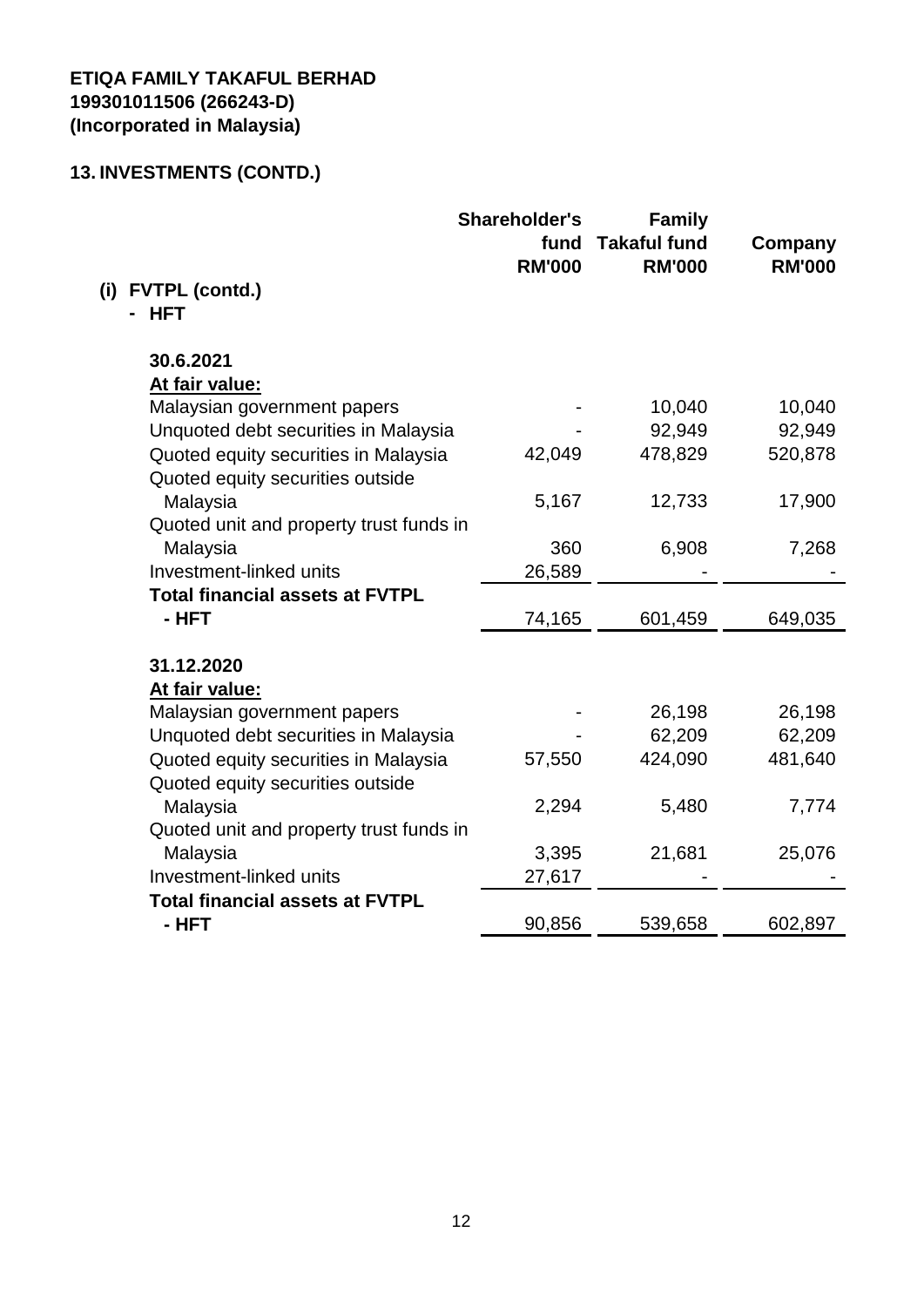| (ii) FVOCI                             | <b>Shareholder's</b><br>fund<br><b>RM'000</b> | <b>Family</b><br><b>Takaful fund</b><br><b>RM'000</b> | Company<br><b>RM'000</b> |
|----------------------------------------|-----------------------------------------------|-------------------------------------------------------|--------------------------|
| 30.6.2021                              |                                               |                                                       |                          |
| At fair value:                         |                                               |                                                       |                          |
| Malaysian government papers            | 112,217                                       | 382,360                                               | 494,577                  |
| Unquoted debt securities in Malaysia   | 1,011,338                                     | 3,866,469                                             | 4,877,807                |
| Unquoted debt securities outside       |                                               |                                                       |                          |
| Malaysia                               | 33,017                                        | 53,644                                                | 86,661                   |
| Quoted equity securities in Malaysia * | 9,965                                         | 19,453                                                | 29,418                   |
| <b>Total financial assets at FVOCI</b> | 1,166,537                                     | 4,321,926                                             | 5,488,463                |
| 31.12.2020                             |                                               |                                                       |                          |
| At fair value:                         |                                               |                                                       |                          |
| Malaysian government papers            | 101,471                                       | 157,050                                               | 258,521                  |
| Unquoted debt securities in Malaysia   | 706,554                                       | 2,868,097                                             | 3,574,651                |
|                                        |                                               |                                                       |                          |
| <b>Total financial assets at FVOCI</b> | 808,025                                       | 3,025,147                                             | 3,833,172                |

\* The Company has elected to recognise these equity investments at fair value through other comprehensive income as these investments are held as long term strategic investments that are not expected to be sold in the short term to medium term. Gains or losses on the derecognition of these equity investments are not transferred to profit or loss.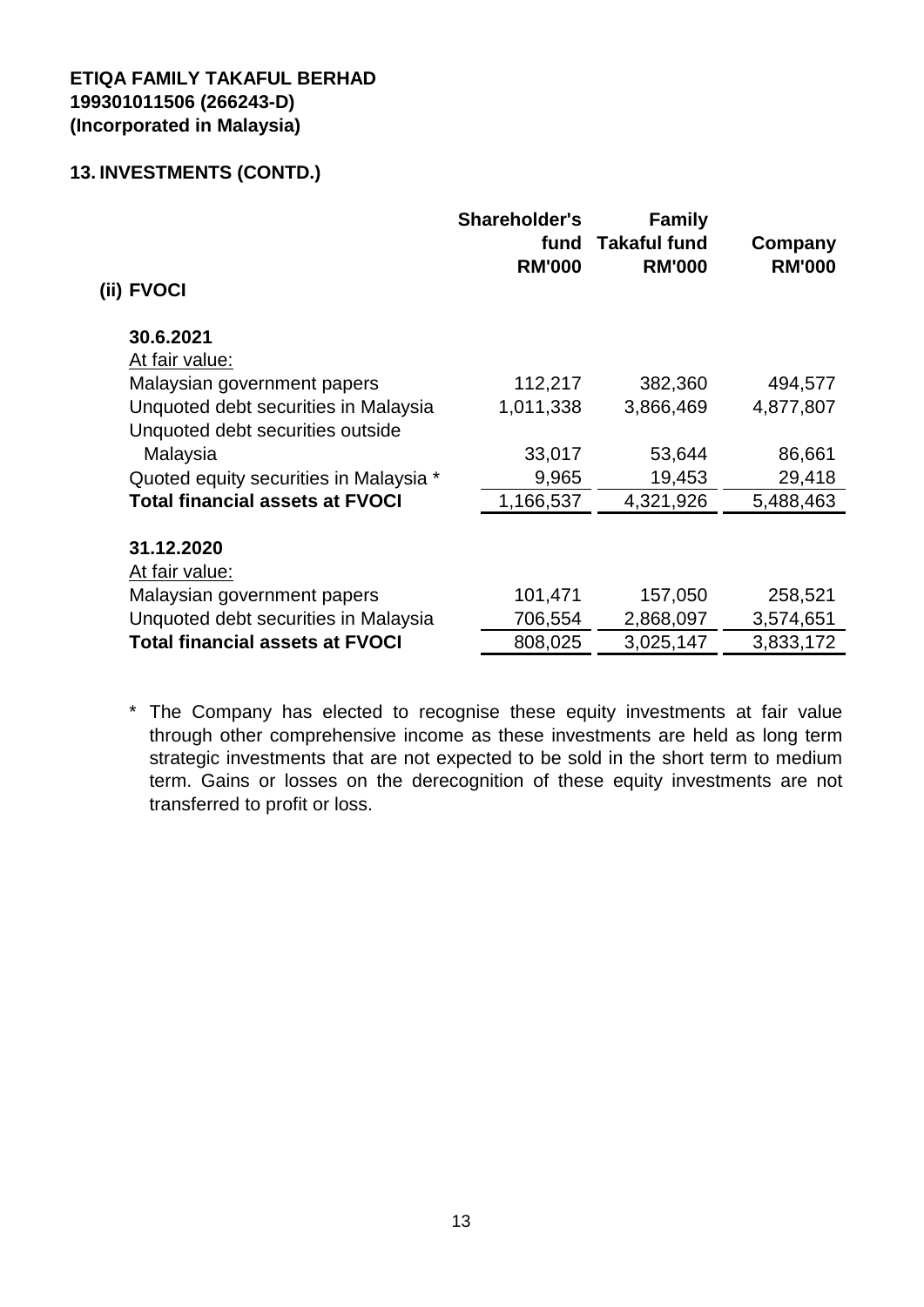# **(ii) FVOCI (contd.)**

Movements in the allowances for impairment losses on financial assets at FVOCI are as follows:

| <b>Shareholder's fund</b>                               | Stage 1                 | Stage 2<br><b>Lifetime</b> | Stage 3<br>Lifetime |                            |
|---------------------------------------------------------|-------------------------|----------------------------|---------------------|----------------------------|
|                                                         |                         | <b>ECL</b>                 | <b>ECL</b>          |                            |
|                                                         | 12 months<br><b>ECL</b> | not credit<br>impaired     | credit<br>impaired  | <b>Total</b><br><b>ECL</b> |
|                                                         | <b>RM'000</b>           | <b>RM'000</b>              | <b>RM'000</b>       | <b>RM'000</b>              |
| 30.6.2021                                               |                         |                            |                     |                            |
| At 1 January 2021<br>Net adjustment of                  | 247                     | 118                        |                     | 365                        |
| loss allowance<br>New financial assets                  | 5                       | 3                          |                     | 8                          |
| originated or purchased<br><b>Financial assets that</b> | 169                     |                            |                     | 169                        |
| have been derecognised<br>Allowance for impairment      | (8)                     |                            |                     | (8)                        |
| loss (Note 26)                                          | 166                     | 3                          |                     | 169                        |
| At 30 June 2021                                         | 413                     | $\overline{121}$           |                     | 534                        |
| 31.12.2020                                              |                         |                            |                     |                            |
| At 1 January 2020<br>Net adjustment of                  | 194                     |                            |                     | 194                        |
| loss allowance<br>New financial assets                  | 12                      | 88                         |                     | 100                        |
| originated or purchased<br><b>Financial assets that</b> | 92                      |                            |                     | 92                         |
| have been derecognised<br>Allowance for impairment      | (21)                    |                            |                     | (21)                       |
| loss<br>Changes due to change                           | 83                      | 88                         |                     | 171                        |
| in credit risk                                          | (30)                    | 30                         |                     |                            |
| At 31 December 2020                                     | 247                     | 118                        |                     | 365                        |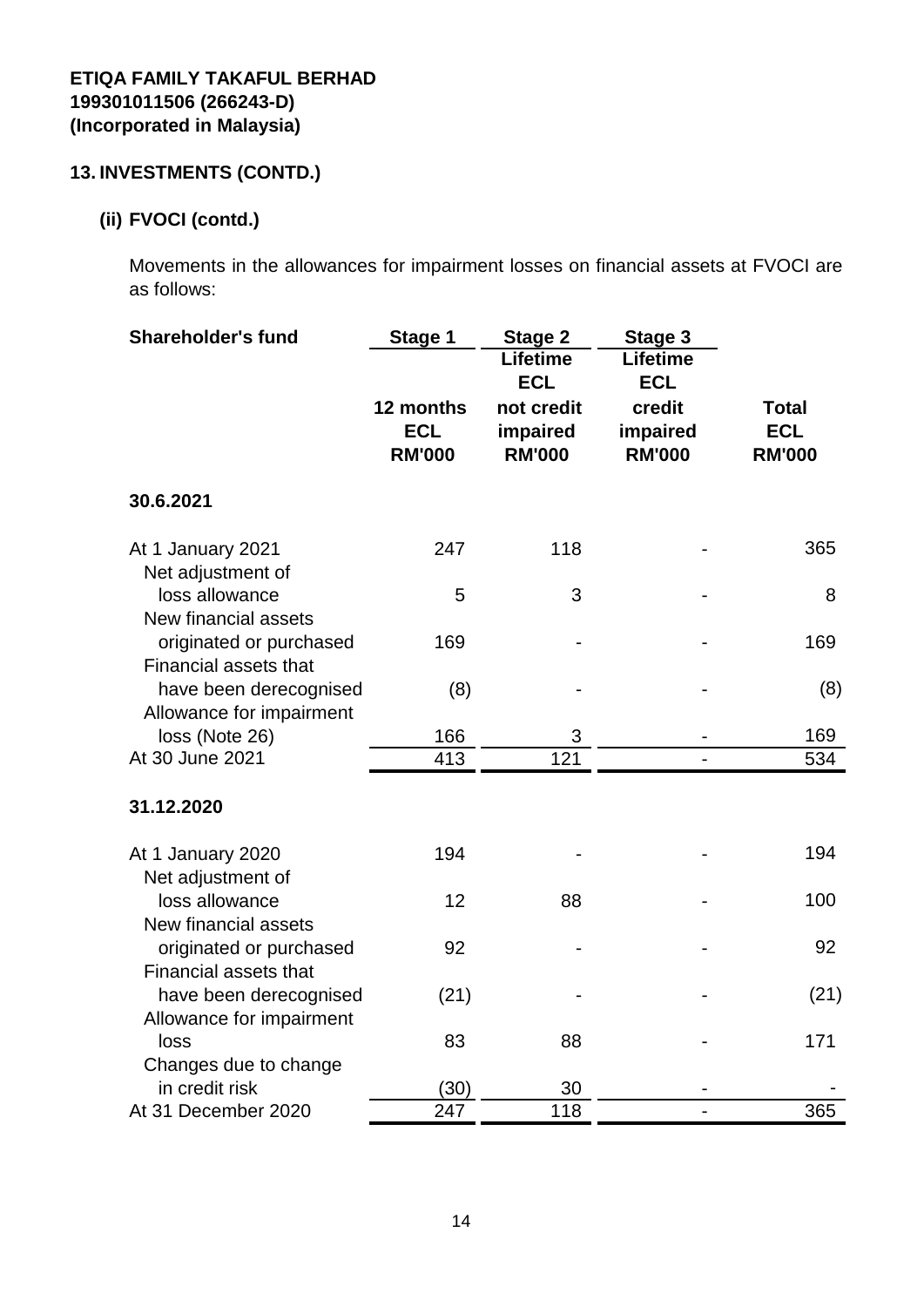# **(ii) FVOCI (contd.)**

Movements in the allowances for impairment losses on financial assets at FVOCI are as follows:

| <b>Family Takaful fund</b>                         | <b>Stage 1</b><br>12 months<br><b>ECL</b><br><b>RM'000</b> | <b>Stage 2</b><br>Lifetime<br><b>ECL</b><br>not credit<br>impaired<br><b>RM'000</b> | Stage 3<br>Lifetime<br><b>ECL</b><br>credit<br>impaired<br><b>RM'000</b> | <b>Total</b><br><b>ECL</b><br><b>RM'000</b> |
|----------------------------------------------------|------------------------------------------------------------|-------------------------------------------------------------------------------------|--------------------------------------------------------------------------|---------------------------------------------|
| 30.6.2021                                          |                                                            |                                                                                     |                                                                          |                                             |
|                                                    |                                                            |                                                                                     |                                                                          |                                             |
| At 1 January 2021<br>Net adjustment of             | 1,169                                                      | 433                                                                                 |                                                                          | 1,602                                       |
| loss allowance<br>New financial assets             | 19                                                         | 9                                                                                   |                                                                          | 28                                          |
| originated or purchased<br>Financial assets that   | 262                                                        |                                                                                     |                                                                          | 262                                         |
| have been derecognised<br>Allowance for impairment | (55)                                                       |                                                                                     |                                                                          | (55)                                        |
| loss (Note 26)                                     | 226                                                        | 9                                                                                   |                                                                          | 235                                         |
| At 30 June 2021                                    | 1,395                                                      | 442                                                                                 |                                                                          | 1,837                                       |
| 31.12.2020                                         |                                                            |                                                                                     |                                                                          |                                             |
| At 1 January 2020<br>Net adjustment of             | 1,268                                                      | 23                                                                                  |                                                                          | 1,291                                       |
| loss allowance<br>New financial assets             | 45                                                         | 324                                                                                 |                                                                          | 369                                         |
| originated or purchased<br>Financial assets that   | 287                                                        |                                                                                     |                                                                          | 287                                         |
| have been derecognised<br>Allowance for impairment | (345)                                                      |                                                                                     |                                                                          | (345)                                       |
| loss                                               | (13)                                                       | 324                                                                                 |                                                                          | 311                                         |
| Changes due to change                              |                                                            |                                                                                     |                                                                          |                                             |
| in credit risk                                     | (86)                                                       | 86                                                                                  |                                                                          |                                             |
| At 31 December 2020                                | 1,169                                                      | 433                                                                                 |                                                                          | 1,602                                       |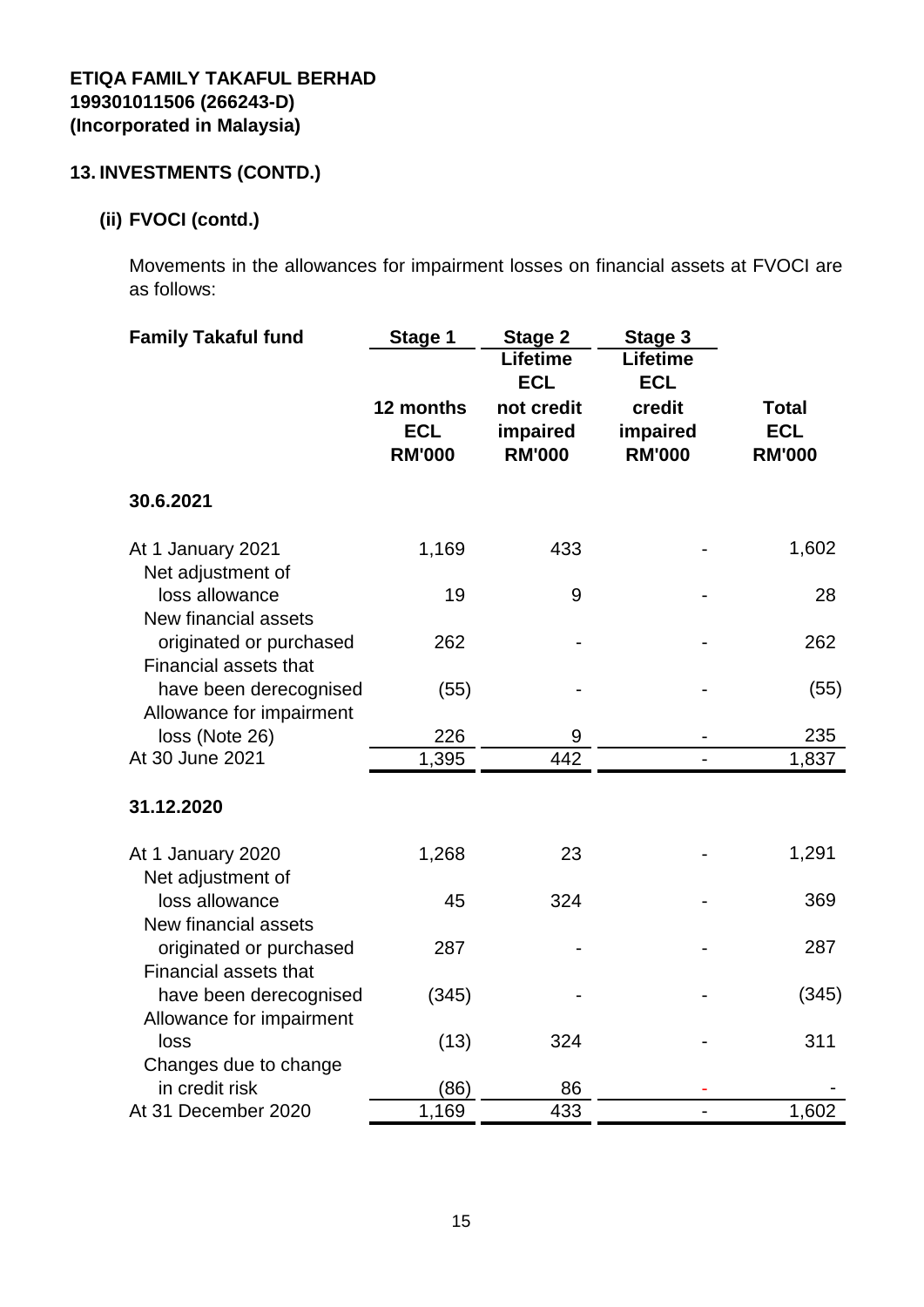# **(ii) FVOCI (contd.)**

Movements in the allowances for impairment losses on financial assets at FVOCI are as follows:

| Company                                                 | Stage 1                                  | Stage 2                                 | Stage 3                             |                                             |
|---------------------------------------------------------|------------------------------------------|-----------------------------------------|-------------------------------------|---------------------------------------------|
|                                                         |                                          | <b>Lifetime</b><br><b>ECL</b>           | <b>Lifetime</b><br><b>ECL</b>       |                                             |
|                                                         | 12 months<br><b>ECL</b><br><b>RM'000</b> | not credit<br>impaired<br><b>RM'000</b> | credit<br>impaired<br><b>RM'000</b> | <b>Total</b><br><b>ECL</b><br><b>RM'000</b> |
| 30.6.2021                                               |                                          |                                         |                                     |                                             |
| At 1 January 2021<br>Net adjustment of                  | 1,416                                    | 551                                     |                                     | 1,967                                       |
| loss allowance<br>New financial assets                  | 24                                       | 12                                      |                                     | 36                                          |
| originated or purchased<br><b>Financial assets that</b> | 431                                      |                                         |                                     | 431                                         |
| have been derecognised<br>Allowance for impairment      | (63)                                     |                                         |                                     | (63)                                        |
| loss (Note 26)                                          | 392                                      | 12                                      |                                     | 404                                         |
| At 30 June 2021                                         | 1,808                                    | 563                                     |                                     | 2,371                                       |
| 31.12.2020                                              |                                          |                                         |                                     |                                             |
| At 1 January 2020<br>Net adjustment of                  | 1,462                                    | 23                                      |                                     | 1,485                                       |
| loss allowance<br>New financial assets                  | 57                                       | 412                                     |                                     | 469                                         |
| originated or purchased<br><b>Financial assets that</b> | 379                                      |                                         |                                     | 379                                         |
| have been derecognised<br>Allowance for impairment      | (366)                                    |                                         |                                     | (366)                                       |
| loss                                                    | 70                                       | 412                                     |                                     | 482                                         |
| Changes due to change                                   |                                          |                                         |                                     |                                             |
| in credit risk<br>At 31 December 2020                   | (116)                                    | 116                                     |                                     |                                             |
|                                                         | 1,416                                    | 551                                     |                                     | 1,967                                       |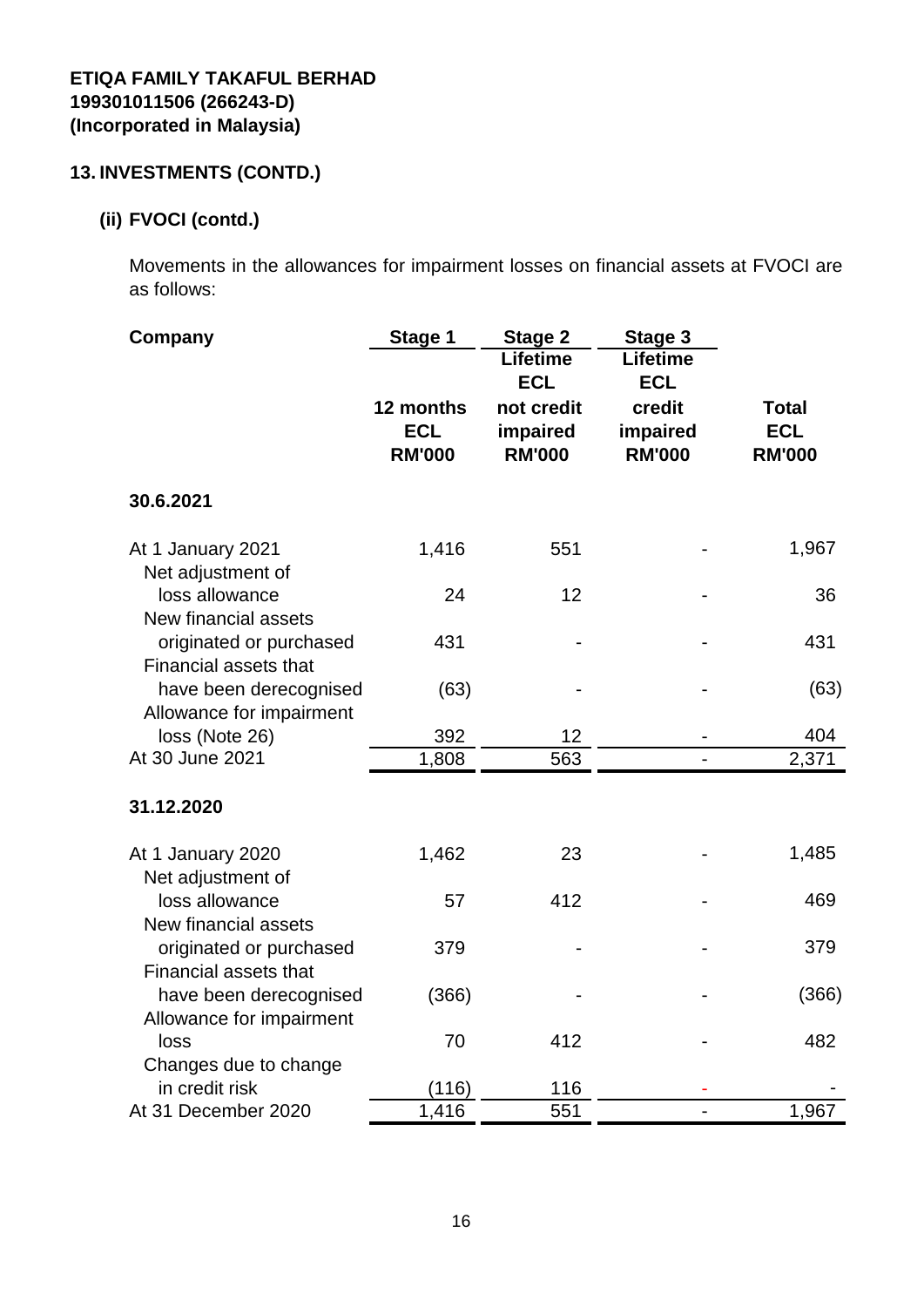| (iii) AC                                               | <b>Shareholder's</b><br>fund<br><b>RM'000</b> | <b>Family</b><br><b>Takaful fund</b><br><b>RM'000</b> | Company<br><b>RM'000</b> |
|--------------------------------------------------------|-----------------------------------------------|-------------------------------------------------------|--------------------------|
| Deposits and placements with<br>financial institutions |                                               |                                                       |                          |
| 30.6.2021                                              |                                               |                                                       |                          |
| At cost:                                               |                                               |                                                       |                          |
| Islamic investment accounts with:                      |                                               |                                                       |                          |
| Licensed financial institutions                        | 186,825                                       | 978,207                                               | 1,165,032                |
| <b>Others</b>                                          | 2,386                                         | 261,377                                               | 263,763                  |
| <b>Total financial assets at AC</b>                    | 189,211                                       | 1,239,584                                             | 1,428,795                |
| 31.12.2020                                             |                                               |                                                       |                          |
| At cost:                                               |                                               |                                                       |                          |
| Islamic investment accounts with:                      |                                               |                                                       |                          |
| Licensed financial institutions                        | 414,687                                       | 2,288,119                                             | 2,702,806                |
| <b>Others</b>                                          | 2,355                                         | 332,525                                               | 334,880                  |
| <b>Total financial assets at AC</b>                    | 417,042                                       | 2,620,644                                             | 3,037,686                |

The carrying amounts of AC financial assets are reasonable approximations of fair values due to the short term maturity of the financial assets.

#### **Fair Value of Financial Investments**

An analysis of the different fair value measurement bases used in the determination of the fair values of investments are further disclosed in Note 33 to the unaudited interim condensed financial statements.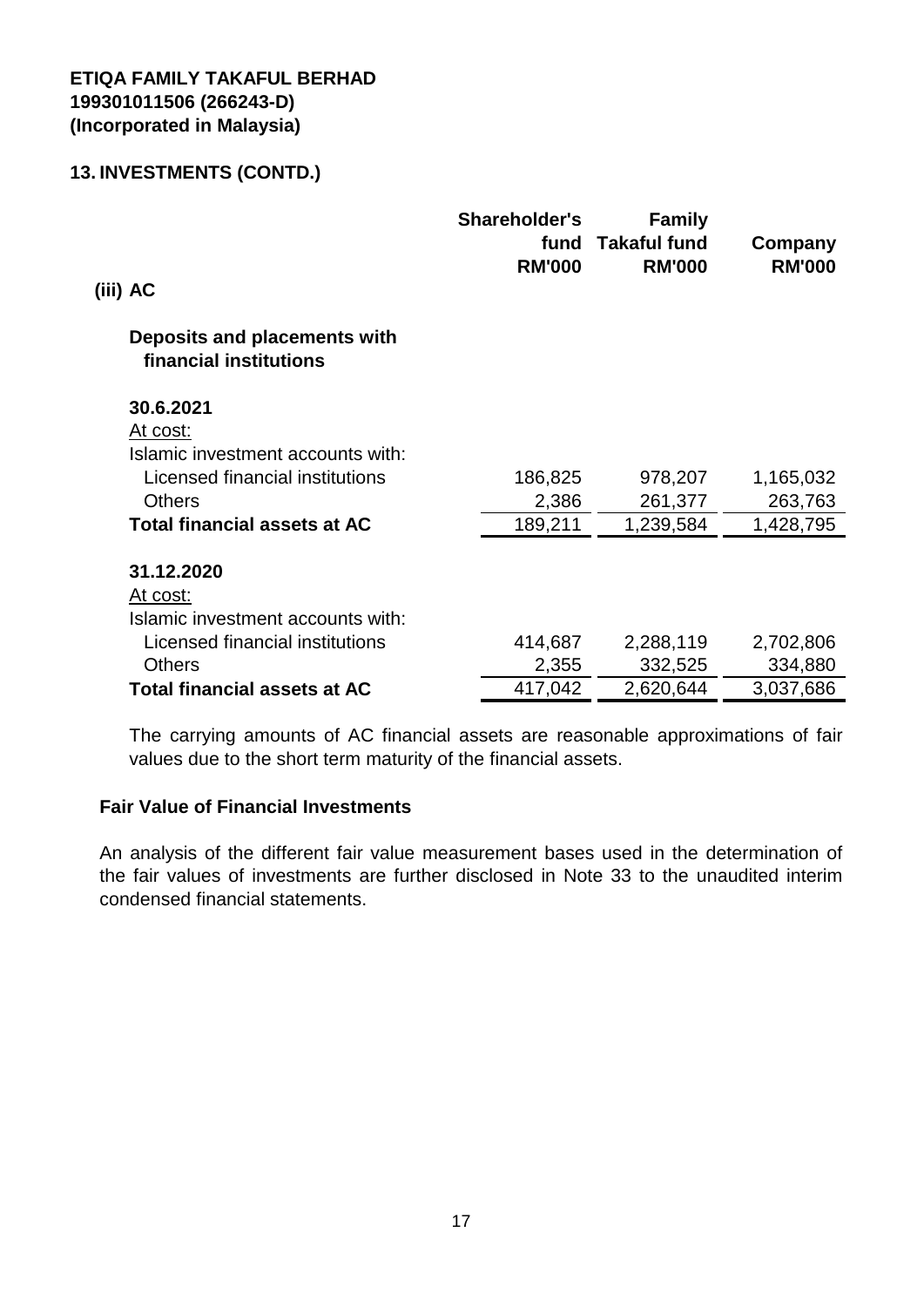#### **14. RETAKAFUL ASSETS**

|                                                                             | 30.6.2021<br><b>RM'000</b> | 31.12.2020<br><b>RM'000</b> |
|-----------------------------------------------------------------------------|----------------------------|-----------------------------|
| <b>Family Takaful fund/Company</b>                                          |                            |                             |
| Retakaful operators' share of takaful certificate<br>liabilities (Note 20): |                            |                             |
| <b>Claims liabilities</b>                                                   | 32,787                     | 23,968                      |
| <b>Actuarial liabilities</b>                                                | 159,025                    | 138,062                     |
| <b>Total retakaful assets</b>                                               | 191,812                    | 162,030                     |
| <b>15. TAKAFUL RECEIVABLES</b><br><b>Family Takaful fund/Company</b>        | 30.6.2021<br><b>RM'000</b> | 31.12.2020<br><b>RM'000</b> |
| Due contributions including agents/brokers, cedants                         |                            |                             |
| and co-takaful balances                                                     | 190,340                    | 131,909                     |
| Due from retakaful operators                                                | 8,574                      | 17,808                      |
|                                                                             | 198,914                    | 149,717                     |
| Allowance for impairment losses                                             | (1,677)                    | (9,622)                     |
|                                                                             | 197,237                    | 140,095                     |

Movements in the allowances for impairment losses on other assets are as follows:

| <b>Family Takaful fund/Company</b>      | <b>Not credit</b><br>impaired<br><b>RM'000</b> | <b>Credit</b><br>impaired<br><b>RM'000</b> | <b>Total</b><br><b>RM'000</b> |
|-----------------------------------------|------------------------------------------------|--------------------------------------------|-------------------------------|
| Gross carrying amount                   |                                                |                                            |                               |
| At 1 January 2020                       | 113,433                                        | 12,842                                     | 126,275                       |
| Increase/(decrease)                     | 8,889                                          | 14,553                                     | 23,442                        |
| At 31 December 2020 / At 1 January 2021 | 122,322                                        | 27,395                                     | 149,717                       |
| Increase/(decrease)                     | (16, 701)                                      | 65,898                                     | 49,197                        |
| At 30 June 2021                         | 105,621                                        | 93,293                                     | 198,914                       |
| <b>Lifetime ECL</b>                     |                                                |                                            |                               |
| At 1 January 2020                       | 214                                            | 5,662                                      | 5,876                         |
| Increase/(decrease)                     | 656                                            | 3,090                                      | 3,746                         |
| At 31 December 2020 / At 1 January 2021 | 870                                            | 8,752                                      | 9,622                         |
| Increase/(decrease)                     |                                                | (7, 945)                                   | (7,945)                       |
| At 30 June 2021                         | 870                                            | 807                                        | 1,677                         |

The carrying amounts are reasonable approximations of fair values at the reporting date due to the relatively short-term maturity of these balances.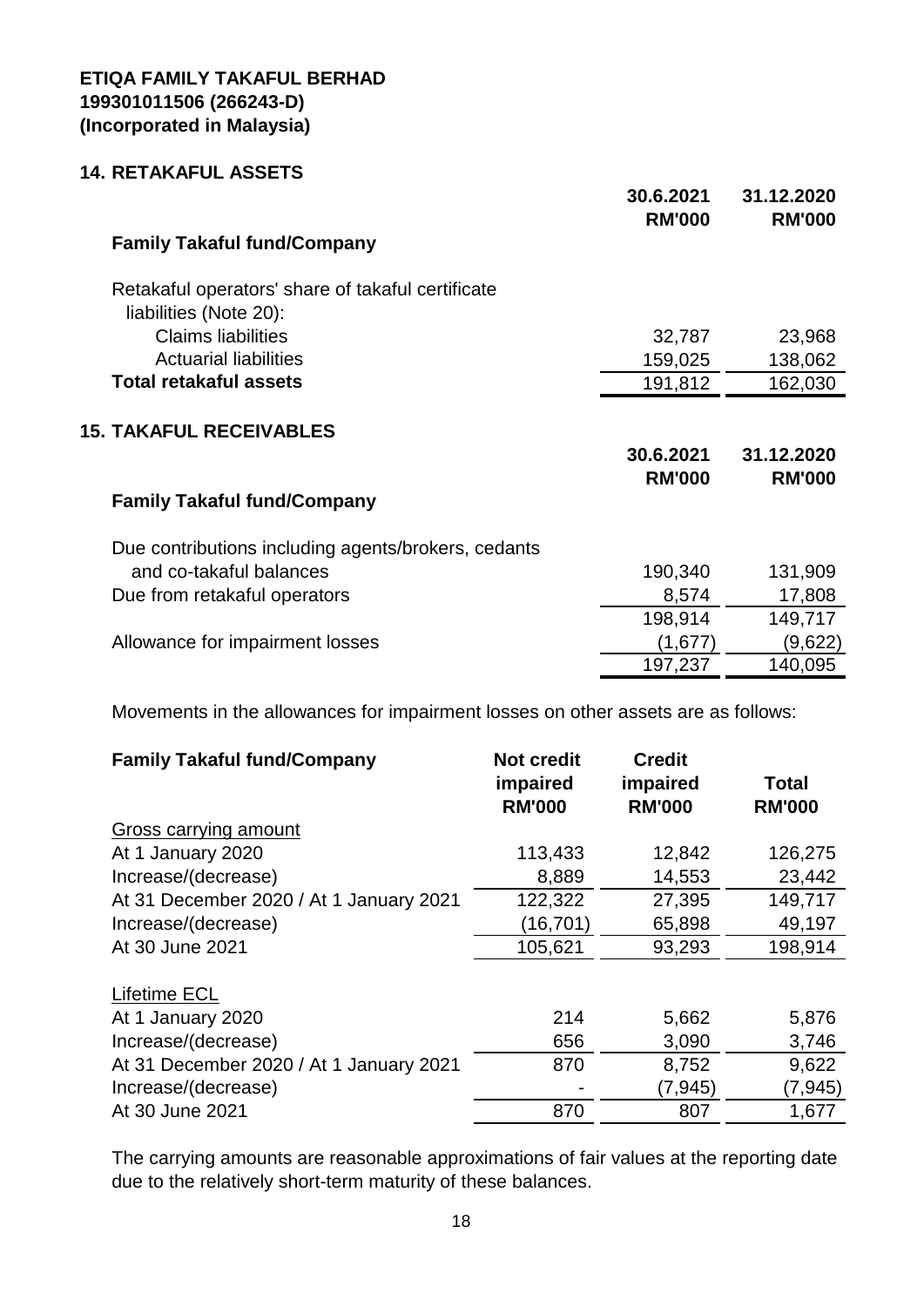# **16. OTHER ASSETS**

|                                                                         | <b>Shareholder's</b>  | <b>Family</b>                        |                          |
|-------------------------------------------------------------------------|-----------------------|--------------------------------------|--------------------------|
|                                                                         | fund<br><b>RM'000</b> | <b>Takaful fund</b><br><b>RM'000</b> | Company<br><b>RM'000</b> |
| 30.6.2021                                                               |                       |                                      |                          |
| Sundry receivables, deposits                                            |                       |                                      |                          |
| and prepayments                                                         | 7,678                 | 602                                  | 8,280                    |
| Allowance for impairment losses                                         | (2, 473)              | (507)                                | (2,980)                  |
|                                                                         | 5,205                 | 95                                   | 5,300                    |
| Income and profits due and accrued                                      | 27,515                | 124,402                              | 151,917                  |
| Amounts due from Family Takaful fund *                                  | 12,504                |                                      |                          |
| Amounts due from stockbrokers                                           | 285                   | 1,549                                | 1,834                    |
| <b>Total Other Assets</b>                                               | 45,509                | 126,046                              | 159,051                  |
| 31.12.2020                                                              |                       |                                      |                          |
| Sundry receivables, deposits                                            |                       |                                      |                          |
| and prepayments                                                         | 6,596                 | 603                                  | 7,199                    |
| Allowance for impairment losses                                         | (2, 473)              | (507)                                | (2,980)                  |
|                                                                         | 4,123                 | 96                                   | 4,219                    |
| Income and profits due and accrued<br>Amount due from related companies | 25,193                | 116,337                              | 141,530                  |
| - immediate holding company                                             | 462                   |                                      | 462                      |
| - other related companies                                               | 10,388                |                                      | 10,388                   |
| Amounts due from Family Takaful fund *                                  | 145,316               |                                      |                          |
| Amounts due from stockbrokers                                           | 360                   | 1,996                                | 2,356                    |
|                                                                         | 181,719               | 118,333                              | 154,736                  |
|                                                                         |                       |                                      |                          |
| <b>Total Other Assets</b>                                               | 185,842               | 118,429                              | 158,955                  |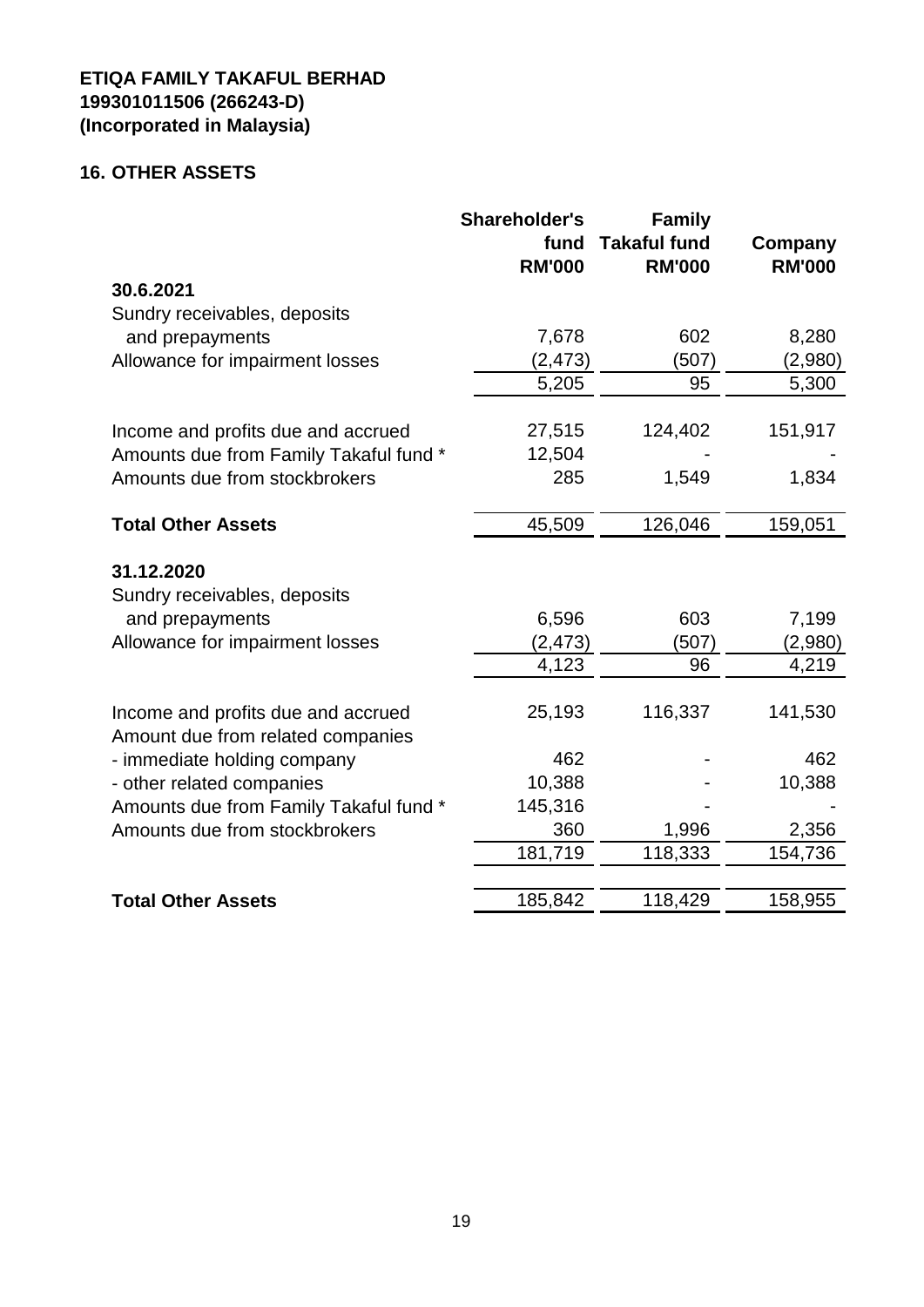# **16. OTHER ASSETS (CONTD.)**

Movements in the allowances for impairment losses on other assets are as follows:

| <b>Shareholder's fund</b>               | <b>Not credit</b><br>impaired<br><b>RM'000</b> | <b>Credit</b><br>impaired<br><b>RM'000</b> | Total **<br><b>RM'000</b> |
|-----------------------------------------|------------------------------------------------|--------------------------------------------|---------------------------|
| <b>Gross carrying amount</b>            |                                                |                                            |                           |
| At 1 January 2020                       | 155,431                                        | 4,394                                      | 159,825                   |
| Increase/(decrease)                     | 26,922                                         | 1,568                                      | 28,490                    |
| At 31 December 2020 / At 1 January 2021 | 182,353                                        | 5,962                                      | 188,315                   |
| Increase/(decrease)                     |                                                |                                            |                           |
| At 30 June 2021                         | 182,353                                        | 5,962                                      | 188,315                   |
| <b>Lifetime ECL</b>                     |                                                |                                            |                           |
| At 1 January 2020                       |                                                | 2,426                                      | 2,426                     |
| Increase/(decrease)                     |                                                | 47                                         | 47                        |
| At 31 December 2020 / At 1 January 2021 |                                                | 2,473                                      | 2,473                     |
| Increase/(decrease)                     |                                                |                                            |                           |
| At 30 June 2021                         |                                                | 2,473                                      | 2,473                     |

| <b>Family Takaful fund</b>              | <b>Not credit</b><br>impaired<br><b>RM'000</b> | <b>Credit</b><br>impaired<br><b>RM'000</b> | Total **<br><b>RM'000</b> |
|-----------------------------------------|------------------------------------------------|--------------------------------------------|---------------------------|
| <b>Gross carrying amount</b>            |                                                |                                            |                           |
| At 1 January 2020                       | 132,600                                        | 508                                        | 133,108                   |
| Increase/(decrease)                     | (14, 170)                                      | (1)                                        | (14, 171)                 |
| At 31 December 2020 / At 1 January 2021 | 118,430                                        | 507                                        | 118,937                   |
| Increase/(decrease)                     | 7,711                                          |                                            | 7,711                     |
| At 30 June 2021                         | 126,141                                        | 507                                        | 126,648                   |
| <b>Lifetime ECL</b>                     |                                                |                                            |                           |
| At 1 January 2020                       |                                                | 508                                        | 508                       |
| Increase/(decrease)                     |                                                | (1)                                        | (1)                       |
| At 31 December 2020 / At 1 January 2021 |                                                | 507                                        | 507                       |
| Increase/(decrease)                     |                                                |                                            |                           |
| At 30 June 2021                         |                                                | 507                                        | 507                       |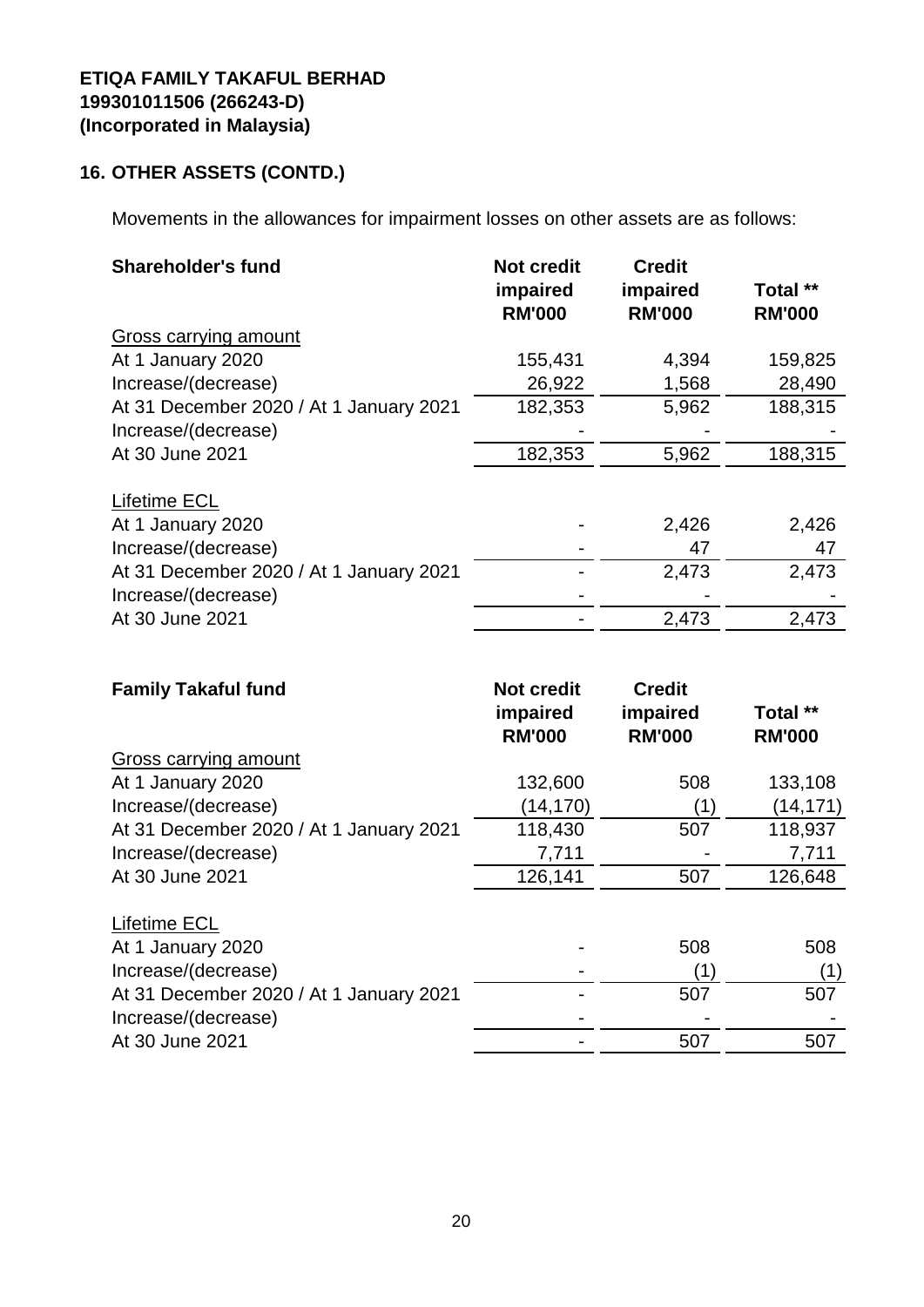#### **16. OTHER ASSETS (CONTD.)**

Movements in the allowances for impairment losses on other assets are as follows:

| Company                                 | <b>Not credit</b><br>impaired | <b>Credit</b><br>impaired | Total **      |
|-----------------------------------------|-------------------------------|---------------------------|---------------|
|                                         | <b>RM'000</b>                 | <b>RM'000</b>             | <b>RM'000</b> |
| <b>Gross carrying amount</b>            |                               |                           |               |
| At 1 January 2020                       | 288,031                       | 4,902                     | 292,933       |
| Increase/(decrease)                     | 12,752                        | 1,567                     | 14,319        |
| At 31 December 2020 / At 1 January 2021 | 300,783                       | 6,469                     | 307,252       |
| Increase/(decrease)                     | 7,711                         |                           | 7,711         |
| At 30 June 2021                         | 308,494                       | 6,469                     | 314,963       |
| <b>Lifetime ECL</b>                     |                               |                           |               |
| At 1 January 2020                       |                               | 2,934                     | 2,934         |
| Increase/(decrease)                     |                               | 46                        | 46            |
| At 31 December 2020 / At 1 January 2021 |                               | 2,980                     | 2,980         |
| Increase/(decrease)                     |                               |                           |               |
| At 30 June 2021                         |                               | 2,980                     | 2,980         |

- \* Amount due from immediate holding company, other related companies and amount due from Family Takaful fund are non-trade in nature, unsecured, not subject to any profit elements and are repayable in the short-term.
- \*\* Movement for impairment losses for other assets is net of prepayments.

The carrying amounts (other than prepayments) are reasonable approximations of fair values due to the relatively short-term maturity of these balances.

#### **17. CURRENT TAX ASSETS**

|                           | <b>Shareholder's</b><br>fund<br><b>RM'000</b> | <b>Family</b><br><b>Takaful fund</b><br><b>RM'000</b> | Company<br><b>RM'000</b> |
|---------------------------|-----------------------------------------------|-------------------------------------------------------|--------------------------|
| 30.6.2021                 |                                               |                                                       |                          |
| <b>Current tax assets</b> | 81,342                                        | ۰                                                     | 81,342                   |
| 31.12.2020                |                                               |                                                       |                          |
| <b>Current tax assets</b> | 63,042                                        | 20,416                                                | 83,458                   |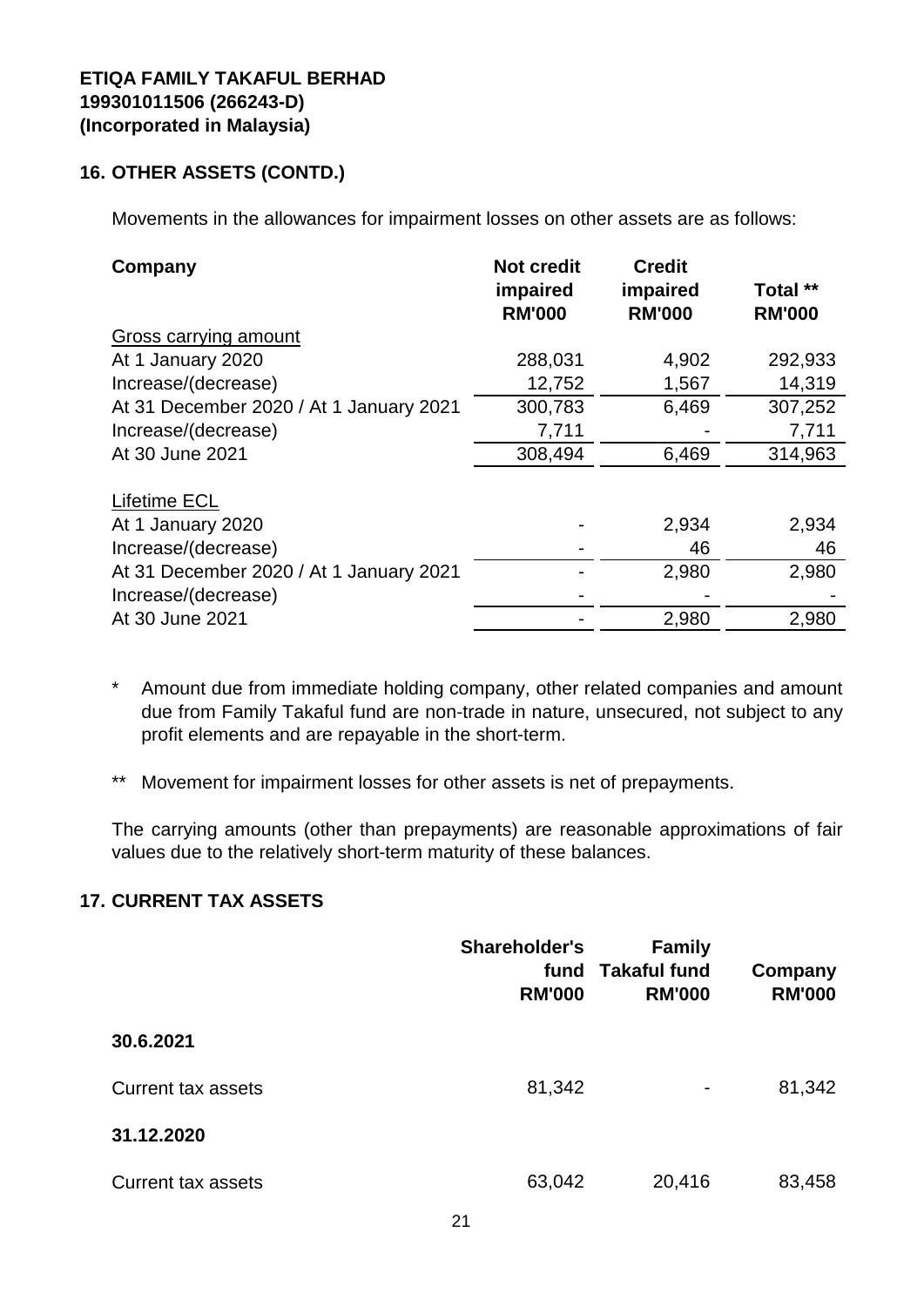## **17. CURRENT TAX ASSETS (CONTD.)**

The Inland Revenue Board of Malaysia ("IRBM") have raised additional assessments to the Company for Years of Assessment ("YA") 2008 to 2015, totalling RM79,294,000, of which YA2015 additional assessment of RM1,479,000 was raised on 31 December 2020 and YA2014 RM2,120,000 was raised on 30 December 2019. These additional assessments were in respect of the businesses of the Company prior to the conversion of the composite takaful licence to a family takaful licence, which was effected on 28 December 2017.

The Company has made full settlement of the additional assessments raised by the IRBM as and when they arise, and subsequently, submitted Notices of Appeal by filing the required Forms Q with the Special Commissioner of Income Tax ("SCIT"). The Company had decided to pursue these appeals after obtaining the relevant opinions from its legal counsel, which was premised on the fact that the bases used to raise the additional assessments are not equitable. The specific issues raised and corresponding additional tax assessments raised are as summarised below:

(a) Deductibility of commission expenses incurred by Shareholder's fund ("SHF") in connection with General Takaful fund ("GTF") for YA2008 to YA2013 amounting to RM72,858,000.

The SCIT had heard witnesses evidence from both parties on 27 July 2020, 11 August 2020 and 14 September 2020. The parties have filed in their respective written submissions and the oral submission was heard on 5 February 2021. The SCIT had on 19 February 2021 rejected the Company's appeal. Based on legal advice, the Company has a good case to appeal and will be appealling to the High Court against the decision of the SCIT on the ground that the SCIT had erred in its ruling.

(b) Deeming of surplus earned on retakaful ceded for Family Takaful fund's business as incidental income of the Company under Section 60AA(13) of the Income Tax Act, 1967 (YA2014 to YA2015), amounting to RM3,186,000.

The Company has submitted the cause papers and documents to SCIT and the mention date has been fixed on 19 August 2021.

(c) SCIT has on 19 February 2021, conceded with the appeals on exemption of wakalah fees and on the deductibility of the interest paid on judgment. These, together with other minor issues, amounting to RM3,250,000.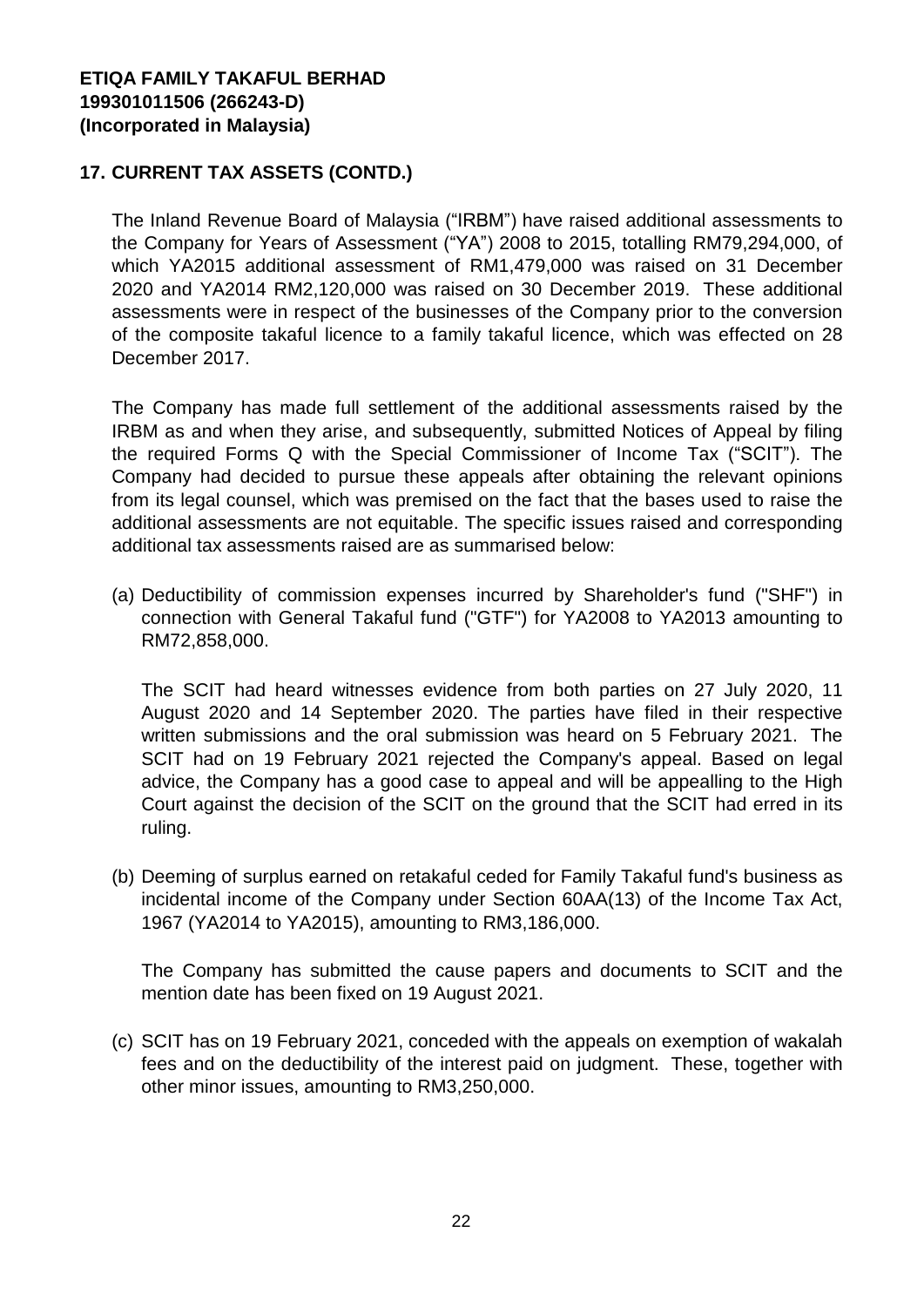## **17. CURRENT TAX ASSETS (CONTD.)**

Based on legal advice, the Company is of the view that it has strong justifications for the appeals and continue to treat the additional assessments paid as current tax assets in the financial statements.

The Company has provided an amount of RM4,164,000 for the revision of its YA2013 treatment on surplus to Shareholder's fund. On 3 September 2020, IRBM has provided their acceptance on the application of the Company's surplus attributable method. In view that the YA2013 treatment is complied and given that it is more than seven years, the Company has decided to maintain that position for YA2013. Hence the attributable basis provided earlier has been reversed.

YA2020 tax provision was lower than the instalments payment by RM2,047,000.

#### **18. RESERVES**

| <b>Shareholder's fund/Company</b>          | <b>Note</b> | 30.6.2021<br><b>RM'000</b> | 31.12.2020<br><b>RM'000</b> |
|--------------------------------------------|-------------|----------------------------|-----------------------------|
| Non-distributable:<br><b>FVOCI</b> reserve | (i)         | (6, 915)                   | 24,519                      |
| Distributable:<br><b>Retained profits</b>  | (ii)        | 1,896,827                  | 1,860,694                   |
|                                            |             | 1,889,912                  | 1,885,213                   |

(i) The FVOCI reserve of the Company arose from the changes in the fair value of the investments classified as financial assets at FVOCI.

(ii) The entire distributable retained profits may be distributed to the shareholder under the single-tier system.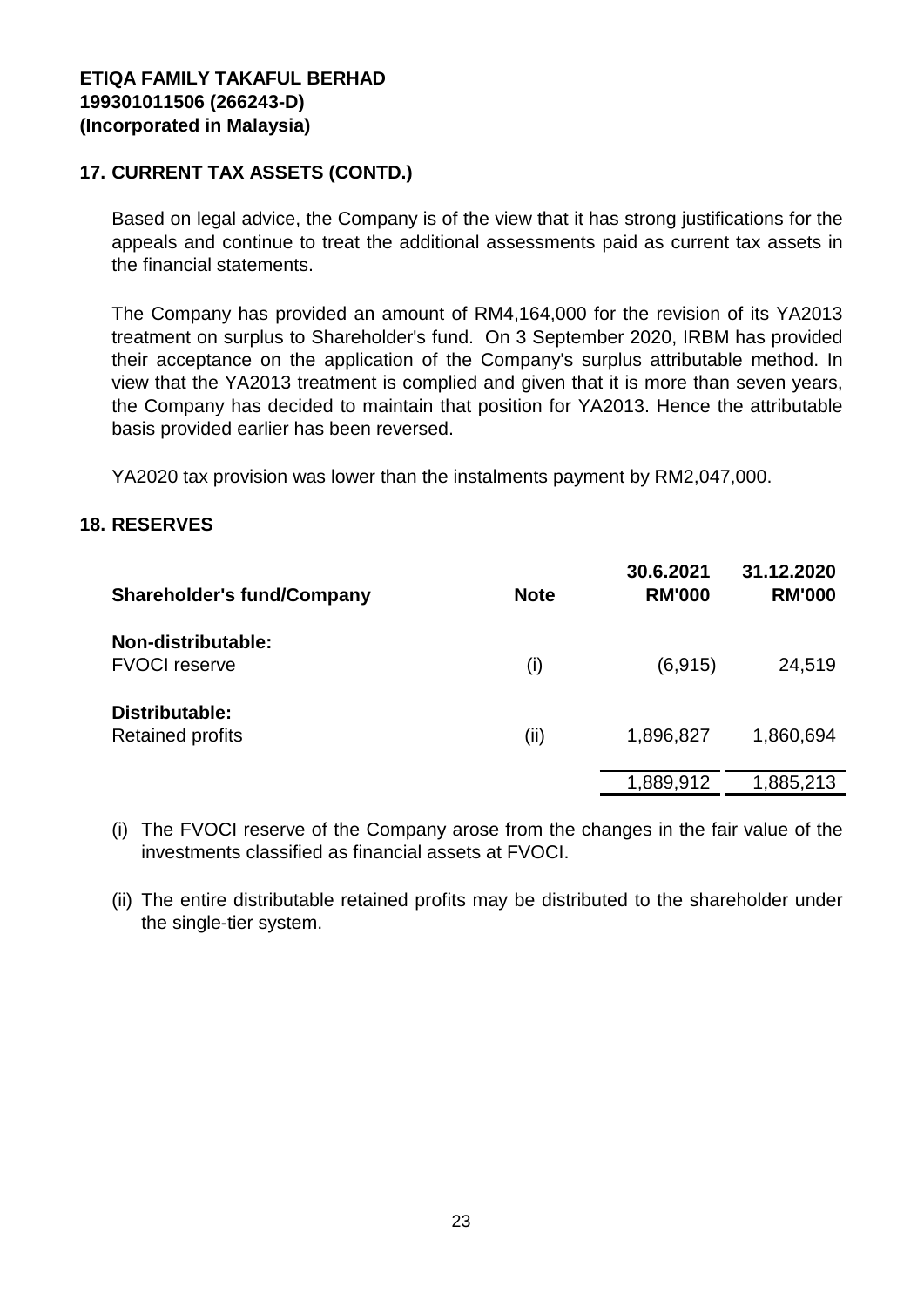# **19. PARTICIPANTS' FUND**

| <b>Family Takaful fund/Company</b>                                                              | 30.6.2021<br><b>RM'000</b>     | 31.12.2020<br><b>RM'000</b>     |
|-------------------------------------------------------------------------------------------------|--------------------------------|---------------------------------|
| (i) Accumulated surplus<br>(ii) Surplus attributable to the participants<br>(iii) FVOCI reserve | 1,992,161<br>336,526<br>59,822 | 1,912,737<br>336,526<br>184,149 |
|                                                                                                 | 2,388,509                      | 2,433,412                       |
| <b>Accumulated surplus</b><br>(i)                                                               |                                |                                 |
| At 1 January                                                                                    | 1,912,737                      | 1,858,306                       |
| Surplus arising during the financial period/year<br>Surplus attributable to the                 | 85,554                         | 202,390                         |
| participants during the financial period/year                                                   |                                | (71, 798)                       |
| COVID-19 charity donation<br>Surplus paid to the participants                                   |                                | (10,000)                        |
| during the financial period/year                                                                | (7, 921)                       | (37, 948)                       |
| Witholding tax borned by the participants                                                       | 1,791                          | (28, 213)                       |
| At 30 June/At 31 December                                                                       | 1,992,161                      | 1,912,737                       |
| (ii) Surplus attributable to the participants                                                   |                                |                                 |
| At 1 January<br>Surplus attributable to the                                                     | 336,526                        | 1,582,032                       |
| participants during the financial period/year                                                   |                                | 71,798                          |
| Clawback of prior year's surplus                                                                |                                | (348)                           |
| Transfer to takaful certificate liabilities (Note 20 (ii))                                      |                                | (1,316,956)                     |
| At 30 June/At 31 December                                                                       | 336,526                        | 336,526                         |
| (iii) FVOCI reserve                                                                             |                                |                                 |
| At 1 January                                                                                    | 184,149                        | 250,623                         |
| Fair value changes                                                                              | (132, 861)                     | 97,525                          |
| Realised gain transferred to income statement                                                   | (274)                          | (169, 144)                      |
| Deferred tax on fair value changes (Note 31)                                                    | 8,808                          | 5,145                           |
| At 30 June/At 31 December                                                                       | 59,822                         | 184,149                         |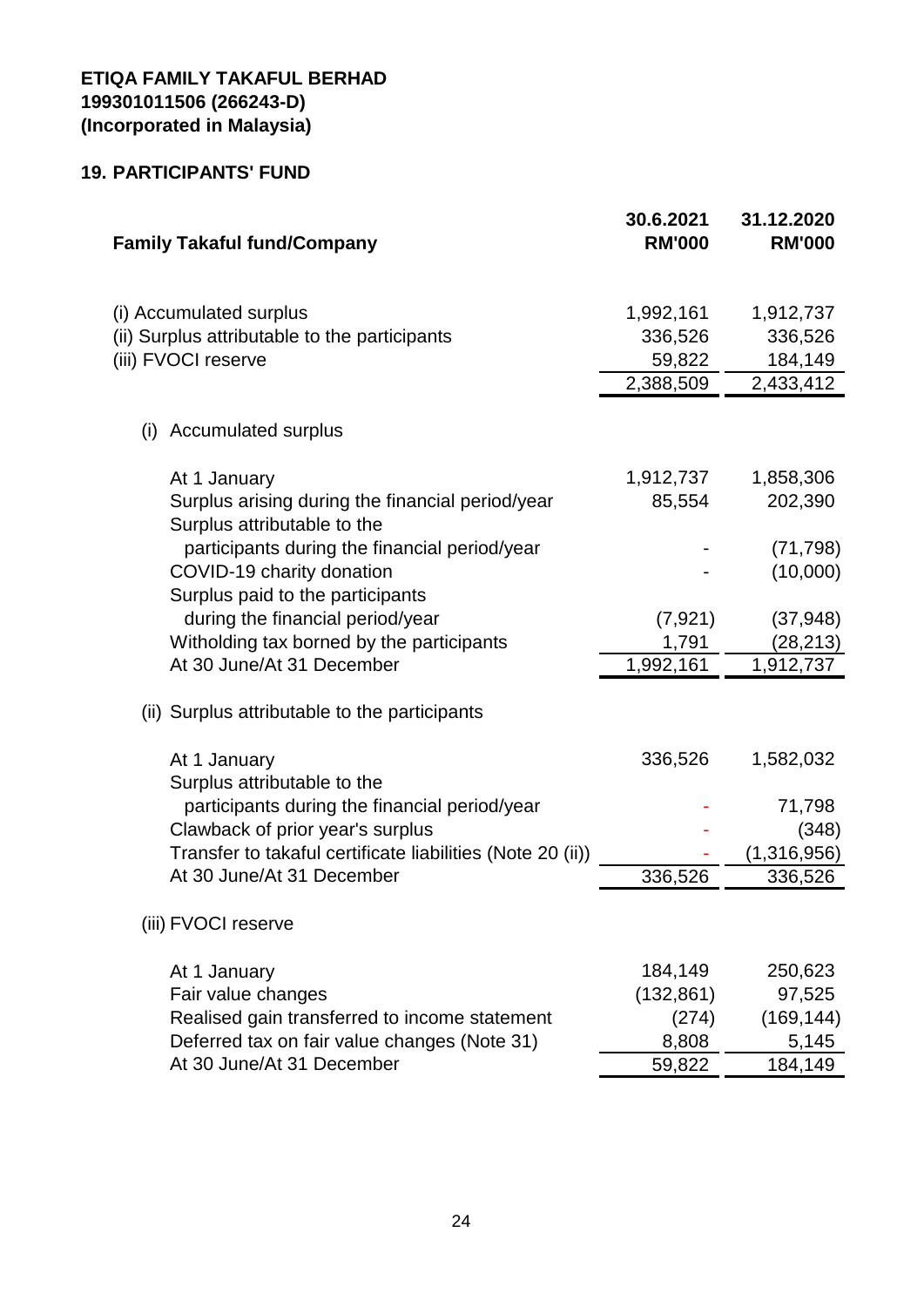# **20. TAKAFUL CERTIFICATE LIABILITIES**

| <b>Family Takaful fund/Company</b> | <b>Gross</b><br><b>RM'000</b> | <b>Retakaful</b><br>assets<br><b>RM'000</b><br>(Note 14) | <b>Net</b><br><b>RM'000</b> |
|------------------------------------|-------------------------------|----------------------------------------------------------|-----------------------------|
| 30.6.2021                          |                               |                                                          |                             |
| <b>Family Takaful fund</b>         | 9,532,814                     | (191, 812)                                               | 9,341,002                   |
| Less: Seed money elimination       | (20,000)                      |                                                          | (20,000)                    |
| Company                            | 9,512,814                     | (191, 812)                                               | 9,321,002                   |
| 31.12.2020                         |                               |                                                          |                             |
| <b>Family Takaful fund</b>         | 9,516,784                     | (162,030)                                                | 9,354,754                   |
| Less: Seed money elimination       | (20,000)                      |                                                          | (20,000)                    |
| Company                            | 9,496,784                     | (162, 030)                                               | 9,334,754                   |

(i) The Family Takaful certificate liabilities and its movements are further analysed as follows:

|                                   | <b>Gross</b><br><b>RM'000</b> | <b>Retakaful</b><br>assets<br><b>RM'000</b><br>(Note 14) | <b>Net</b><br><b>RM'000</b> |
|-----------------------------------|-------------------------------|----------------------------------------------------------|-----------------------------|
| 30.6.2021                         |                               |                                                          |                             |
| Claims liabilities (Note (ii))    | 174,440                       | (32, 787)                                                | 141,653                     |
| Actuarial liabilities (Note (ii)) | 9,131,576                     | (159, 025)                                               | 8,972,551                   |
| NAV attributable to               |                               |                                                          |                             |
| unit holders (Note (ii))          | 226,798                       |                                                          | 226,798                     |
|                                   | 9,532,814                     | (191,812)                                                | 9,341,002                   |
| 31.12.2020                        |                               |                                                          |                             |
| Claims liabilities (Note (ii))    | 162,671                       | (23,968)                                                 | 138,703                     |
| Actuarial liabilities (Note (ii)) | 9,132,068                     | (138,062)                                                | 8,994,006                   |
| NAV attributable to               |                               |                                                          |                             |
| unit holders (Note (ii))          | 222,045                       |                                                          | 222,045                     |
|                                   | 9,516,784                     | (162, 030)                                               | 9,354,754                   |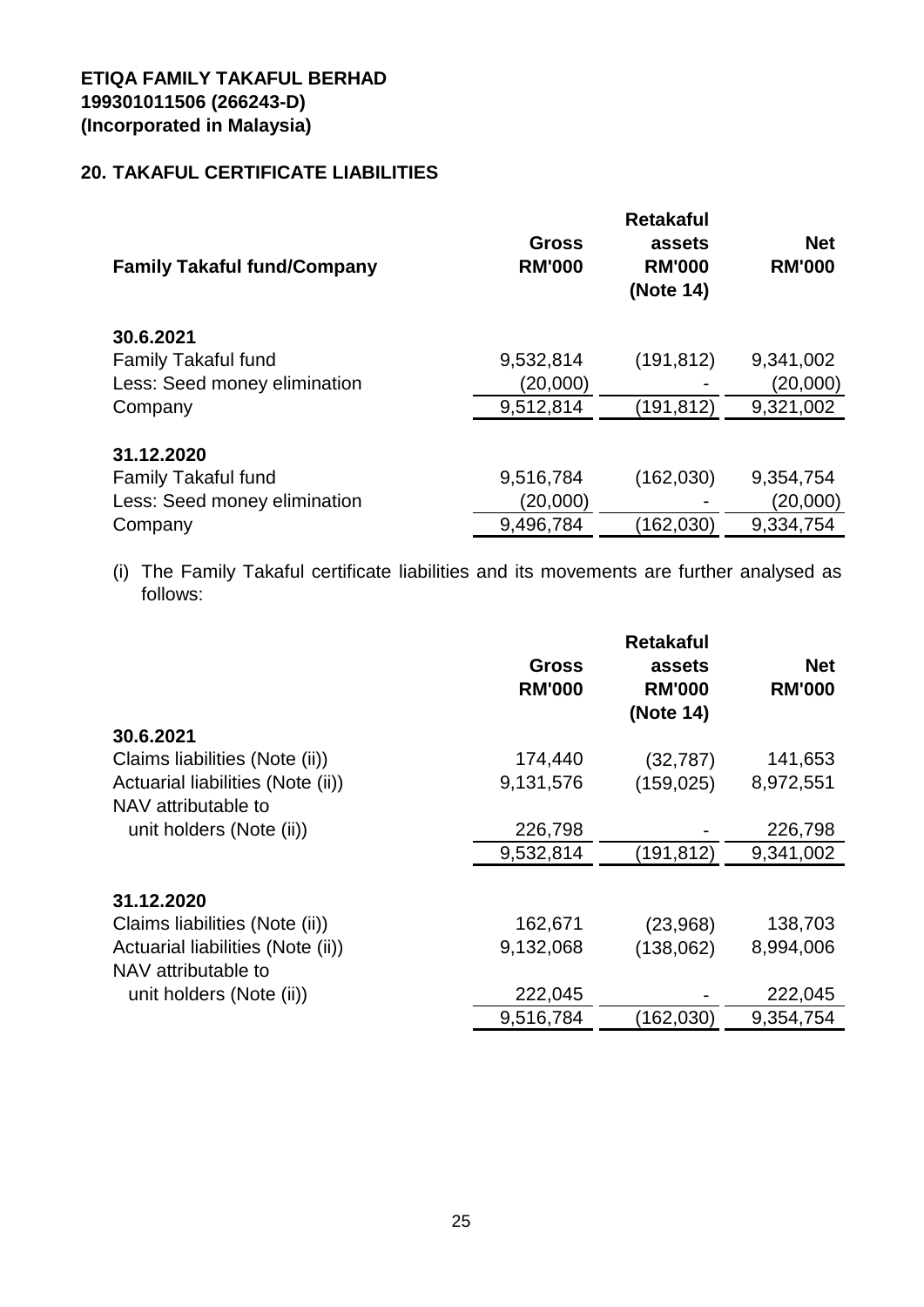# **20. TAKAFUL CERTIFICATE LIABILITIES (CONTD.)**

# **Family Takaful fund/Company (contd.)**

(ii) The movements of the Family Takaful certificate liabilities are as follows:

|                                  |                                                      |                                                         | <b>NAV</b>                                                  |                                                     |                                                                 |                                                   |
|----------------------------------|------------------------------------------------------|---------------------------------------------------------|-------------------------------------------------------------|-----------------------------------------------------|-----------------------------------------------------------------|---------------------------------------------------|
| 30.6.2021                        | <b>Claims</b><br><b>Liabilities</b><br><b>RM'000</b> | <b>Actuarial</b><br><b>Liabilities</b><br><b>RM'000</b> | <b>Attributable to</b><br>the Unit holders<br><b>RM'000</b> | <b>Gross</b><br><b>Liabilities</b><br><b>RM'000</b> | <b>Retakaful</b><br><b>Assets</b><br><b>RM'000</b><br>(Note 14) | <b>Net</b><br><b>Liabilities</b><br><b>RM'000</b> |
| At 1 January 2021                | 162,671                                              | 9,132,068                                               | 222,045                                                     | 9,516,784                                           | (162,030)                                                       | 9,354,754                                         |
| Net earned contributions         |                                                      |                                                         | 49,670                                                      | 49,670                                              |                                                                 | 49,670                                            |
| Other revenue                    |                                                      |                                                         | 6,546                                                       | 6,546                                               |                                                                 | 6,546                                             |
| Claims intimated during the      |                                                      |                                                         |                                                             |                                                     |                                                                 |                                                   |
| financial period                 | 587,168                                              |                                                         |                                                             | 587,168                                             | (45, 122)                                                       | 542,046                                           |
| Claims paid during the           |                                                      |                                                         |                                                             |                                                     |                                                                 |                                                   |
| financial period                 | (575, 399)                                           |                                                         | (33, 203)                                                   | (608, 602)                                          | 36,303                                                          | (572, 299)                                        |
| Other expenses                   |                                                      |                                                         | (19,315)                                                    | (19, 315)                                           |                                                                 | (19, 315)                                         |
| Taxation                         |                                                      |                                                         | 1,055                                                       | 1,055                                               |                                                                 | 1,055                                             |
| Increase in certificate reserves |                                                      | (492)                                                   |                                                             | (492)                                               | (20, 963)                                                       | (21, 455)                                         |
| At 30 June 2021                  | 174,440                                              | 9,131,576                                               | 226,798                                                     | 9,532,814                                           | (191, 812)                                                      | 9,341,002                                         |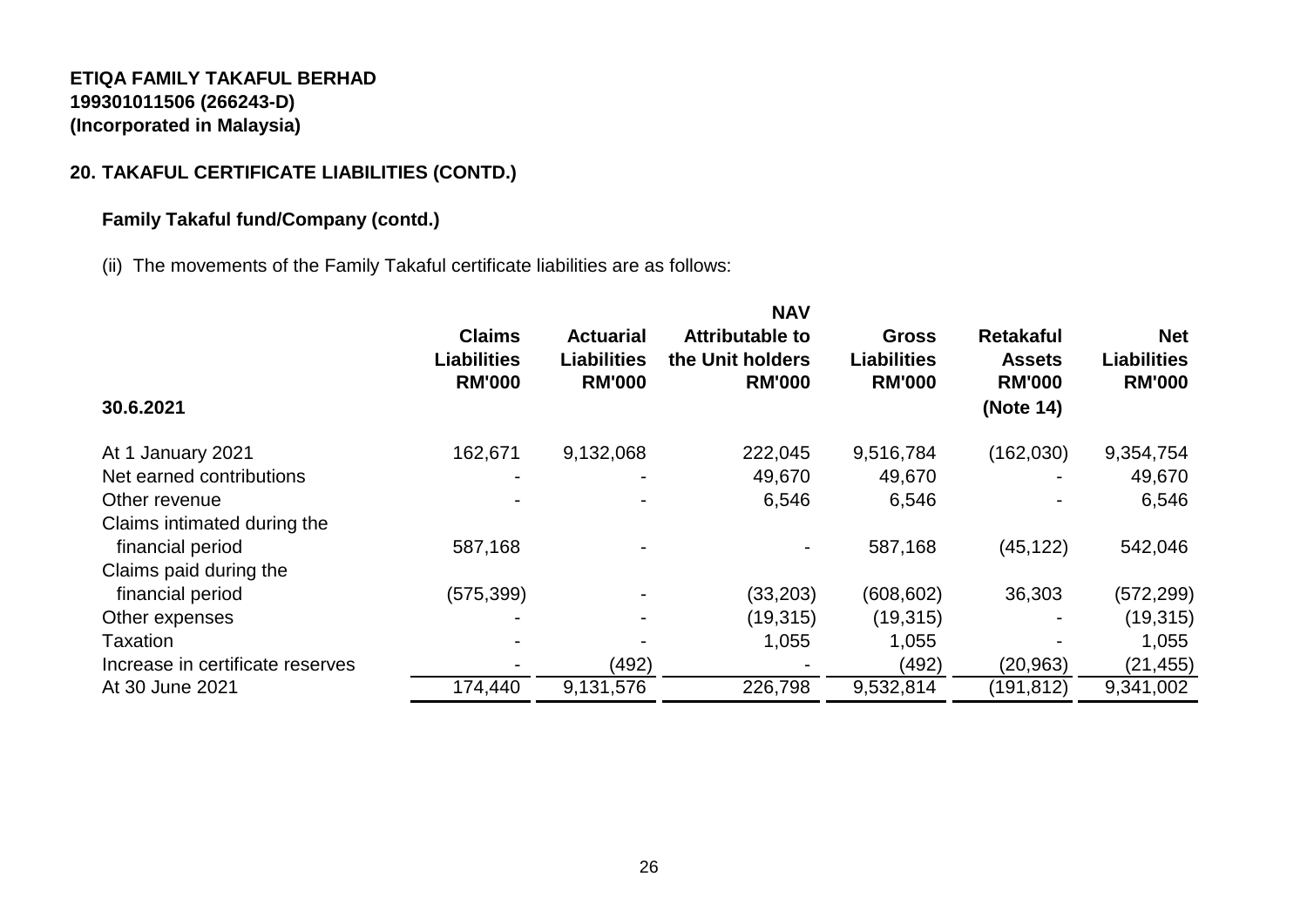# **20. TAKAFUL CERTIFICATE LIABILITIES (CONTD.)**

## **Family Takaful fund/Company (contd.)**

(ii) The movements of the Family Takaful certificate liabilities are as follows (contd.):

|                                  | <b>NAV</b>                                           |                                                         |                                                             |                                                     |                                                                 |                                                   |
|----------------------------------|------------------------------------------------------|---------------------------------------------------------|-------------------------------------------------------------|-----------------------------------------------------|-----------------------------------------------------------------|---------------------------------------------------|
| 31.12.2020                       | <b>Claims</b><br><b>Liabilities</b><br><b>RM'000</b> | <b>Actuarial</b><br><b>Liabilities</b><br><b>RM'000</b> | <b>Attributable to</b><br>the Unit holders<br><b>RM'000</b> | <b>Gross</b><br><b>Liabilities</b><br><b>RM'000</b> | <b>Retakaful</b><br><b>Assets</b><br><b>RM'000</b><br>(Note 14) | <b>Net</b><br><b>Liabilities</b><br><b>RM'000</b> |
|                                  |                                                      |                                                         |                                                             |                                                     |                                                                 |                                                   |
| January 2020<br>At 1             | 117,961                                              | 7,491,538                                               | 194,989                                                     | 7,804,488                                           | (111, 198)                                                      | 7,693,290                                         |
| Net earned contributions         |                                                      |                                                         | 73,437                                                      | 73,437                                              |                                                                 | 73,437                                            |
| Other revenue                    |                                                      |                                                         | 12,520                                                      | 12,520                                              |                                                                 | 12,520                                            |
| Claims intimated during the      |                                                      |                                                         |                                                             |                                                     |                                                                 |                                                   |
| financial year                   | 1,302,416                                            |                                                         | -                                                           | 1,302,416                                           | (72, 125)                                                       | 1,230,291                                         |
| Claims paid during the           |                                                      |                                                         |                                                             |                                                     |                                                                 |                                                   |
| financial year                   | (1,257,706)                                          |                                                         | (52, 692)                                                   | (1,310,398)                                         | 58,085                                                          | (1,252,313)                                       |
| Other expenses                   |                                                      |                                                         | (5, 723)                                                    | (5, 723)                                            |                                                                 | (5, 723)                                          |
| Taxation                         |                                                      |                                                         | (486)                                                       | (486)                                               |                                                                 | (486)                                             |
| Transfer from participant's fund |                                                      |                                                         |                                                             |                                                     |                                                                 |                                                   |
| (Note 19 (ii))                   | $\blacksquare$                                       | 1,316,956                                               | -                                                           | 1,316,956                                           |                                                                 | 1,316,956                                         |
| Increase in certificate reserves |                                                      | 323,574                                                 |                                                             | 323,574                                             | (36, 792)                                                       | 286,782                                           |
| At 31 December 2020              | 162,671                                              | 9,132,068                                               | 222,045                                                     | 9,516,784                                           | (162, 030)                                                      | 9,354,754                                         |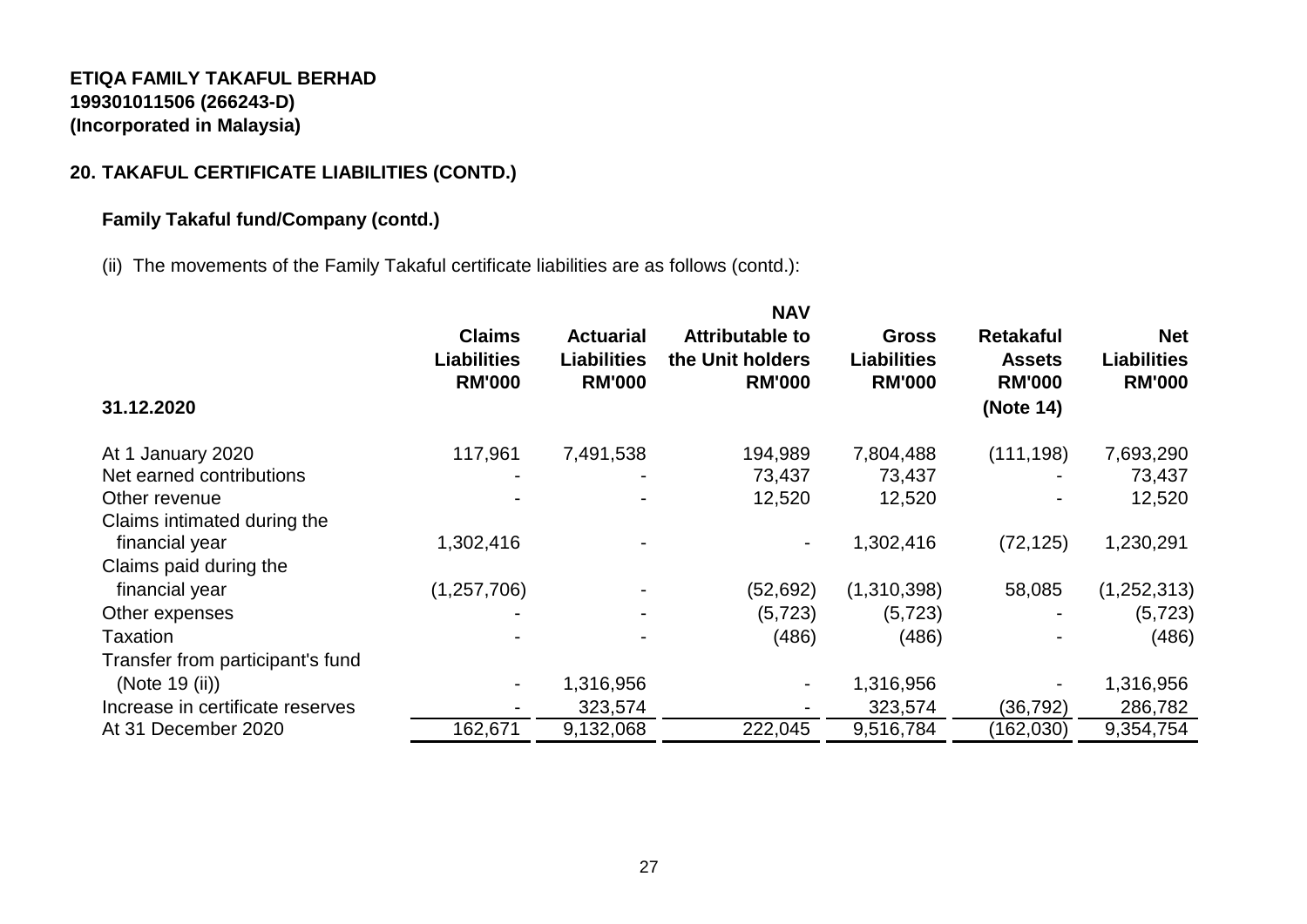#### **21. EXPENSE LIABILITIES**

|                                                | 30.6.2021<br><b>RM'000</b> | 31.12.2020<br><b>RM'000</b> |
|------------------------------------------------|----------------------------|-----------------------------|
| <b>Shareholder's fund/Company</b>              |                            |                             |
| At 1 January                                   | 572,186                    | 535,282                     |
| Movement in unexpired expense reserves ("UER") | (34, 340)                  | 36,904                      |
| At 30 June/At 31 December                      | 537,846                    | 572,186                     |

### **22. TAKAFUL PAYABLES**

|                                                 | <b>Shareholder's</b><br>fund<br><b>RM'000</b> | <b>Family</b><br><b>Takaful fund</b><br><b>RM'000</b> | Company<br><b>RM'000</b> |
|-------------------------------------------------|-----------------------------------------------|-------------------------------------------------------|--------------------------|
| 30.6.2021                                       |                                               |                                                       |                          |
| Amounts due to agents and brokers               | 3,971                                         | 24,143                                                | 28,114                   |
| Amounts due to retakaful operators              |                                               | 7,362                                                 | 7,362                    |
|                                                 | 3,971                                         | 31,505                                                | 35,476                   |
| 31.12.2020<br>Amounts due to agents and brokers | 3,400                                         | 18,394                                                | 21,794                   |
| Amounts due to retakaful operators              |                                               | 1,971                                                 | 1,971                    |
|                                                 | 3,400                                         | 20,365                                                | 23,765                   |

The carrying amounts are reasonable approximations of fair values at the reporting date due to the relatively short-term maturity of these balances.

#### **23. OTHER LIABILITIES**

|                                             | <b>Shareholder's</b><br>fund | <b>Family</b><br><b>Takaful fund</b> | Company       |
|---------------------------------------------|------------------------------|--------------------------------------|---------------|
|                                             | <b>RM'000</b>                | <b>RM'000</b>                        | <b>RM'000</b> |
| 30.6.2021                                   |                              |                                      |               |
| <b>Contribution deposits</b>                | 100                          | 50,007                               | 50,107        |
| Lease liabilities                           | 383                          |                                      | 383           |
| Provision for restoration/dismantling costs | 75                           |                                      | 75            |
| Amounts due to Shareholder's fund*          |                              | 12,504                               |               |
| Amount due to stockbrokers                  |                              | 85,012                               | 85,012        |
| Unclaimed monies                            | 55,221                       | 129,157                              | 184,378       |
| Service tax payable                         |                              | 14,331                               | 14,331        |
| Surplus payable to the participants         |                              | 7,191                                | 7,191         |
| Witholding tax payable                      |                              | 41,707                               | 41,707        |
| Total other liabilities carried forward     | 55,779                       | 339,909                              | 383,184       |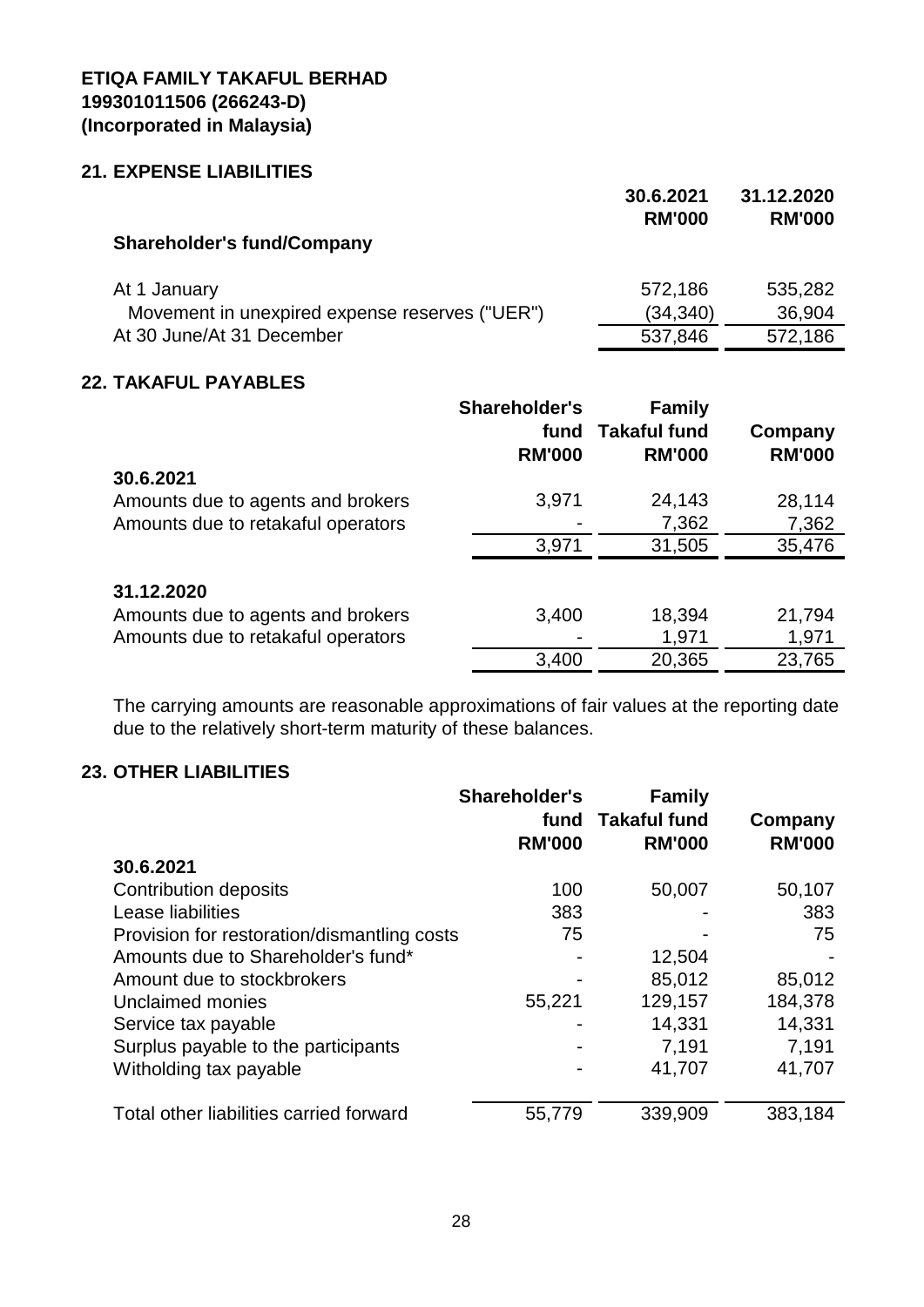## **23. OTHER LIABILITIES (CONTD.)**

|                                                            | Shareholder's<br>fund<br><b>RM'000</b> | <b>Family</b><br><b>Takaful fund</b><br><b>RM'000</b> | Company<br><b>RM'000</b> |
|------------------------------------------------------------|----------------------------------------|-------------------------------------------------------|--------------------------|
| 30.6.2021 (contd.)                                         |                                        |                                                       |                          |
| Total other liabilities brought forward                    | 55,779                                 | 339,909                                               | 383,184                  |
| Amount due to related companies* (Note 34 (ii)):           |                                        |                                                       |                          |
| - ultimate holding company*<br>- immediate and penultimate | 5,724                                  |                                                       | 5,724                    |
| holding companies*                                         | 1,291                                  |                                                       | 1,291                    |
| - other related companies*                                 | 2,305                                  | 10                                                    | 2,315                    |
| Zakat payable                                              | 10,647                                 |                                                       | 10,647                   |
| Provisions for expenses                                    | 27,135                                 |                                                       | 27,135                   |
| Sundry payables and accrued liabilities                    | 51,143                                 | 142,917                                               | 194,060                  |
| <b>Total Other Liabilities</b>                             | 154,024                                | 482,836                                               | 624,356                  |
|                                                            |                                        |                                                       |                          |
| 31.12.2020                                                 |                                        |                                                       |                          |
| <b>Contribution deposits</b>                               | 37,386                                 | 81,874                                                | 119,260                  |
| Lease liabilities                                          | 513                                    |                                                       | 513                      |
| Provision for restoration/dismantling costs                | 75                                     |                                                       | 75                       |
| Amounts due to Shareholder's fund*                         |                                        | 145,316                                               |                          |
| Amount due to stockbrokers<br><b>Unclaimed monies</b>      | 396<br>115                             | 2,082<br>74,232                                       | 2,478<br>74,347          |
|                                                            |                                        | 7,813                                                 | 7,813                    |
| Service tax payable<br>Surplus payable to the participants |                                        | 9,667                                                 | 9,667                    |
| Witholding tax payable                                     |                                        | 43,497                                                | 43,497                   |
| Amount due to related companies* (Note 34 (ii)):           |                                        |                                                       |                          |
| - ultimate holding company*                                | 5,032                                  |                                                       | 5,032                    |
| - immediate holding company*                               | 211                                    |                                                       | 211                      |
| - other related companies*                                 | 4,817                                  | 163                                                   | 4,980                    |
| Zakat payable                                              | 12,561                                 |                                                       | 12,561                   |
| Provisions for expenses                                    | 30,306                                 |                                                       | 30,306                   |
| Sundry payables and accrued liabilities                    | 51,388                                 | 272,232                                               | 323,620                  |
| <b>Total Other Liabilities</b>                             | 142,800                                | 636,876                                               | 634,360                  |

\* Amounts due to holding company, immediate holding company, penultimate holding company, other related companies and amount due to Shareholder's fund are non-trade in nature, unsecured, not subject to any profit elements and are repayable in the short term. The amounts payable are subject to settlement terms stipulated in the takaful certificates.

The carrying amounts are reasonable approximations of fair values at the reporting date due to the relatively short-term maturity of these balances.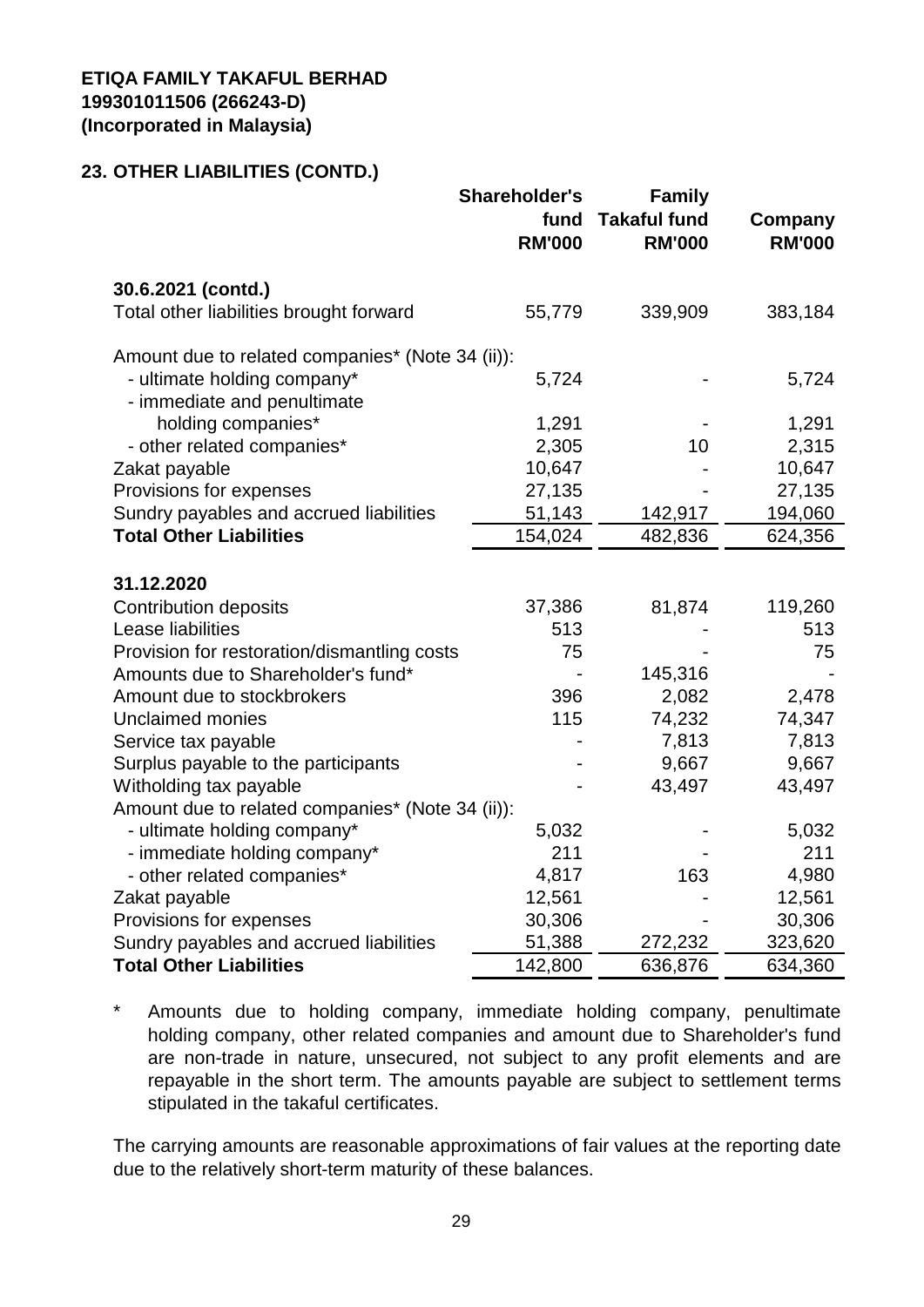#### **24. FEE AND COMMISSION INCOME**

| 1.1.2021 to 30.6.2021                       | Shareholder's<br>fund<br><b>RM'000</b> | <b>Family</b><br><b>Takaful fund</b><br><b>RM'000</b> | Company<br><b>RM'000</b> |
|---------------------------------------------|----------------------------------------|-------------------------------------------------------|--------------------------|
| Wakalah fee income                          | 175,118                                |                                                       |                          |
| Profit commission                           |                                        | 1,010                                                 | 1,010                    |
| <b>Others</b>                               | 81                                     |                                                       | 81                       |
| Total fee and commission income             | 175,199                                | 1,010                                                 | 1,091                    |
| 1.1.2020 to 30.6.2020<br>Wakalah fee income | 155,148                                |                                                       |                          |
| <b>Others</b>                               |                                        | 9                                                     | 9                        |
| Total fee and commission income             | 155,148                                | 9                                                     | 9                        |
|                                             |                                        |                                                       |                          |

# **25. INVESTMENT INCOME**

| 1.1.2021 to 30.6.2021                                                                                                                  | <b>Shareholder's</b><br>fund<br><b>RM'000</b> | <b>Family</b><br><b>Takaful fund</b><br><b>RM'000</b> | Company<br><b>RM'000</b> |
|----------------------------------------------------------------------------------------------------------------------------------------|-----------------------------------------------|-------------------------------------------------------|--------------------------|
| <b>Financial assets at FVTPL:</b><br>- Designated upon initial recognition<br>Profit income                                            | 25,498                                        | 130,368                                               | 155,866                  |
| - HFT<br>Profit income                                                                                                                 |                                               | 2,175                                                 | 2,175                    |
| Dividend income:<br>Quoted equity securities in Malaysia<br>Quoted equity securities outside Malaysia<br>Unit and property trust funds | 1,291<br>25<br>39                             | 9,543<br>80<br>285                                    | 10,834<br>105<br>324     |
| <b>Financial assets at FVOCI:</b><br>Profit income                                                                                     | 20,099                                        | 79,543                                                | 99,642                   |
| Dividend income:<br>Quoted equity securities in Malaysia                                                                               | 639                                           | 1,271                                                 | 1,910                    |
| Total investment income carried forward                                                                                                | 47,591                                        | 223,265                                               | 270,856                  |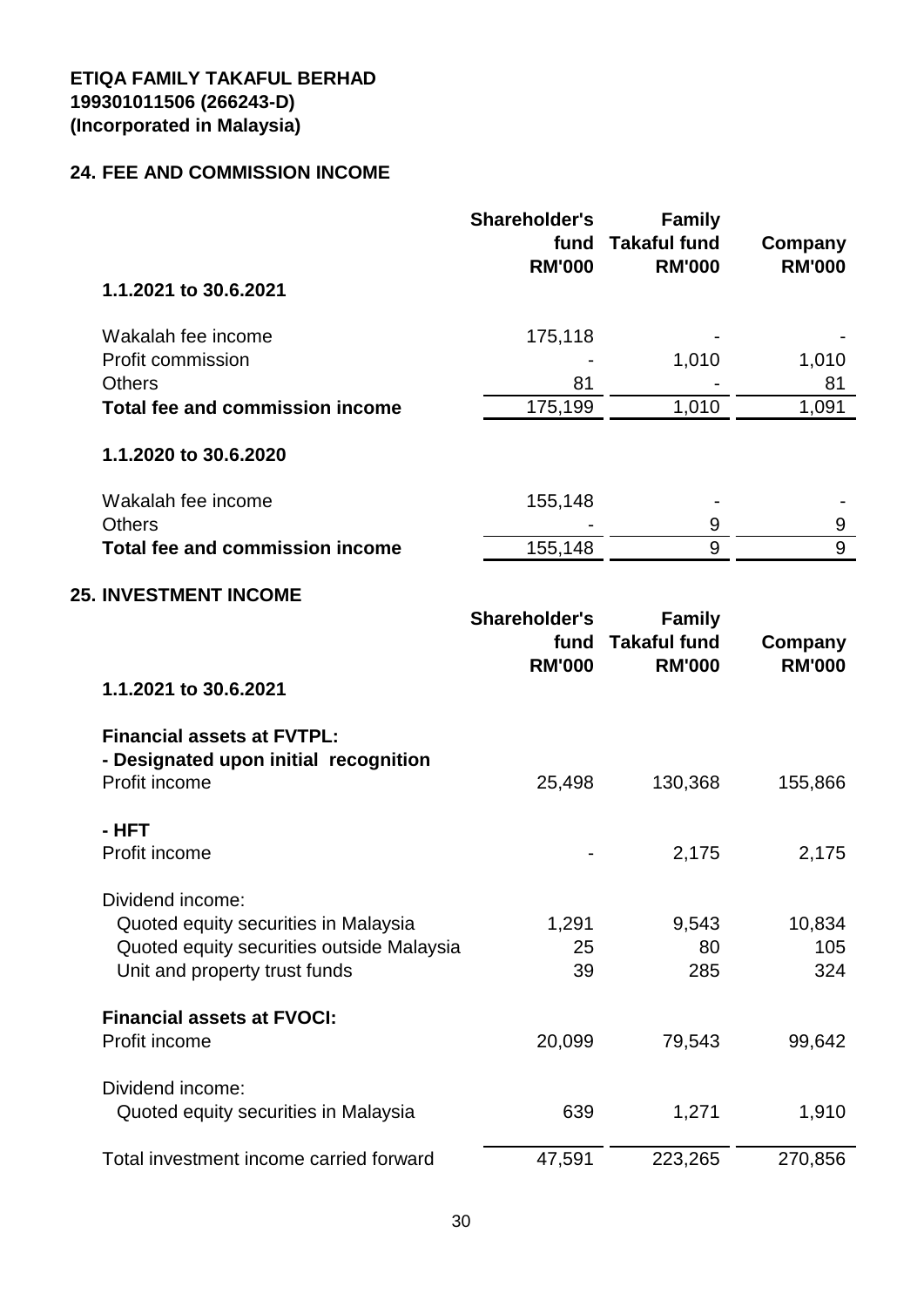# **25. INVESTMENT INCOME (CONTD.)**

|                                                                                             | Shareholder's<br>fund<br><b>RM'000</b> | <b>Family</b><br><b>Takaful fund</b><br><b>RM'000</b> | Company<br><b>RM'000</b> |
|---------------------------------------------------------------------------------------------|----------------------------------------|-------------------------------------------------------|--------------------------|
| 1.1.2021 to 30.6.2021 (contd.)<br>Total other liabilities brought forward                   | 47,591                                 | 223,265                                               | 270,856                  |
| <b>Financial assets at AC:</b><br>Profit income                                             | 2,792                                  | 19,339                                                | 22,131                   |
| Profit income from financing receivables<br>Rental income                                   | 133<br>27                              |                                                       | 133<br>27                |
| Net amortisation of premiums<br>Investment related expenses                                 | (2, 496)<br>(674)                      | (7, 726)<br>(1,048)                                   | (10, 222)<br>(1,722)     |
| <b>Total investment income</b>                                                              | 47,373                                 | 233,830                                               | 281,203                  |
| 1.1.2020 to 30.6.2020                                                                       |                                        |                                                       |                          |
| <b>Financial assets at FVTPL:</b><br>- Designated upon initial recognition<br>Profit income | 26,870                                 | 135,652                                               | 162,522                  |
| - HFT<br>Dividend income:                                                                   |                                        |                                                       |                          |
| Quoted equity securities in Malaysia                                                        | 853                                    | 7,169                                                 | 8,022                    |
| Quoted equity securities outside Malaysia                                                   | 4                                      | 10                                                    | 14                       |
| Unit and property trust funds                                                               | 75                                     | 503                                                   | 578                      |
| <b>Financial assets at FVOCI:</b>                                                           |                                        |                                                       |                          |
| Profit income                                                                               | 12,073                                 | 56,916                                                | 68,989                   |
| <b>Financial assets at AC:</b>                                                              |                                        |                                                       |                          |
| Profit income                                                                               | 7,004                                  | 41,008                                                | 48,012                   |
| Profit income from financing receivables                                                    | 83                                     |                                                       | 83                       |
| Rental income                                                                               | 27                                     |                                                       | 27                       |
| Net amortisation of premiums<br>Investment related expenses                                 | (1, 173)<br>(417)                      | (7,053)<br>(778)                                      | (8,226)                  |
| <b>Total investment income</b>                                                              | 45,399                                 | 233,427                                               | (1, 195)<br>278,826      |
|                                                                                             |                                        |                                                       |                          |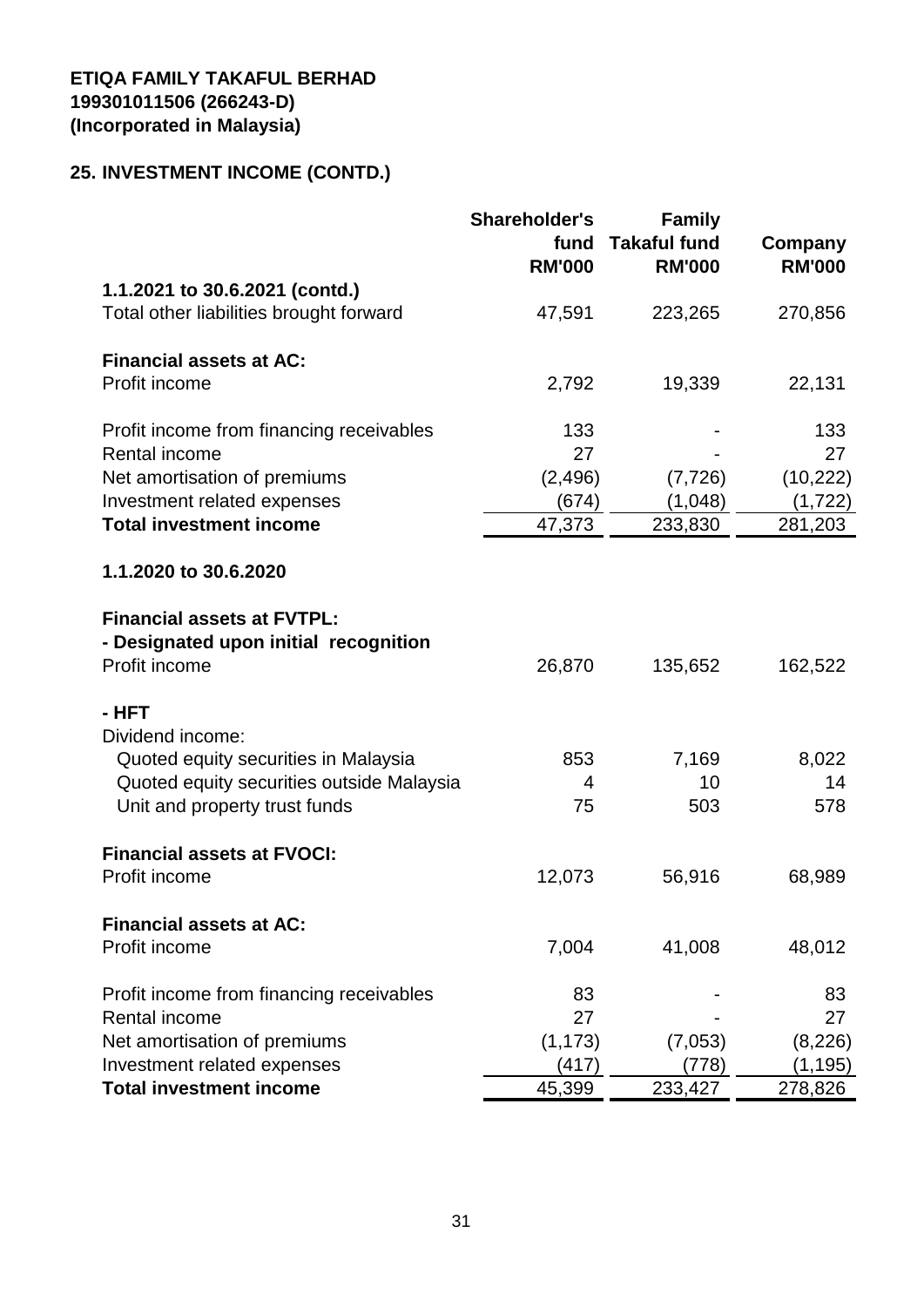# **26. OTHER OPERATING (EXPENSES)/INCOME, NET**

|      |                                             | <b>Shareholder's</b><br>fund<br><b>RM'000</b> | <b>Family</b><br><b>Takaful fund</b><br><b>RM'000</b> | Company<br><b>RM'000</b> |
|------|---------------------------------------------|-----------------------------------------------|-------------------------------------------------------|--------------------------|
|      | 1.1.2021 to 30.6.2021                       |                                               |                                                       |                          |
| (i)  | <b>Revenue from contracts with</b>          |                                               |                                                       |                          |
|      | customers<br>Third party administration fee | 341                                           |                                                       | 341                      |
|      | (ii) Other revenue                          |                                               |                                                       |                          |
|      | Surrender charges                           | 30                                            |                                                       | 30                       |
|      | Reversal of / (allowance for)               |                                               |                                                       |                          |
|      | impairment losses on                        |                                               |                                                       |                          |
|      | - investments                               | (169)                                         | (235)                                                 | (404)                    |
|      | - takaful receivables                       |                                               | 7,945                                                 | 7,945                    |
|      | Gain/(loss) on foreign exchange:            |                                               |                                                       |                          |
|      | - realised                                  | (56)                                          | (475)                                                 | (531)                    |
|      | - unrealised                                | (60)                                          | 652                                                   | 592                      |
|      | Sundry income/(expenditure)                 | (694)                                         | 807                                                   | 113                      |
|      | Total other revenue/(expenses)              | (949)                                         | 8,694                                                 | 7,745                    |
|      | <b>Total other operating income</b>         |                                               |                                                       |                          |
|      | / (expenses), net                           | (608)                                         | 8,694                                                 | 8,086                    |
|      | 1.1.2020 to 30.6.2020                       |                                               |                                                       |                          |
| (i)  | <b>Revenue from contracts with</b>          |                                               |                                                       |                          |
|      | customers                                   |                                               |                                                       |                          |
|      | Third party administration fee              | 517                                           |                                                       | 517                      |
| (ii) | Other revenue                               |                                               |                                                       |                          |
|      | Surrender charges                           | 10                                            |                                                       | 10                       |
|      | Reversal of / (allowance for)               |                                               |                                                       |                          |
|      | impairment losses on                        |                                               |                                                       |                          |
|      | - investments                               | (56)                                          | 249                                                   | 193                      |
|      | - takaful receivables                       |                                               | (5, 242)                                              | (5, 242)                 |
|      | Processing fee income                       | 66                                            |                                                       | 66                       |
|      | Gain/(loss) on foreign exchange:            |                                               |                                                       |                          |
|      | - realised                                  | (32)                                          | (63)                                                  | (95)                     |
|      | - unrealised<br>Sundry income/(expenditure) | 65                                            | 154<br>798                                            | 219                      |
|      | Total other revenue/(expenses)              | (213)<br>(160)                                | (4,104)                                               | 585<br>(4,264)           |
|      |                                             |                                               |                                                       |                          |
|      | <b>Total other operating income</b>         |                                               |                                                       |                          |
|      | / (expenses), net                           | 357                                           | (4, 104)                                              | (3,747)                  |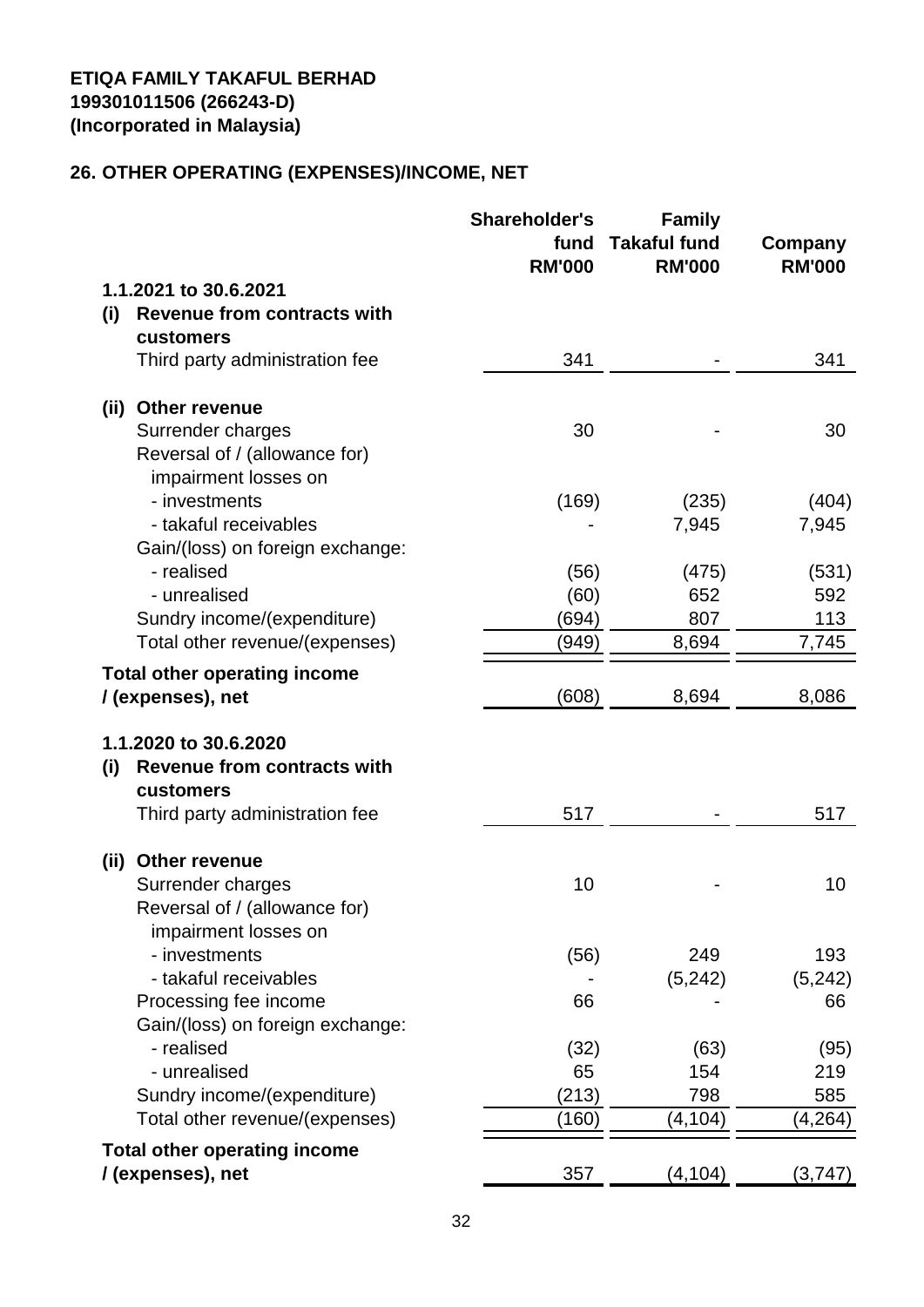# **27. MANAGEMENT EXPENSES**

|                                               | <b>Shareholder's</b><br>fund<br><b>RM'000</b> | <b>Family</b><br><b>Takaful fund</b><br><b>RM'000</b> | Company<br><b>RM'000</b> |
|-----------------------------------------------|-----------------------------------------------|-------------------------------------------------------|--------------------------|
| 1.1.2021 to 30.6.2021                         |                                               |                                                       |                          |
| Employee benefits expenses (Note (a))         | 42,080                                        | 7,569                                                 | 49,649                   |
| Directors' remuneration (Note 28)             | 465                                           |                                                       | 465                      |
| Shariah Committee remuneration (Note 29)      | 120                                           |                                                       | 120                      |
| Auditors' remuneration:                       |                                               |                                                       |                          |
| - statutory audits                            | 192                                           | 5                                                     | 197                      |
| - regulatory services                         | $\overline{7}$                                |                                                       | 7                        |
| - other services                              | 6                                             |                                                       | 6                        |
| Depreciation of property, plant and equipment | 45                                            | 10                                                    | 55                       |
| ROU expenses:                                 |                                               |                                                       |                          |
| - depreciation                                | 88                                            | 17                                                    | 105                      |
| - profit on lease liability                   | 10                                            | $\overline{2}$                                        | 12                       |
| Amortisation of intangible assets             | 432                                           | 100                                                   | 532                      |
| Bank and financing charges                    | 1,970                                         | $\overline{2}$                                        | 1,972                    |
| Electronic data processing expenses           | 3,224                                         | 626                                                   | 3,850                    |
| <b>Entertainment expenses</b>                 | 44                                            | 1                                                     | 45                       |
| Legal fees                                    | 69                                            |                                                       | 69                       |
| Information technology outsourcing            | 2,817                                         | 547                                                   | 3,364                    |
| Office facilities expenses                    | 286                                           | 59                                                    | 345                      |
| Other management fees                         | 109                                           | 3                                                     | 112                      |
| Postage and stamp duties                      | 674                                           | 18                                                    | 692                      |
| Printing and stationery                       | 678                                           | 28                                                    | 706                      |
| <b>Professional fees</b>                      | 215                                           | 34                                                    | 249                      |
| Promotional and marketing cost                | 21,878                                        |                                                       | 21,878                   |
| Rental of offices/premises                    | 2,321                                         | 483                                                   | 2,804                    |
| <b>Training expenses</b>                      | 437                                           | 25                                                    | 462                      |
| <b>Travelling expenses</b>                    | 71                                            | 9                                                     | 80                       |
| Utilities, assessment and maintenance         | 1,859                                         | 181                                                   | 2,040                    |
| Other expenses                                | 5,618                                         | 390                                                   | 6,008                    |
| <b>Total management expenses</b>              | 85,715                                        | 10,109                                                | 95,824                   |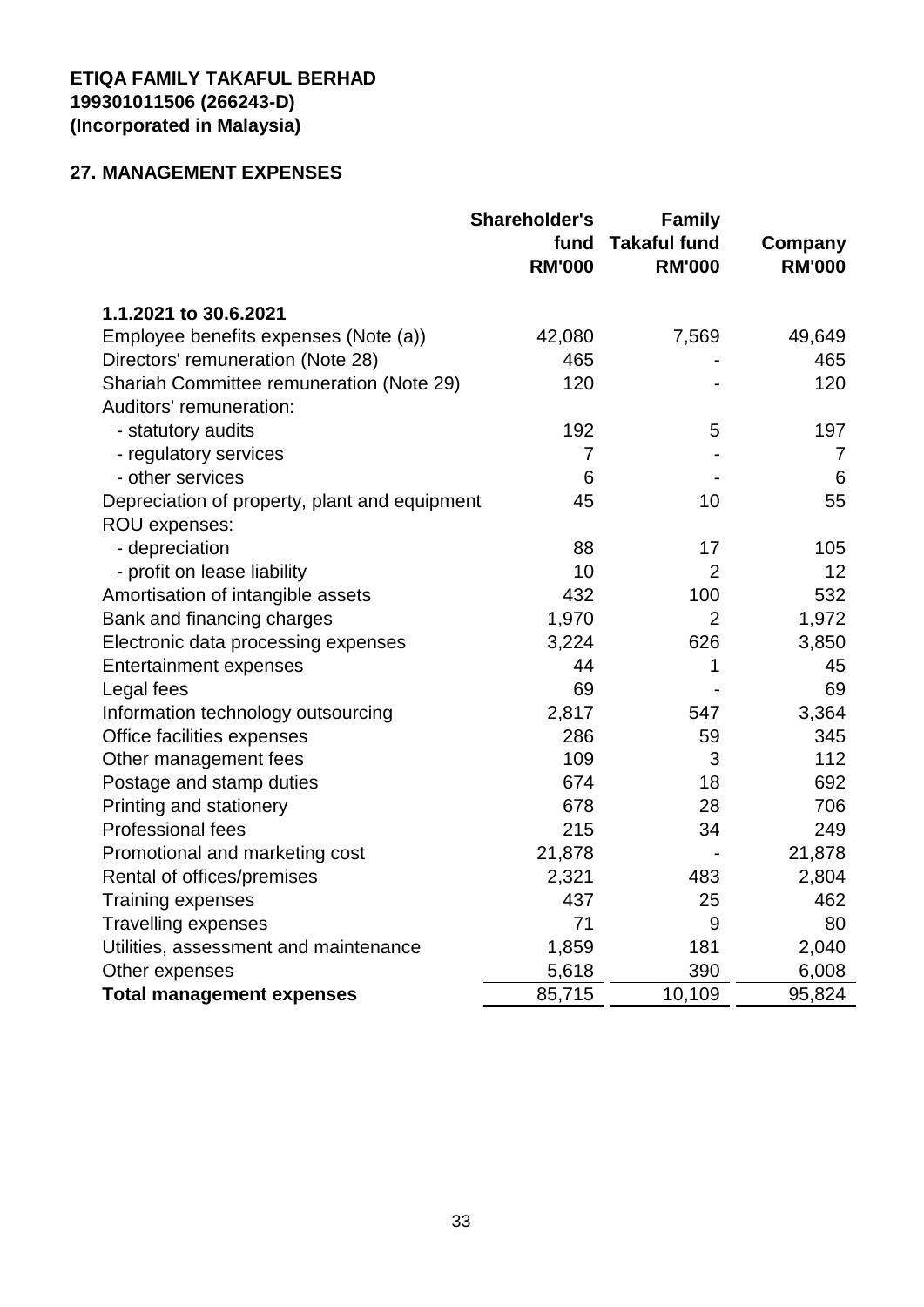# **27. MANAGEMENT EXPENSES (CONTD.)**

|                                               | <b>Shareholder's</b><br>fund | <b>Family</b><br><b>Takaful fund</b> | Company       |
|-----------------------------------------------|------------------------------|--------------------------------------|---------------|
|                                               | <b>RM'000</b>                | <b>RM'000</b>                        | <b>RM'000</b> |
| 1.1.2020 to 30.6.2020                         |                              |                                      |               |
| Employee benefits expenses (Note (a))         | 42,690                       | 11,119                               | 53,809        |
| Directors' remuneration (Note 28)             | 307                          |                                      | 307           |
| Shariah Committee remuneration (Note 29)      | 105                          |                                      | 105           |
| Auditors' remuneration:                       |                              |                                      |               |
| - statutory audits                            | 180                          | 5                                    | 185           |
| - regulatory services                         | 10                           |                                      | 10            |
| - other services                              | 105                          |                                      | 105           |
| Depreciation of property, plant and equipment | 66                           |                                      | 66            |
| ROU expenses:                                 |                              |                                      |               |
| - depreciation                                | 112                          |                                      | 112           |
| - profit on lease liability                   | 12                           |                                      | 12            |
| Amortisation of intangible assets             | 414                          |                                      | 414           |
| Bank and financing charges                    | 1,287                        | 703                                  | 1,990         |
| Electronic data processing expenses           | 2,780                        | 857                                  | 3,637         |
| <b>Entertainment expenses</b>                 | 58                           | $\overline{2}$                       | 60            |
| Information technology outsourcing            | 2,138                        | 986                                  | 3,124         |
| Office facilities expenses                    | 90                           | 19                                   | 109           |
| Other management fees                         | 19                           | 8                                    | 27            |
| Postage and stamp duties                      | 331                          | 16                                   | 347           |
| Printing and stationery                       | 345                          | 31                                   | 376           |
| <b>Professional fees</b>                      | 58                           |                                      | 58            |
| Promotional and marketing cost                | 12,985                       |                                      | 12,985        |
| Rental of offices/premises                    | 2,043                        | 483                                  | 2,526         |
| <b>Training expenses</b>                      | 433                          | 41                                   | 474           |
| <b>Travelling expenses</b>                    | 374                          | 20                                   | 394           |
| Utilities, assessment and maintenance         | 2,251                        | 857                                  | 3,108         |
| Other expenses                                | 5,608                        | 839                                  | 6,447         |
| <b>Total management expenses</b>              | 74,801                       | 15,986                               | 90,787        |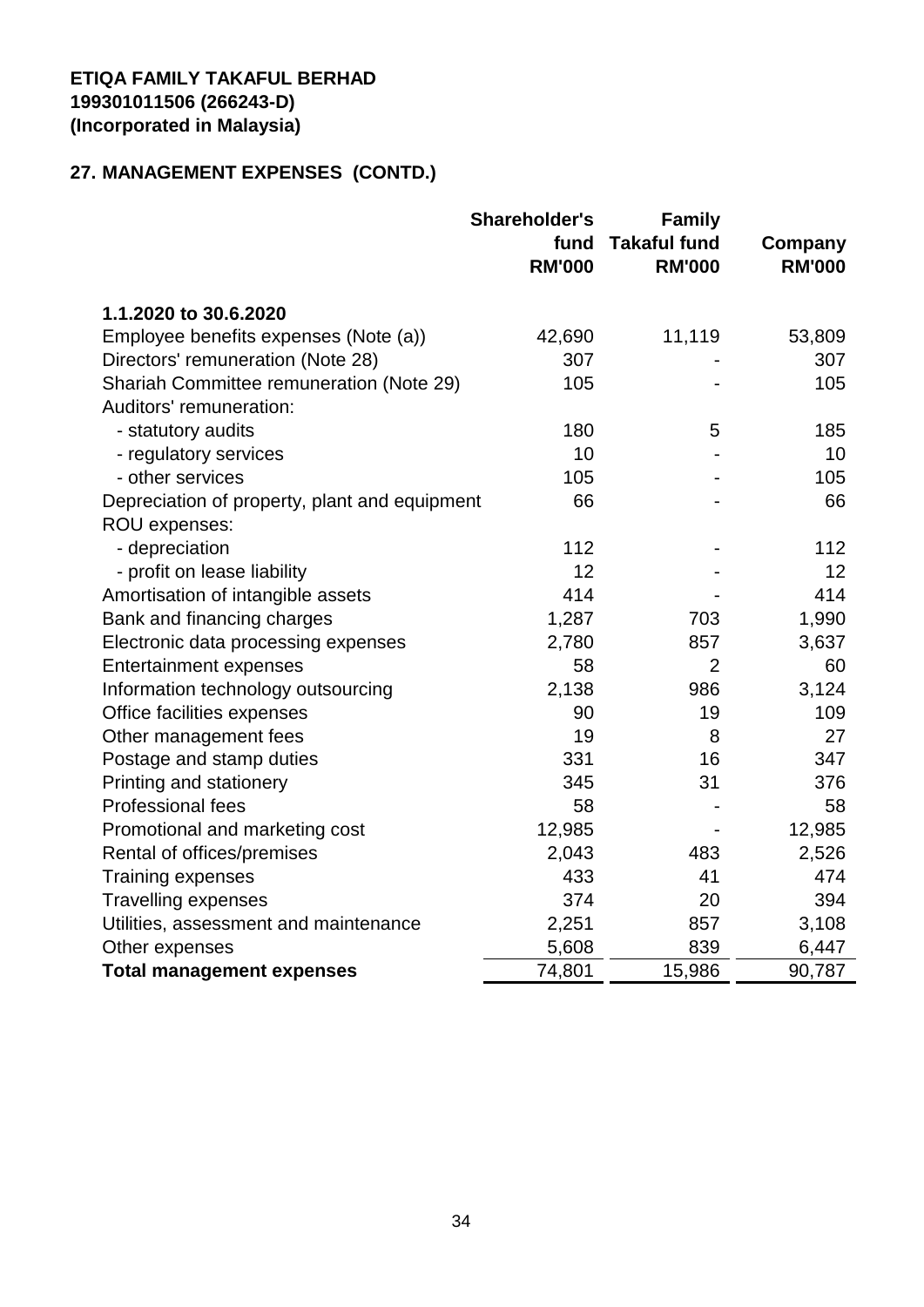# **27. MANAGEMENT EXPENSES (CONTD.)**

| (a) Employee benefits expenses         | Shareholder's<br>fund<br><b>RM'000</b> | <b>Family</b><br><b>Takaful fund</b><br><b>RM'000</b> | Company<br><b>RM'000</b> |
|----------------------------------------|----------------------------------------|-------------------------------------------------------|--------------------------|
| 1.1.2021 to 30.6.2021                  |                                        |                                                       |                          |
| Wages, salaries and bonuses            | 32,455                                 | 5,863                                                 | 38,318                   |
| Employees' Provident Fund ("EPF")      | 5,008                                  | 699                                                   | 5,707                    |
| Social Security Organisation ("SOCSO") | 230                                    | 38                                                    | 268                      |
| Employee's Share Grant Plan ("ESGP")   | 1,099                                  | 276                                                   | 1,375                    |
| Other benefits                         | 3,288                                  | 693                                                   | 3,981                    |
|                                        | 42,080                                 | 7,569                                                 | 49,649                   |
| 1.1.2020 to 30.6.2020                  |                                        |                                                       |                          |
| Wages, salaries and bonuses            | 32,468                                 | 8,558                                                 | 41,026                   |
| EPF                                    | 5,190                                  | 1,313                                                 | 6,503                    |
| <b>SOCSO</b>                           | 224                                    | 45                                                    | 269                      |
| <b>ESGP</b>                            | 743                                    | 249                                                   | 992                      |
| Other benefits                         | 4,065                                  | 954                                                   | 5,019                    |
|                                        | 42,690                                 | 11,119                                                | 53,809                   |

(b) The details of the Chief Executive Officer ("CEO") remuneration during the financial period are as follows:

| <b>Shareholder's fund/Company</b> | 1.1.2021<br>to<br>30.6.2021<br><b>RM'000</b> | 1.1.2020<br>to<br>30.6.2020<br><b>RM'000</b> |
|-----------------------------------|----------------------------------------------|----------------------------------------------|
| <b>Salaries</b>                   | 360                                          | 360                                          |
| <b>Bonus</b>                      | 241                                          | 518                                          |
| <b>EPF</b>                        | 100                                          | 144                                          |
| <b>ESGP</b>                       | 92                                           | 35                                           |
| Other emoluments                  | 30                                           | 35                                           |
|                                   | 823                                          | 1,092                                        |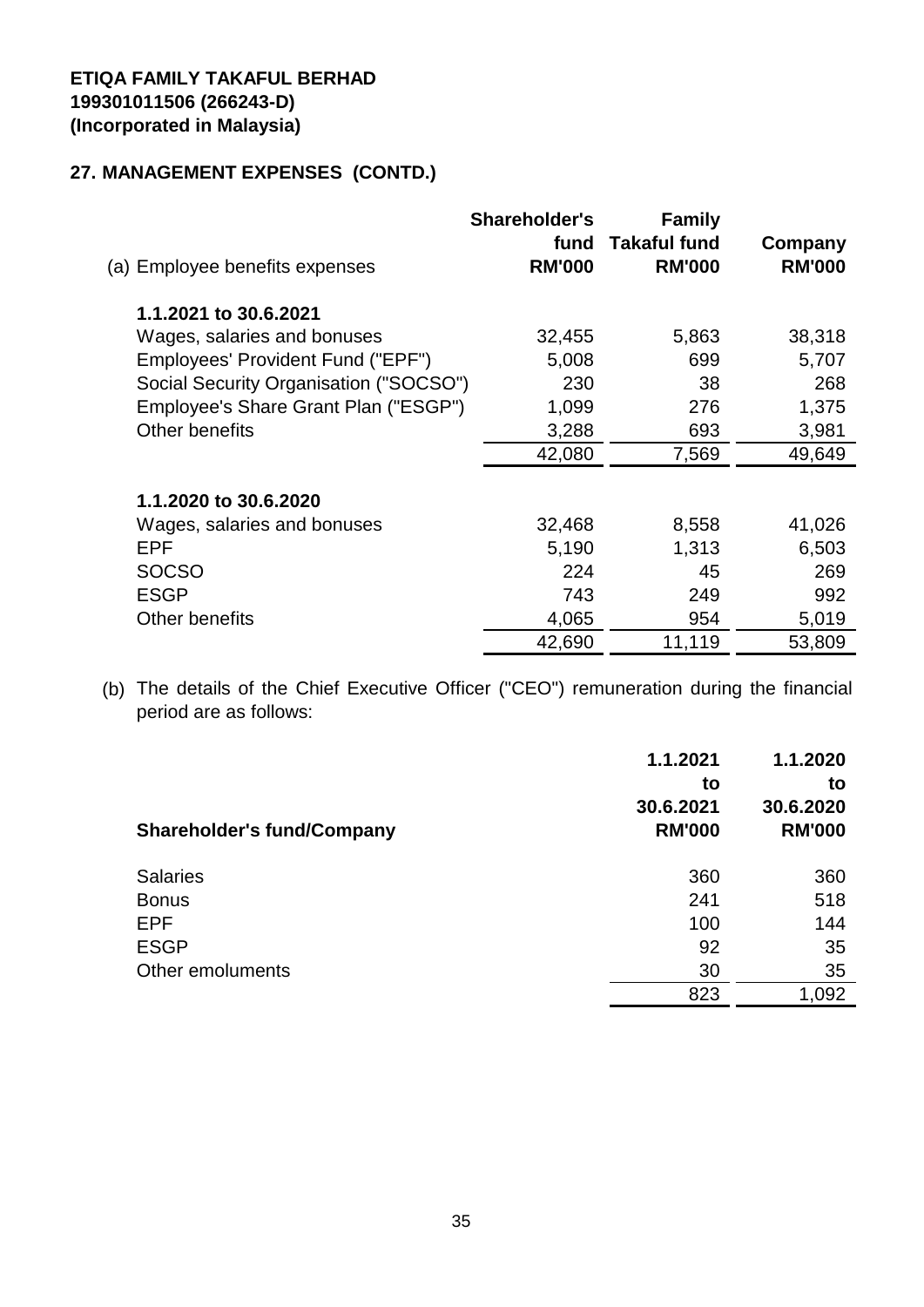# **28. DIRECTORS' REMUNERATION**

|                                        | 1.1.2021      | 1.1.2020      |
|----------------------------------------|---------------|---------------|
|                                        | to            | to            |
|                                        | 30.6.2021     | 30.6.2020     |
|                                        | <b>RM'000</b> | <b>RM'000</b> |
| <b>Shareholder's fund/Company</b>      |               |               |
| Non-executive directors:               |               |               |
| Fees                                   | 385           | 280           |
| Other emoluments                       | 80            | 27            |
| Total directors' fees and remuneration | 465           | 307           |

The details of the remuneration of the directors of the Company are as follows:

|                                               |                | <b>Other</b>      |                |
|-----------------------------------------------|----------------|-------------------|----------------|
|                                               | <b>Fees</b>    | <b>Emoluments</b> | <b>Total</b>   |
|                                               | <b>RM'000</b>  | <b>RM'000</b>     | <b>RM'000</b>  |
| 1.1.2021 to 30.6.2021                         |                |                   |                |
| Non-executive directors:                      |                |                   |                |
| Dato' Majid bin Mohamad (Chairman)            | 90             | 14                | 104            |
| Dato' Johan bin Ariffin                       | 60             | 12                | 72             |
| Mr. Andrew King Sun Cheung                    | 60             | 14                | 74             |
| Mr. Wong Pakshong Kat Jeong                   |                |                   |                |
| <b>Colin Stewart</b>                          | 60             | 14                | 74             |
| Assoc Prof Dr. Azman bin Mohd Noor            | 60             | 12                | 72             |
| Encik Mohd Din bin Merican                    |                |                   |                |
| (Appointed w.e.f 15 February 2021)            | 55             | 14                | 69             |
| <b>Total director's fees and remuneration</b> | 385            | 80                | 465            |
|                                               |                |                   |                |
| 1.1.2020 to 30.6.2020                         |                |                   |                |
| Non-executive directors:                      |                |                   |                |
| Dato' Majid bin Mohamad (Chairman)            | 90             | 10                | 100            |
| Mr. Philippe Pol Arthur Latour                | $\overline{2}$ |                   | $\overline{2}$ |
| Dato' Mohamed Rafique Merican                 |                |                   |                |
| bin Mohd Wahiduddin Merican                   | 10             |                   | 10             |
| Dato' Johan bin Ariffin                       | 60             | 8                 | 68             |
| Mr. Andrew King Sun Cheung                    | 58             | 1                 | 59             |
| Mr. Wong Pakshong Kat Jeong                   |                |                   |                |
| <b>Colin Stewart</b>                          | 60             | 8                 | 68             |
| <b>Total director's fees and remuneration</b> | 280            | 27                | 307            |
|                                               |                |                   |                |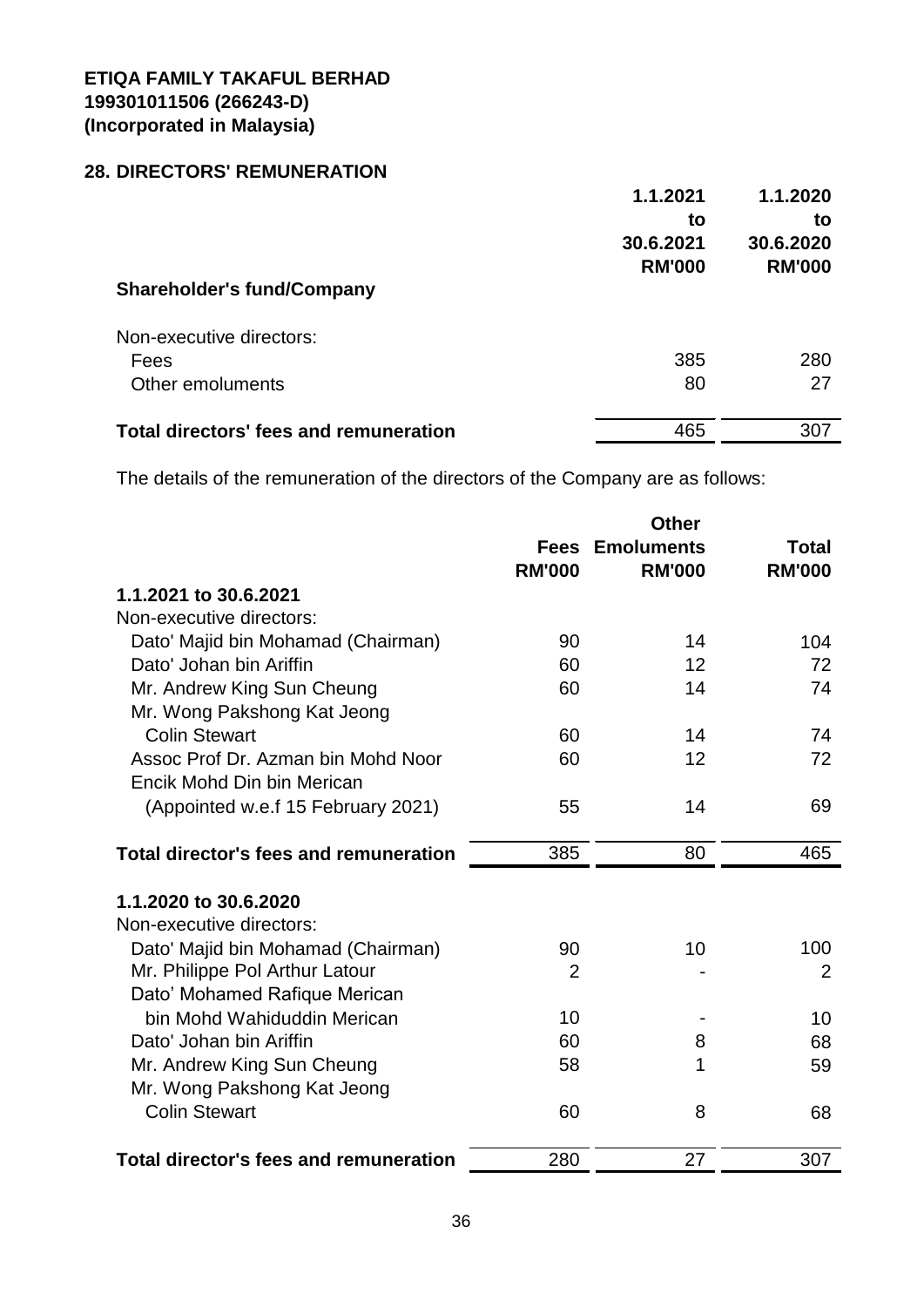# **29. SHARIAH COMMITTEE'S REMUNERATION**

|                                               | 1.1.2021<br>to             | 1.1.2020<br>to             |
|-----------------------------------------------|----------------------------|----------------------------|
|                                               | 30.6.2021<br><b>RM'000</b> | 30.6.2020<br><b>RM'000</b> |
| <b>Shareholder's fund/Company</b>             |                            |                            |
| Fees                                          | 80                         | 71                         |
| Other emoluments                              | 40                         | 34                         |
| <b>Total shariah committee's remuneration</b> | 120                        | 105                        |

The total remuneration of the Shariah Committee of the Company are as follows:

|                                       |                              | <b>Other</b>                       |                        |
|---------------------------------------|------------------------------|------------------------------------|------------------------|
|                                       | <b>Fees</b><br><b>RM'000</b> | <b>Emoluments</b><br><b>RM'000</b> | Total<br><b>RM'000</b> |
| 1.1.2021 to 30.6.2021                 |                              |                                    |                        |
| Shariah committee:                    |                              |                                    |                        |
| Assoc Prof Dr. Aznan bin Hasan        |                              |                                    |                        |
| (Chairman)                            | 17                           | 7                                  | 24                     |
| Dr. Sarip Bin Adul (Ceased as member  |                              |                                    |                        |
| 31 May 2021)                          | 11                           | 5                                  | 16                     |
| Prof Dr. Rusni binti Hassan           | 13                           | 7                                  | 20                     |
| Prof Dr. Abdul Rahim bin Abdul Rahman | 13                           | 7                                  | 20                     |
| Prof Dato' Dr. Mohd Azmi bin Omar     | 13                           | 7                                  | 20                     |
| Assoc Prof Dr. Azman bin Mohd Noor    | 13                           | 7                                  | 20                     |
| <b>Total shariah committee's</b>      |                              |                                    |                        |
| remuneration                          | 80                           | 40                                 | 120                    |
| 1.1.2020 to 30.6.2020                 |                              |                                    |                        |
| Shariah committee:                    |                              |                                    |                        |
| Assoc Prof Dr. Aznan bin Hasan        |                              |                                    |                        |
| (Chairman)                            | 18                           | 7                                  | 25                     |
| Dr. Sarip Bin Adul                    | 13                           | 7                                  | 20                     |
| Prof Dr. Rusni binti Hassan           | 13                           | 7                                  | 20                     |
| Prof Dr. Abdul Rahim bin Abdul Rahman | 13                           | 6                                  | 19                     |
| Prof Dato' Dr. Mohd Azmi bin Omar     | 13                           | 7                                  | 20                     |
| Assoc Prof Dr. Azman bin              |                              |                                    |                        |
| Mohd Noor (w.e.f 15 June 2020)        | 1                            |                                    | 1                      |
| <b>Total shariah committee's</b>      |                              |                                    |                        |
| remuneration                          | 71                           | 34                                 | 105                    |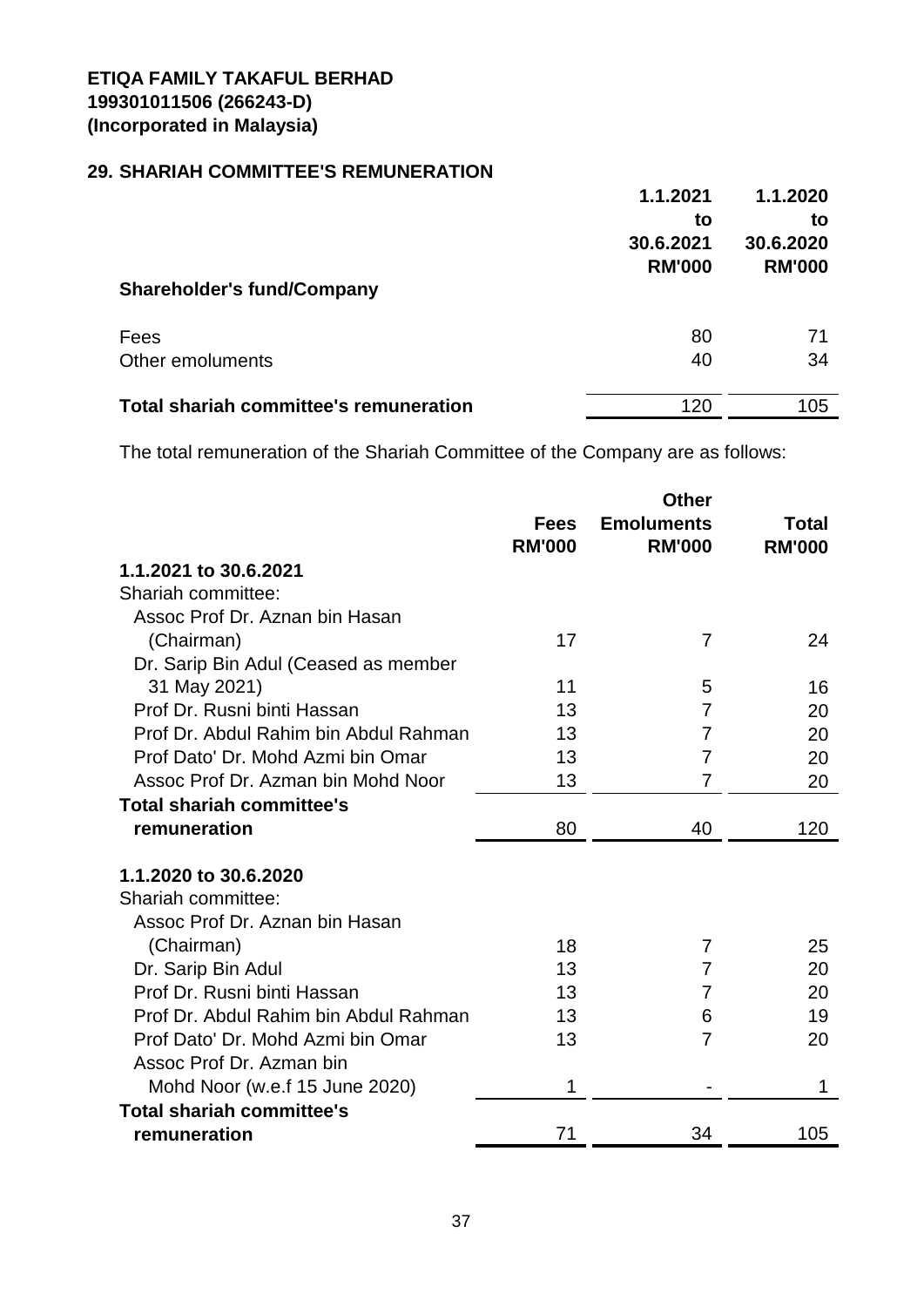#### **30. FEE AND COMMISSION EXPENSES**

|                                          | <b>Shareholder's</b><br>fund<br><b>RM'000</b> | <b>Family</b><br><b>Takaful fund</b><br><b>RM'000</b> | Company<br><b>RM'000</b> |
|------------------------------------------|-----------------------------------------------|-------------------------------------------------------|--------------------------|
| 1.1.2021 to 30.6.2021                    |                                               |                                                       |                          |
| Commission expense                       | 70,216                                        | 307                                                   | 70,523                   |
| Wakalah fee expense                      |                                               | 175,118                                               |                          |
| <b>Total fee and commission expenses</b> | 70,216                                        | 175,425                                               | 70,523                   |
| 1.1.2020 to 30.6.2020                    |                                               |                                                       |                          |
| <b>Commission expense</b>                | 63,675                                        | 365                                                   | 64,040                   |
| Wakalah fee expense                      |                                               | 155,148                                               |                          |
| <b>Total fee and commission expenses</b> | 63,675                                        | 155,513                                               | 64,040                   |

#### **31. TAXATION**

#### **Major components of income tax expense**

The major components of income tax expense for the financial period ended 30 June 2021 and 30 June 2020 are as follows :

|                                                                                                       | 1.1.2021<br>to<br>30.6.2021 | 1.1.2020<br>to<br>30.6.2020 |
|-------------------------------------------------------------------------------------------------------|-----------------------------|-----------------------------|
| <b>Shareholder's fund/Company</b>                                                                     | <b>RM'000</b>               | <b>RM'000</b>               |
| <b>Income Statement</b>                                                                               |                             |                             |
| Income tax:<br>Tax expense for the financial period<br>Reversal of prior year tax provision (Note 17) | 28,677<br>(16, 253)         | 38,460                      |
| Deferred taxation:<br>Relating to origination and reversal of<br>temporary differences                | (14, 626)                   | 3,348                       |
| Income tax expense recognised in Income Statement                                                     | (2, 202)                    | 41,808                      |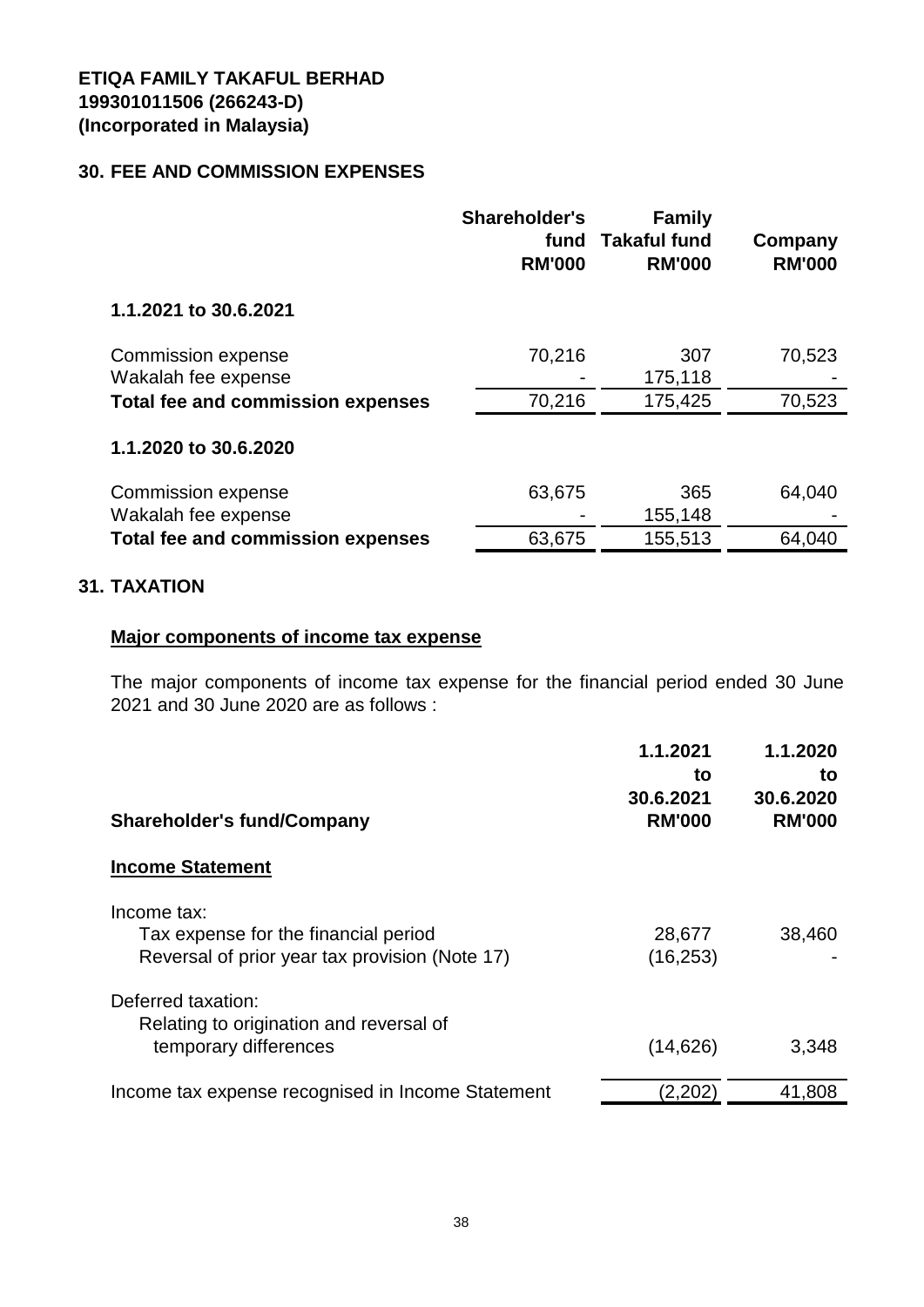#### **31. TAXATION (CONTD.)**

#### **Reconciliation between tax expense and accounting profit**

The reconciliation of income tax expense applicable to profit before taxation at the statutory income tax rate to income tax expense at the effective income tax rate of the Company are as follows:

|                                                 | 1.1.2021      | 1.1.2020      |
|-------------------------------------------------|---------------|---------------|
|                                                 | to            | to            |
|                                                 | 30.6.2021     | 30.6.2020     |
| <b>Shareholder's fund/Company</b>               | <b>RM'000</b> | <b>RM'000</b> |
| Profit before taxation                          | 37,332        | 64,818        |
| Taxation at Malaysian statutory tax rate of 24% | 8,960         | 15,556        |
| Income not subject to tax                       | (42,761)      | (42, 085)     |
| Expenses not deductible for tax purposes        | 47,852        | 70,928        |
| Effect of zakat deduction and approved donation |               | (2,591)       |
| Reversal of prior year tax provision            | (16,253)      |               |
| Tax expense for the financial period            | (2,202)       | 41,808        |

The domestic income tax for Shareholder's fund are calculated at the Malaysian statutory tax rate of 24% (2020: 24%) of the estimated assessable profit for the financial

#### **Taxation borne by the participants**

| <b>Family Takaful fund/Company</b>                                                                    | 1.1.2021<br>to<br>30.6.2021<br><b>RM'000</b> | 1.1.2020<br>to<br>30.6.2020<br><b>RM'000</b> |
|-------------------------------------------------------------------------------------------------------|----------------------------------------------|----------------------------------------------|
| <b>Income Statement</b>                                                                               |                                              |                                              |
| Income tax:<br>Tax expense for the financial period<br>Reversal of prior year tax provision (Note 17) | 381<br>20,416                                | (1,089)                                      |
| Deferred taxation:<br>Relating to origination and reversal of<br>temporary differences                | (24, 325)                                    | 7,022                                        |
| Taxation borne by the participants recognised in<br><b>Income Statement</b>                           | (3,528)                                      | 5,933                                        |

The income tax for Family Takaful fund is calculated on the statutory rate of 8% (2020: 8%) of the estimated assessable investment income net of allowable deductions for the financial period.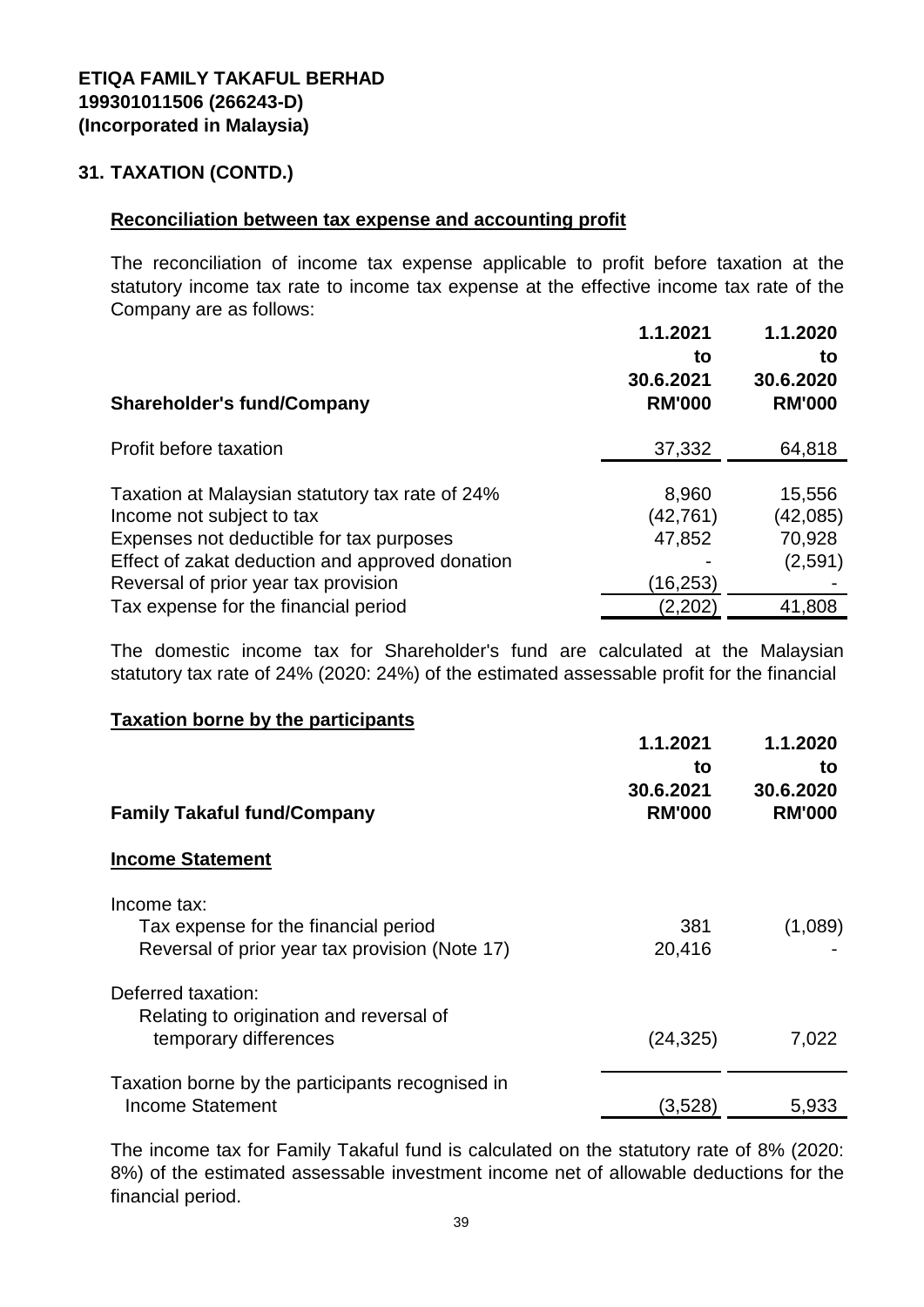#### **31. TAXATION (CONTD.)**

#### **Statement of Comprehensive Income**

|                              | Shareholder's<br>fund<br><b>RM'000</b> | <b>Family</b><br><b>Takaful fund</b><br><b>RM'000</b> | Company<br><b>RM'000</b> |
|------------------------------|----------------------------------------|-------------------------------------------------------|--------------------------|
| 1.1.2021 to 30.6.2021        |                                        |                                                       |                          |
| Deferred taxation:           |                                        |                                                       |                          |
| - Fair value changes         |                                        |                                                       |                          |
| on financial assets at FVOCI | 9,927                                  | 8,808                                                 | 18,735                   |
| 1.1.2020 to 30.6.2020        |                                        |                                                       |                          |
| Deferred taxation:           |                                        |                                                       |                          |
| - Fair value changes         |                                        |                                                       |                          |
| on financial assets at FVOCI | 732)                                   | (6,109)                                               | (6,841                   |

#### **32. EARNINGS PER SHARE**

Basic and diluted earnings per share ("EPS") is calculated by dividing the profit for the financial period attributable to ordinary equity holders of the Company by the weighted average number of ordinary shares outstanding during the financial period.

|                                                                     | 1.1.2021<br>to<br>30.6.2021 | 1.1.2020<br>to<br>30.6.2020 |
|---------------------------------------------------------------------|-----------------------------|-----------------------------|
| Profit attributable to ordinary equity holders (RM'000)             | 36,133                      | 15,552                      |
| Weighted average number of ordinary shares in<br>issue (units '000) | 100,000                     | 100,000                     |
| Basic and diluted earnings per share (sen)                          | 36.13                       | 15.55                       |

There have been no other transactions involving ordinary shares between the reporting date and date of completion of these unaudited interim condensed financial statements.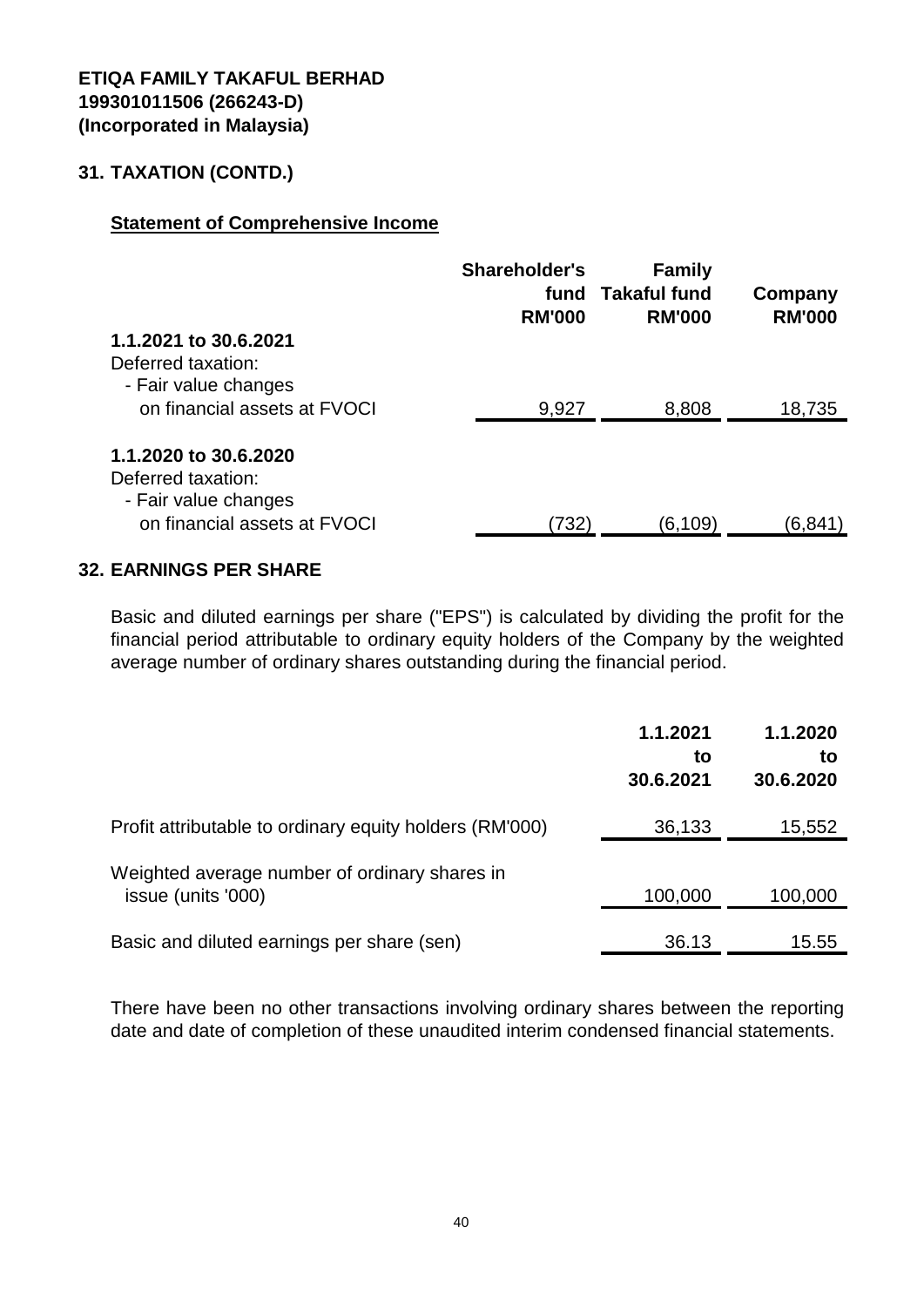#### **33. FAIR VALUES MEASUREMENTS**

The Company classifies its financial instruments measured at fair value according to the Fair Value hierarchy.

The levels of the fair value hierarchy as defined by the MFRS are an indication of the observability of prices or valuation input. It can be classified by the following hierarchies/levels:

• Level 1 : Active Market – quoted price

Refers to financial instruments which are regarded as quoted in an active market if quoted prices are readily and regularly available from an exchange, dealer, broker, industry group, pricing service or regulatory agency, and those prices represent actual and regularly occurring market transactions on an arm's length basis. Such financial instruments include actively traded government securities, listed derivatives and cash products traded on an exchange.

• Level 2 : No Active Market – Valuation techniques using observable input

Refers to inputs other than quoted prices included within Level 1 that are observable for the asset or liability, either directly (i.e. prices) or indirectly (i.e. derived from prices).

Examples of Level 2 financial instruments include corporate and other government bonds, less liquid equities and over-the-counter ("OTC")

• Level 3 : No Active Market – Valuation techniques using unobservable input

Refers to financial instruments where fair values are measured using unobservable market inputs. The valuation technique is consistent with Level 2. The chosen valuation technique incorporates management's assumptions and data.

Examples of Level 3 instruments include corporate bonds in illiquid markets and private equity investments.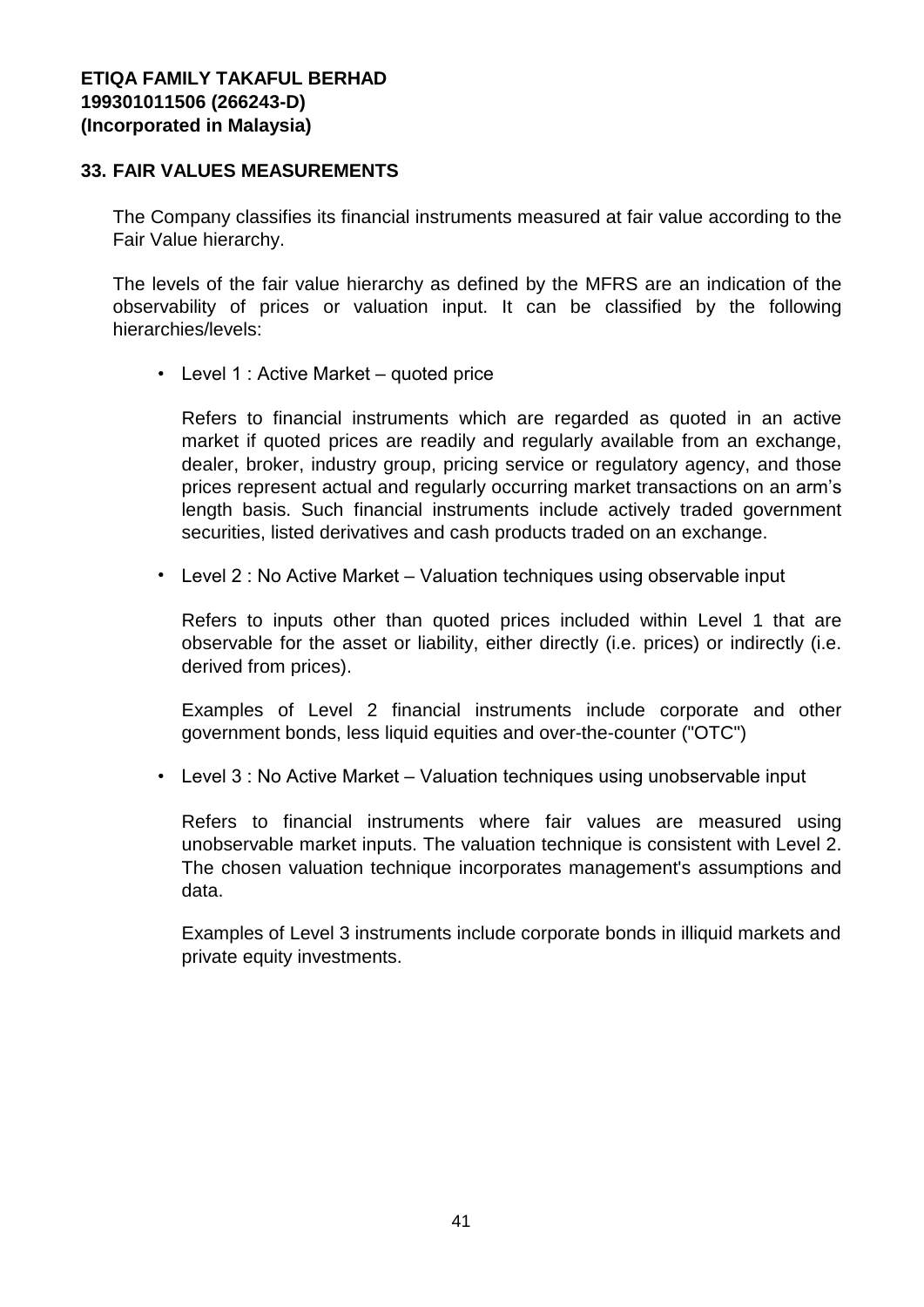# **33. FAIR VALUES MEASUREMENTS (CONTD.)**

# **(a) Fair value measurements and classification within the fair value hierarchy**

| <b>Shareholder's fund</b>                           |                             |                    |               |
|-----------------------------------------------------|-----------------------------|--------------------|---------------|
|                                                     | <b>Valuation techniques</b> |                    |               |
|                                                     | Level 1                     |                    |               |
|                                                     | Quoted                      | Level <sub>2</sub> |               |
|                                                     | market                      | <b>Observable</b>  |               |
|                                                     | prices                      | inputs             | <b>Total</b>  |
|                                                     | <b>RM'000</b>               | <b>RM'000</b>      | <b>RM'000</b> |
| 30.6.2021                                           |                             |                    |               |
| <b>Financial assets at FVTPL</b>                    |                             |                    |               |
| - Designated upon initial recognition               |                             |                    |               |
| Unquoted debt securities in                         |                             |                    |               |
| Malaysia                                            |                             | 1,075,034          | 1,075,034     |
| - HFT                                               |                             |                    |               |
| Quoted equity securities in Malaysia                | 42,049                      |                    | 42,049        |
| Quoted equity securities outside                    |                             |                    |               |
| Malaysia                                            | 5,167                       |                    | 5,167         |
| Quoted unit and property trust funds<br>in Malaysia | 360                         |                    | 360           |
| Investment-linked units                             |                             | 26,589             | 26,589        |
|                                                     |                             |                    |               |
| <b>Financial assets at FVOCI</b>                    |                             |                    |               |
| Malaysian government papers                         |                             | 112,217            | 112,217       |
| Unquoted debt securities in                         |                             |                    |               |
| Malaysia                                            |                             | 1,011,338          | 1,011,338     |
| Unquoted debt securities outside                    |                             |                    |               |
| Malaysia                                            |                             | 33,017             | 33,017        |
| Quoted equity securities in                         |                             |                    |               |
| Malaysia                                            | 9,965                       |                    | 9,965         |
| <b>Total assets</b>                                 | 57,541                      | 2,258,195          | 2,315,736     |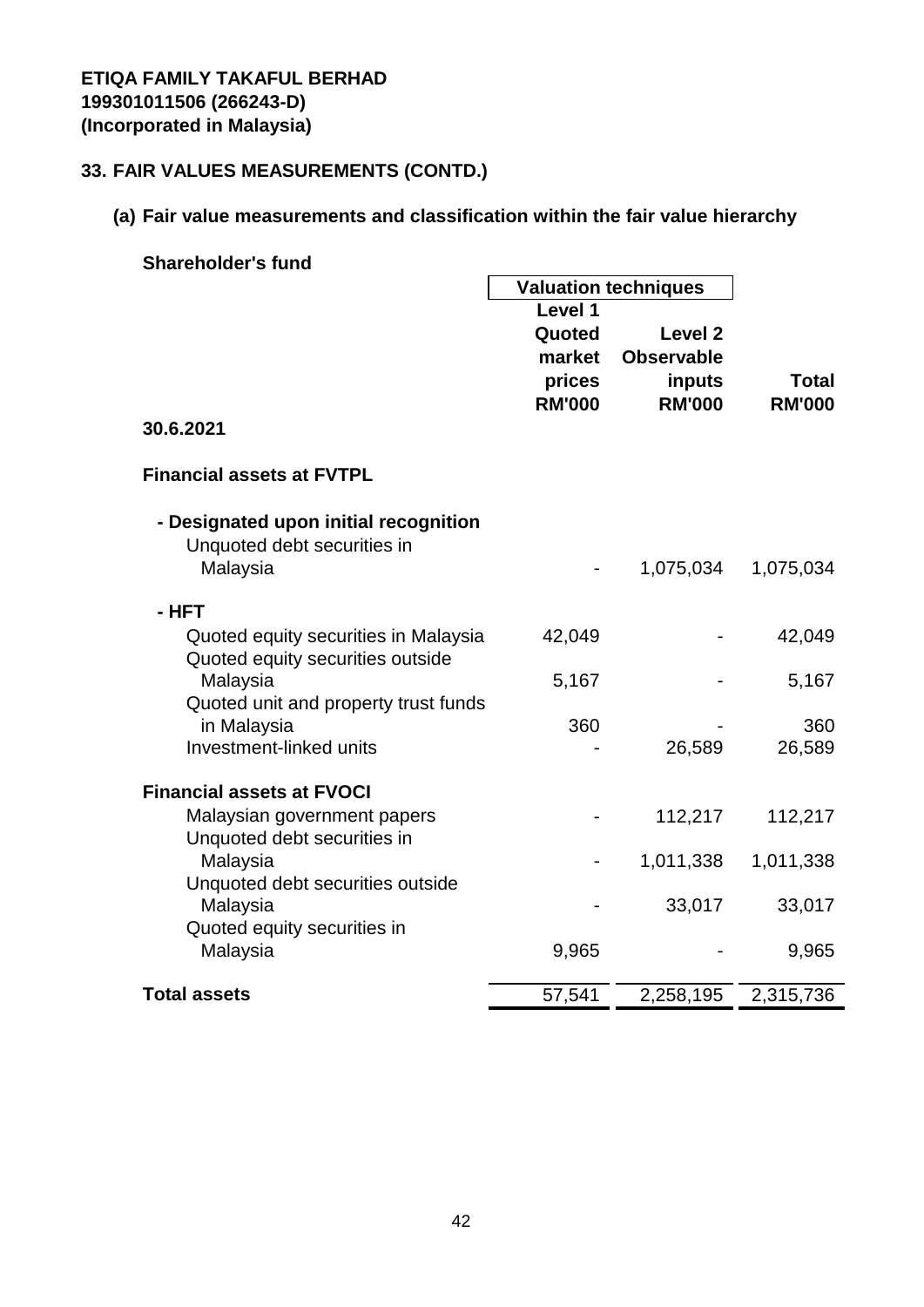# **33. FAIR VALUES MEASUREMENTS (CONTD.)**

**(a) Fair value measurements and classification within the fair value hierarchy (contd.)**

| <b>Shareholder's fund (Contd.)</b>                                       |               |                             |               |
|--------------------------------------------------------------------------|---------------|-----------------------------|---------------|
|                                                                          |               | <b>Valuation techniques</b> |               |
|                                                                          | Level 1       |                             |               |
|                                                                          | Quoted        | Level <sub>2</sub>          |               |
|                                                                          | market        | <b>Observable</b>           |               |
|                                                                          | prices        | inputs                      | <b>Total</b>  |
|                                                                          | <b>RM'000</b> | <b>RM'000</b>               | <b>RM'000</b> |
| 31.12.2020                                                               |               |                             |               |
| <b>Financial assets at FVTPL</b>                                         |               |                             |               |
| - Designated upon initial recognition                                    |               |                             |               |
| Unquoted debt securities in                                              |               |                             |               |
| Malaysia                                                                 |               | 1,131,454                   | 1,131,454     |
| - HFT                                                                    |               |                             |               |
| Quoted equity securities in Malaysia<br>Quoted equity securities outside | 57,550        |                             | 57,550        |
| Malaysia                                                                 | 2,294         |                             | 2,294         |
| Quoted unit and property trust funds                                     |               |                             |               |
| in Malaysia                                                              | 3,395         |                             | 3,395         |
| Investment-linked units                                                  | 27,617        |                             | 27,617        |
|                                                                          |               |                             |               |
| <b>Financial assets at FVOCI</b>                                         |               |                             |               |
| Malaysian government papers                                              |               | 101,471                     | 101,471       |
| Unquoted debt securities in                                              |               |                             |               |
| Malaysia                                                                 |               | 706,554                     | 706,554       |
|                                                                          |               |                             |               |
| <b>Total assets</b>                                                      | 90,856        | 1,939,479                   | 2,030,335     |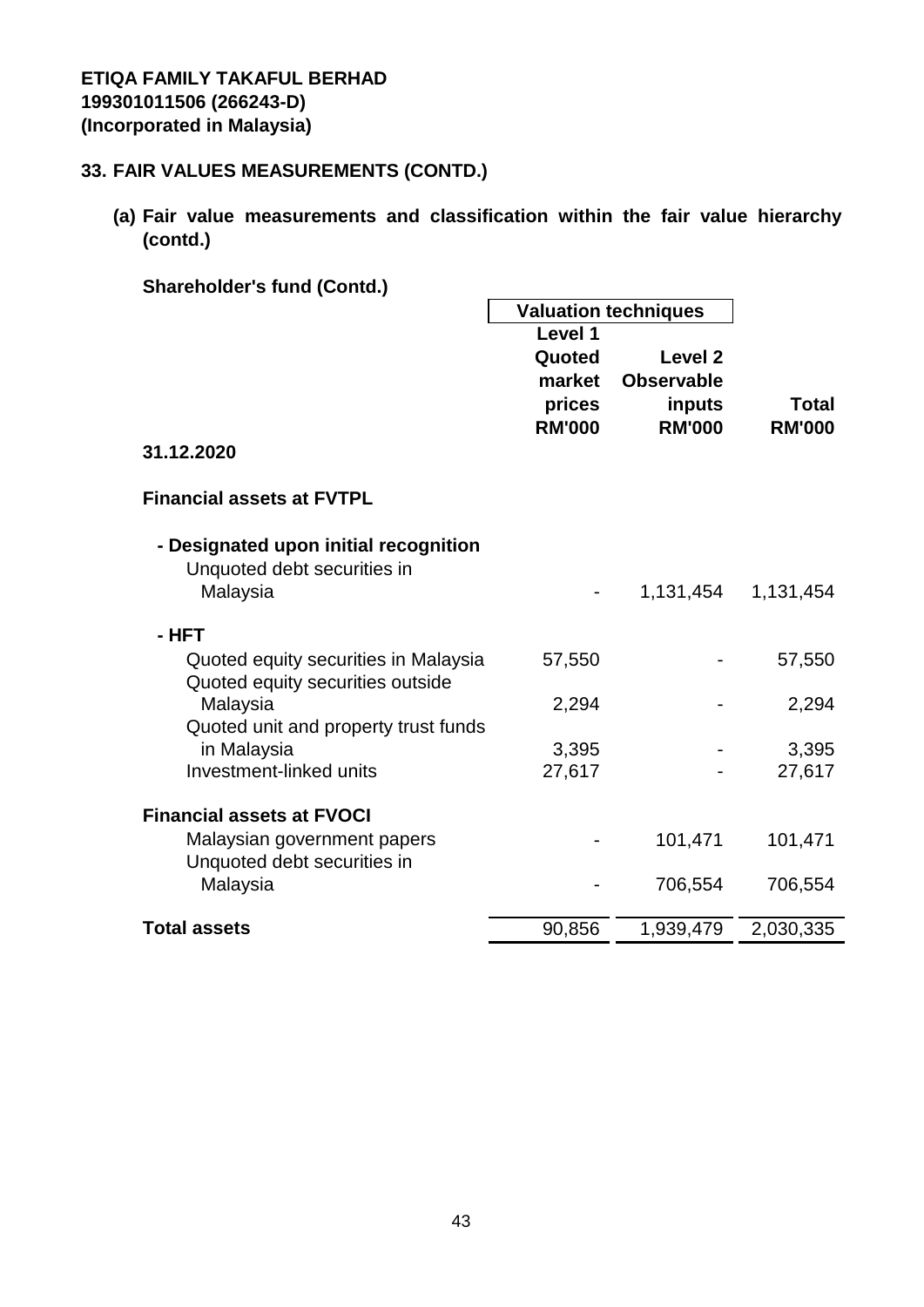# **33. FAIR VALUES MEASUREMENTS (CONTD.)**

- **(a) Fair value measurements and classification within the fair value hierarchy (contd.)**
	- **Family Takaful fund**

|                                                                           | <b>Valuation techniques</b>                            |                                                                    |                               |
|---------------------------------------------------------------------------|--------------------------------------------------------|--------------------------------------------------------------------|-------------------------------|
|                                                                           | Level 1<br>Quoted<br>market<br>prices<br><b>RM'000</b> | Level <sub>2</sub><br><b>Observable</b><br>inputs<br><b>RM'000</b> | <b>Total</b><br><b>RM'000</b> |
| 30.6.2021                                                                 |                                                        |                                                                    |                               |
| <b>Financial assets at FVTPL</b><br>- Designated upon initial recognition |                                                        |                                                                    |                               |
| Malaysian government papers<br>Unquoted debt securities in                |                                                        | 147,006                                                            | 147,006                       |
| Malaysia                                                                  |                                                        | 5,551,560                                                          | 5,551,560                     |
| - HFT                                                                     |                                                        |                                                                    |                               |
| Malaysian government papers<br>Unquoted debt securities in                |                                                        | 10,040                                                             | 10,040                        |
| Malaysia<br>Quoted equity securities in                                   |                                                        | 92,949                                                             | 92,949                        |
| Malaysia                                                                  | 478,829                                                |                                                                    | 478,829                       |
| Quoted equity securities outside<br>Malaysia                              | 12,733                                                 |                                                                    | 12,733                        |
| Quoted unit and property trust funds<br>in Malaysia                       | 6,908                                                  |                                                                    | 6,908                         |
| <b>Financial assets at FVOCI</b>                                          |                                                        |                                                                    |                               |
| Malaysian government papers<br>Unquoted debt securities in                |                                                        | 382,360                                                            | 382,360                       |
| Malaysia                                                                  |                                                        | 3,866,469                                                          | 3,866,469                     |
| Unquoted debt securities outside<br>Malaysia                              |                                                        | 53,644                                                             | 53,644                        |
| Quoted equity securities in<br>Malaysia                                   |                                                        | 19,453                                                             | 19,453                        |
| <b>Total assets</b>                                                       | 498,470                                                | 10,123,481                                                         | 10,621,951                    |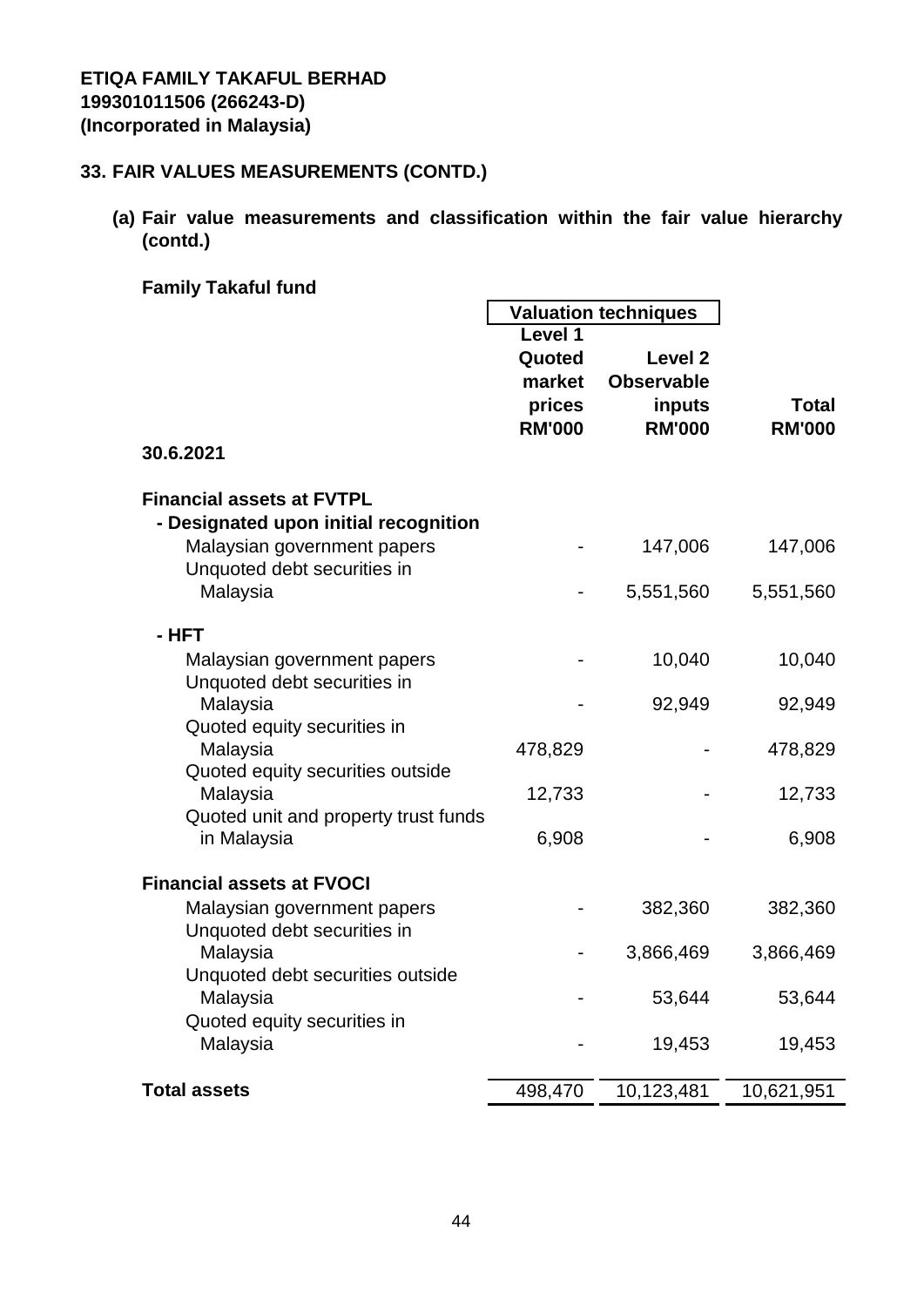# **33. FAIR VALUES MEASUREMENTS (CONTD.)**

**(a) Fair value measurements and classification within the fair value hierarchy (contd.)**

| Level 1       |                                                                     |                                                    |
|---------------|---------------------------------------------------------------------|----------------------------------------------------|
| Quoted        | Level <sub>2</sub>                                                  |                                                    |
| market        | <b>Observable</b>                                                   |                                                    |
| prices        | inputs                                                              | <b>Total</b>                                       |
| <b>RM'000</b> | <b>RM'000</b>                                                       | <b>RM'000</b>                                      |
|               |                                                                     |                                                    |
|               |                                                                     |                                                    |
|               |                                                                     |                                                    |
|               | 183,323                                                             | 183,323                                            |
|               | 5,656,185                                                           | 5,656,185                                          |
|               |                                                                     |                                                    |
|               |                                                                     |                                                    |
|               | 26,198                                                              | 26,198                                             |
|               |                                                                     |                                                    |
|               |                                                                     | 62,209                                             |
|               |                                                                     | 424,090                                            |
|               |                                                                     |                                                    |
|               |                                                                     | 5,480                                              |
|               |                                                                     |                                                    |
| 21,681        |                                                                     | 21,681                                             |
|               |                                                                     |                                                    |
|               | 157,050                                                             | 157,050                                            |
|               |                                                                     |                                                    |
|               | 2,868,097                                                           | 2,868,097                                          |
|               |                                                                     | 9,404,313                                          |
|               | 424,090<br>5,480<br>Quoted unit and property trust funds<br>451,251 | <b>Valuation techniques</b><br>62,209<br>8,953,062 |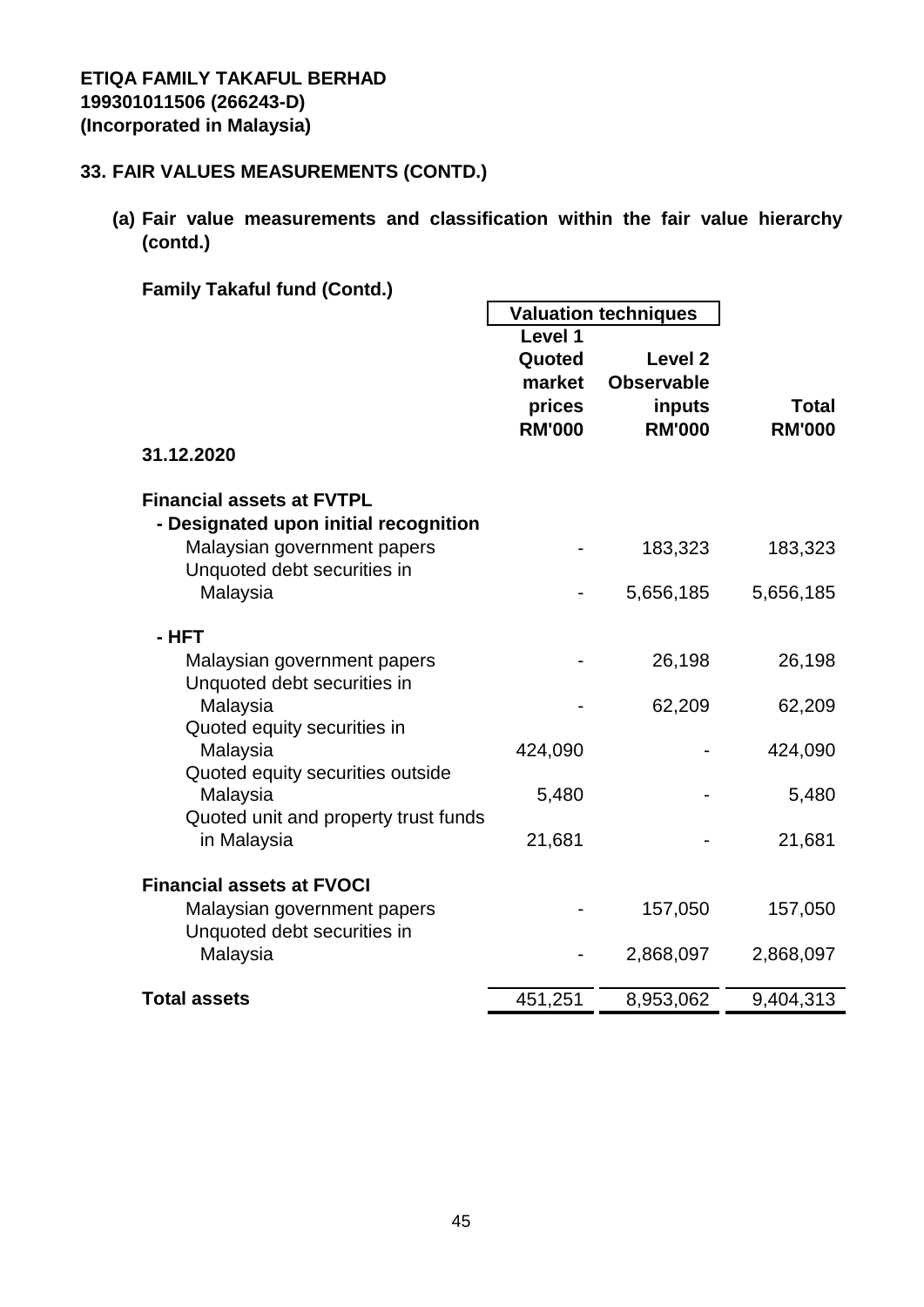# **33. FAIR VALUES MEASUREMENTS (CONTD.)**

**(a) Fair value measurements and classification within the fair value hierarchy (contd.)**

 $\blacksquare$ 

**Total Company**

|                                                                             | <b>Valuation techniques</b>                            |                                                                    |                               |  |
|-----------------------------------------------------------------------------|--------------------------------------------------------|--------------------------------------------------------------------|-------------------------------|--|
|                                                                             | Level 1<br>Quoted<br>market<br>prices<br><b>RM'000</b> | Level <sub>2</sub><br><b>Observable</b><br>inputs<br><b>RM'000</b> | <b>Total</b><br><b>RM'000</b> |  |
| 30.6.2021                                                                   |                                                        |                                                                    |                               |  |
| <b>Financial assets at FVTPL</b><br>- Designated upon initial recognition   |                                                        |                                                                    |                               |  |
| Malaysian government papers<br>Unquoted debt securities in                  |                                                        | 147,006                                                            | 147,006                       |  |
| Malaysia                                                                    |                                                        | 6,626,594                                                          | 6,626,594                     |  |
| - HFT                                                                       |                                                        |                                                                    |                               |  |
| Malaysian government papers<br>Unquoted debt securities in                  |                                                        | 10,040                                                             | 10,040                        |  |
| Malaysia                                                                    |                                                        | 92,949                                                             | 92,949                        |  |
| Quoted equity securities in<br>Malaysia<br>Quoted equity securities outside | 520,878                                                |                                                                    | 520,878                       |  |
| Malaysia                                                                    | 17,900                                                 |                                                                    | 17,900                        |  |
| Quoted unit and property trust funds<br>in Malaysia                         | 7,268                                                  |                                                                    | 7,268                         |  |
| Investment-linked units                                                     |                                                        | 26,589                                                             |                               |  |
| <b>Financial assets at FVOCI</b>                                            |                                                        |                                                                    |                               |  |
| Malaysian government papers<br>Unquoted debt securities in                  |                                                        | 494,577                                                            | 494,577                       |  |
| Malaysia                                                                    |                                                        | 4,877,807                                                          | 4,877,807                     |  |
| Unquoted debt securities outside<br>Malaysia                                |                                                        | 86,661                                                             | 86,661                        |  |
| Quoted equity securities in<br>Malaysia                                     | 9,965                                                  | 19,453                                                             | 29,418                        |  |
| <b>Total assets</b>                                                         | 556,011                                                | 12,381,676                                                         | 12,911,098                    |  |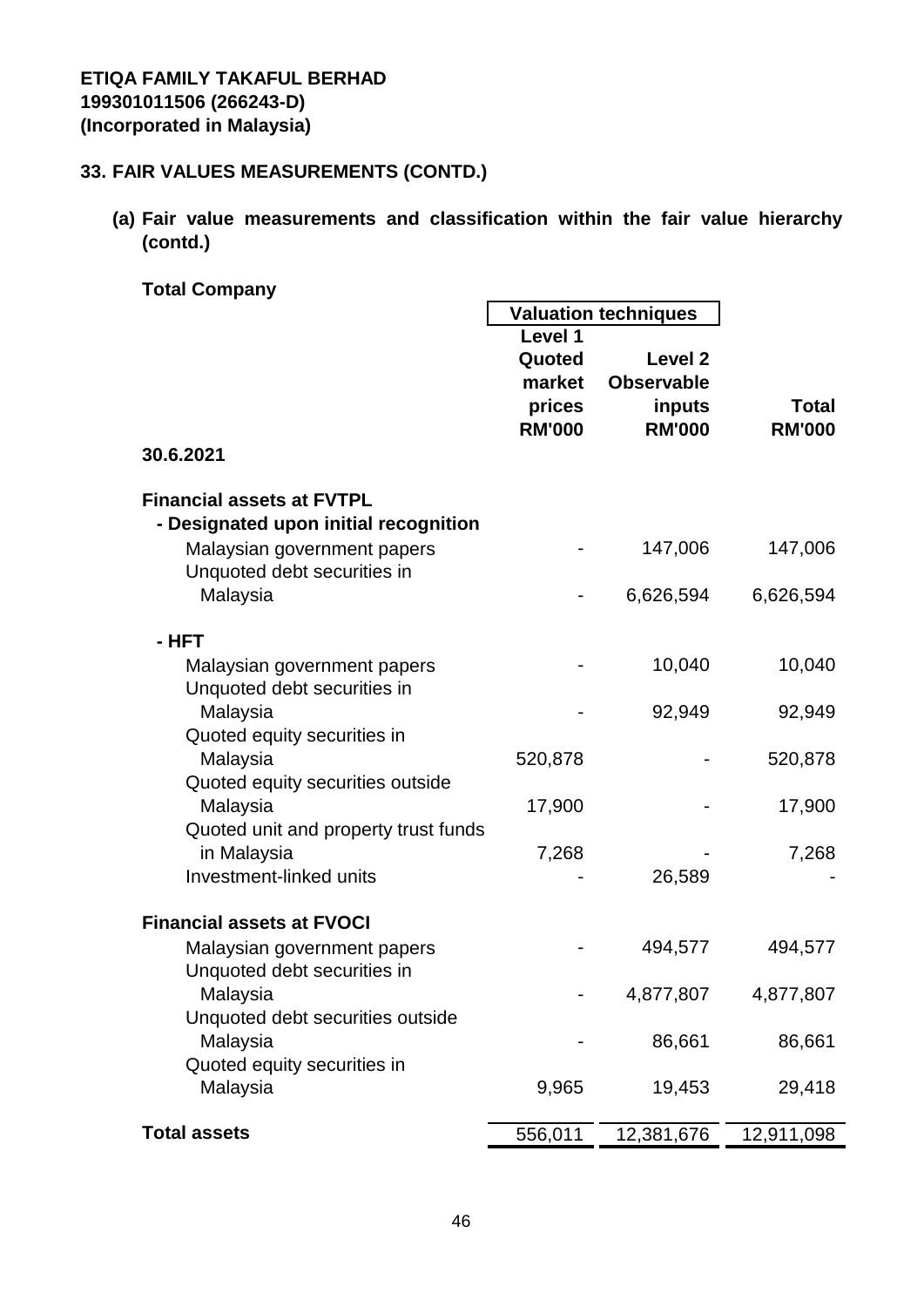# **33. FAIR VALUES MEASUREMENTS (CONTD.)**

**(a) Fair value measurements and classification within the fair value hierarchy (contd.)**

╼

**Total Company (Contd.)**

|                                       |               |                    |               |  | <b>Valuation techniques</b> |  |  |
|---------------------------------------|---------------|--------------------|---------------|--|-----------------------------|--|--|
|                                       | Level 1       |                    |               |  |                             |  |  |
|                                       | Quoted        | Level <sub>2</sub> |               |  |                             |  |  |
|                                       | market        | <b>Observable</b>  |               |  |                             |  |  |
|                                       | prices        | inputs             | <b>Total</b>  |  |                             |  |  |
|                                       | <b>RM'000</b> | <b>RM'000</b>      | <b>RM'000</b> |  |                             |  |  |
| 31.12.2020                            |               |                    |               |  |                             |  |  |
|                                       |               |                    |               |  |                             |  |  |
| <b>Financial assets at FVTPL</b>      |               |                    |               |  |                             |  |  |
| - Designated upon initial recognition |               |                    |               |  |                             |  |  |
| Malaysian government papers           |               | 183,323            | 183,323       |  |                             |  |  |
| Unquoted debt securities in           |               |                    |               |  |                             |  |  |
| Malaysia                              |               | 5,656,185          | 5,656,185     |  |                             |  |  |
|                                       |               |                    |               |  |                             |  |  |
| - HFT                                 |               |                    |               |  |                             |  |  |
| Malaysian government papers           |               | 26,198             | 26,198        |  |                             |  |  |
| Unquoted debt securities in           |               |                    |               |  |                             |  |  |
| Malaysia                              |               | 62,209             | 62,209        |  |                             |  |  |
| Quoted equity securities in           |               |                    |               |  |                             |  |  |
| Malaysia                              | 424,090       |                    | 424,090       |  |                             |  |  |
| Quoted equity securities outside      |               |                    |               |  |                             |  |  |
| Malaysia                              | 5,480         |                    | 5,480         |  |                             |  |  |
| Quoted unit and property trust funds  |               |                    |               |  |                             |  |  |
| in Malaysia                           | 21,681        |                    | 21,681        |  |                             |  |  |
|                                       |               |                    |               |  |                             |  |  |
| <b>Financial assets at FVOCI</b>      |               |                    |               |  |                             |  |  |
| Malaysian government papers           |               | 157,050            | 157,050       |  |                             |  |  |
| Unquoted debt securities in           |               |                    |               |  |                             |  |  |
| Malaysia                              |               | 2,868,097          | 2,868,097     |  |                             |  |  |
|                                       |               |                    |               |  |                             |  |  |
| <b>Total assets</b>                   | 451,251       | 8,953,062          | 9,404,313     |  |                             |  |  |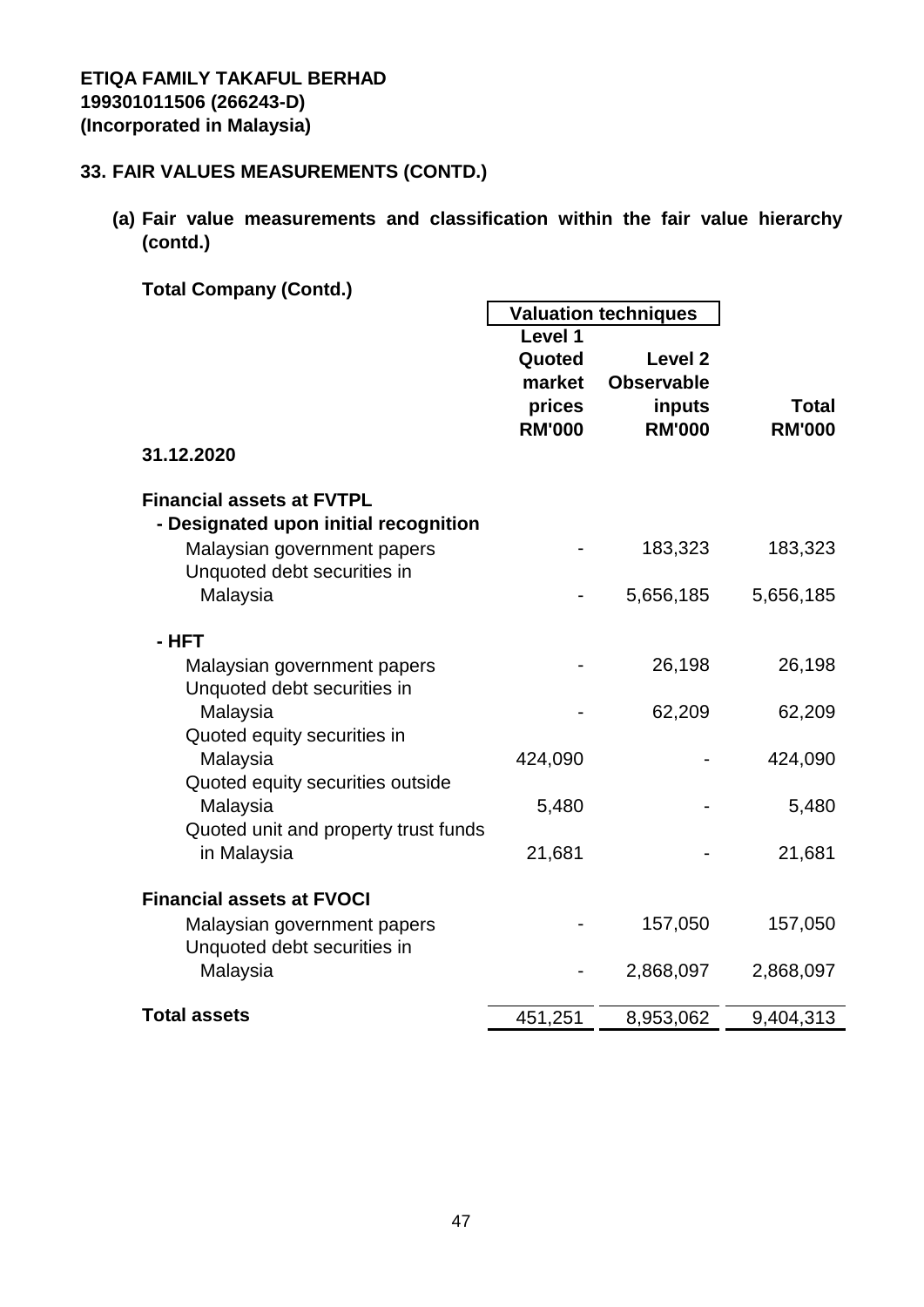### **33. FAIR VALUES MEASUREMENTS (CONTD.)**

#### **(b) Transfer between Level 1 and Level 2 in the fair value hierarchy**

Assets and liabilities of the Company are recognised in the financial statements on a recurring basis. The Company determines whether transfers have occurred between fair value hierarchy levels by re-assessing categorisation (based on the lowest level input that is significant to the fair value measurement as a whole) at the end of each reporting period. There were no transfers between Level 1 and Level 2 for the Company during the financial period ended 30 June 2021.

#### **(c) Sensitivity of fair value measurements to changes in unobservable input assumptions**

The Company's exposure to financial instruments measured with valuation techniques using significant unobservable inputs comprised a small number of financial instruments which constitute an insignificant component of the Company's portfolio of financial instruments. Hence, changing one or more of the inputs to reasonable alternative assumptions would not change the value significantly for the financial assets in Level 3 of the fair value hierarchy. There were no Level 3 financial instruments for the Company during the financial period ended 30 June 2021.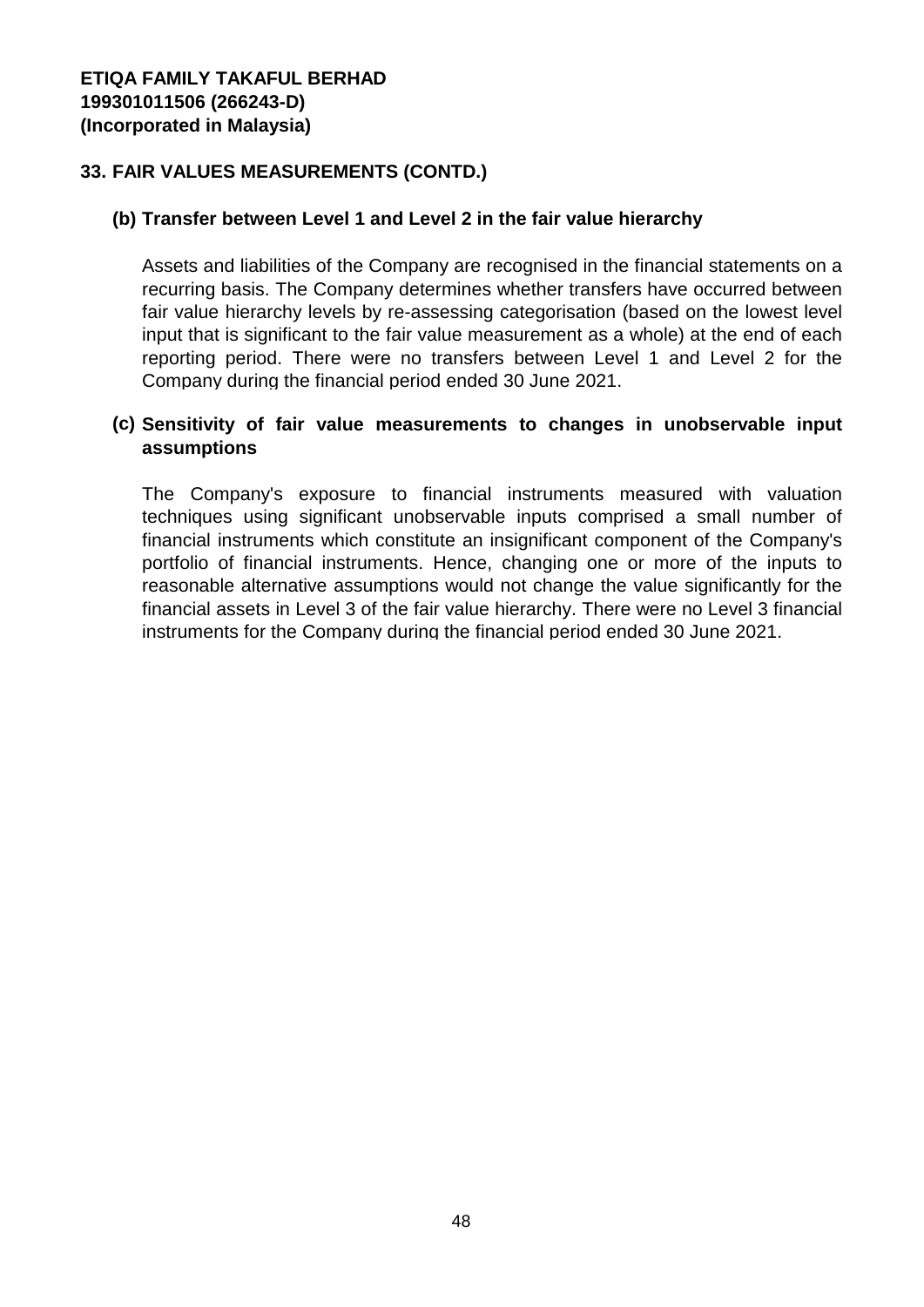#### **34. SIGNIFICANT RELATED PARTY TRANSACTIONS AND BALANCES DISCLOSURES**

For the purpose of these financial statements, parties are considered to be related to the Company if the Company has the ability, directly or indirectly, to control the party or exercise significant influence over the party in making financial and operating decisions, or vice versa, or where the Company and the party are subject to common control or common significant influence. Related parties may be individuals or other entities.

Related parties also include key management personnel defined as those persons having authority and responsibility for planning, directing and controlling the activities of the Company either directly or indirectly. The key management personnel includes all the Directors and the CEO of the Company.

The Company has related party relationships with its shareholder and their related companies, key management personnel and the subsidiaries and associates of a company with significant influence over its shareholders.

Related party transactions have been entered into in the normal course of business under normal trade terms.

(i) Significant transactions of the Company with related parties during the financial period were as follows:

|                                                  | <b>Shareholder's</b><br>fund<br><b>RM'000</b> | <b>Family</b><br><b>Takaful fund</b><br><b>RM'000</b> | Company<br><b>RM'000</b> |
|--------------------------------------------------|-----------------------------------------------|-------------------------------------------------------|--------------------------|
| Income/(expenses):                               |                                               |                                                       |                          |
| 1.1.2021 to 30.6.2021                            |                                               |                                                       |                          |
| Ultimate holding company:                        |                                               |                                                       |                          |
| Gross contribution income                        |                                               | 8,520                                                 | 8,520                    |
| Other income                                     | 326                                           |                                                       | 326                      |
| Commission and fee expenses                      | (3,577)                                       |                                                       | (3,577)                  |
| <b>Bank charges</b>                              | (227)                                         |                                                       | (227)                    |
| <b>ESGP</b>                                      | (770)                                         |                                                       | (770)                    |
| Claims paid                                      |                                               | (2, 441)                                              | (2, 441)                 |
| Immediate and penultimate holding<br>companies : |                                               |                                                       |                          |
| Gross contribution income                        |                                               | 325                                                   | 325                      |
| Shared service costs                             | (16, 649)                                     | (3)                                                   | (16, 652)                |
| Claims paid<br>Remuneration of a seconded        |                                               | (1,016)                                               | (1,016)                  |
| employee                                         | (23)                                          |                                                       | 23)                      |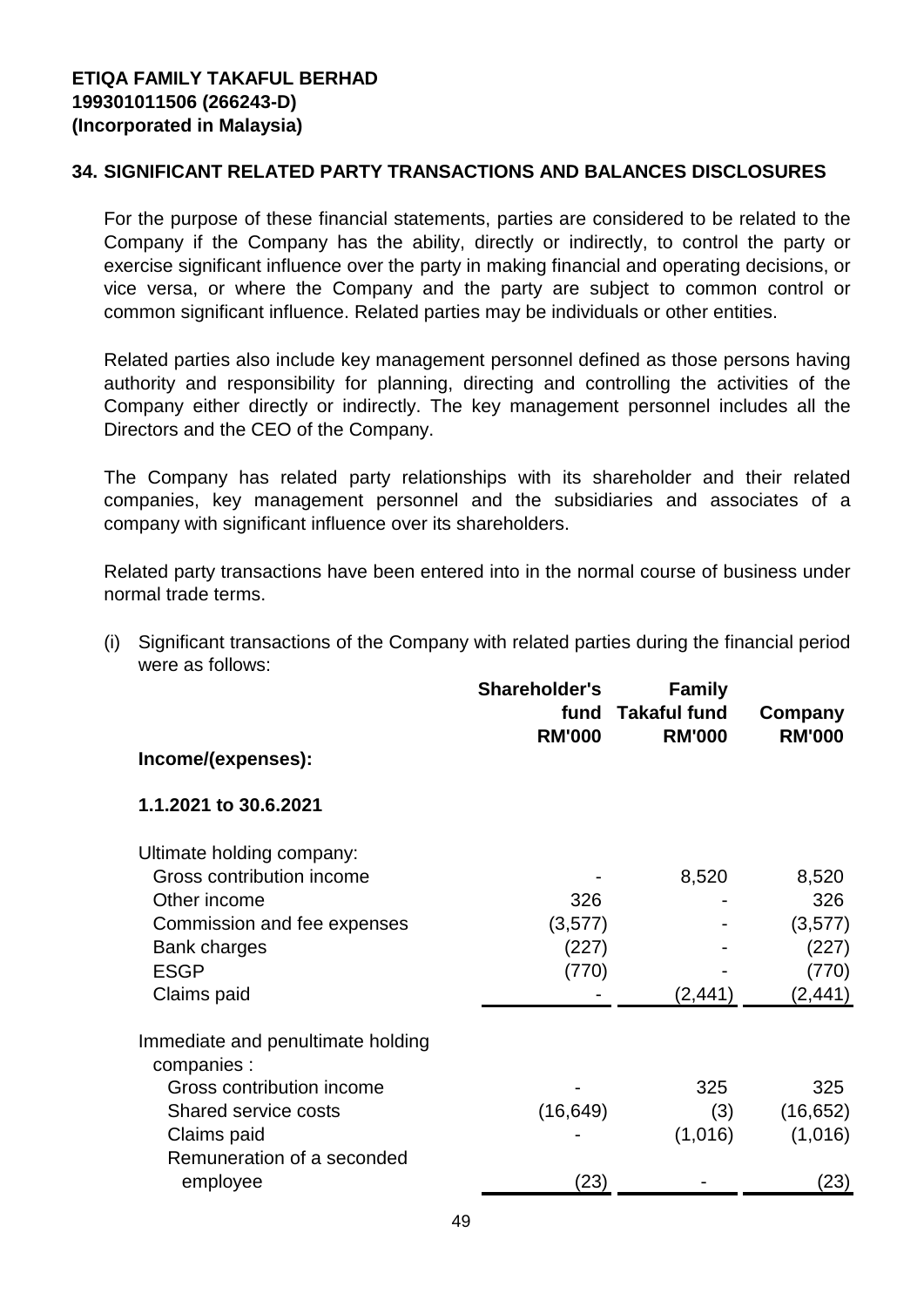(i) Significant transactions of the Company with related parties during the financial period were as follows: (contd.)

|                                                                 | <b>Shareholder's</b><br>fund<br><b>RM'000</b> | <b>Family</b><br><b>Takaful fund</b><br><b>RM'000</b> | Company<br><b>RM'000</b> |
|-----------------------------------------------------------------|-----------------------------------------------|-------------------------------------------------------|--------------------------|
| Income/(expenses) (contd.):                                     |                                               |                                                       |                          |
| 1.1.2021 to 30.6.2021 (contd.)                                  |                                               |                                                       |                          |
| Fellow subsidiaries within the MAHB<br>Group:                   |                                               |                                                       |                          |
| Gross contribution income                                       |                                               | 1,038                                                 | 1,038                    |
| Rental income                                                   | 27                                            |                                                       | 27                       |
| Rental expenses                                                 | (2,802)                                       |                                                       | (2,802)                  |
| Claims paid                                                     |                                               |                                                       |                          |
| Shared service costs                                            | (12, 794)                                     |                                                       | (12, 794)                |
| Fellow subsidiaries within the EIHSB Group:                     |                                               |                                                       |                          |
| Gross contribution income                                       |                                               | $\overline{7}$                                        | 7                        |
| <b>Consultation fee</b>                                         | (8)                                           |                                                       | (8)                      |
| Other related companies within the Maybank<br>Group:            |                                               |                                                       |                          |
| Gross contribution income                                       |                                               | 4,312                                                 | 4,312                    |
| Profit income                                                   | 2,585                                         | 11,810                                                | 14,396                   |
| Other income                                                    | 15                                            |                                                       | 15                       |
| Information technology outsourcing                              | (2, 817)                                      | (547)                                                 | (3,365)                  |
| Commission and fee expenses                                     | (21, 677)                                     |                                                       | (21, 677)                |
| Investment expenses                                             | (221)                                         | (1,049)                                               | (1, 270)                 |
| Claims paid                                                     |                                               | (364)                                                 | (364)                    |
| Companies with significant influence over<br>the Maybank Group: |                                               |                                                       |                          |
| Gross contribution income                                       |                                               | 10,728                                                | 10,728                   |
| Claims paid                                                     |                                               | (266)                                                 | (266)                    |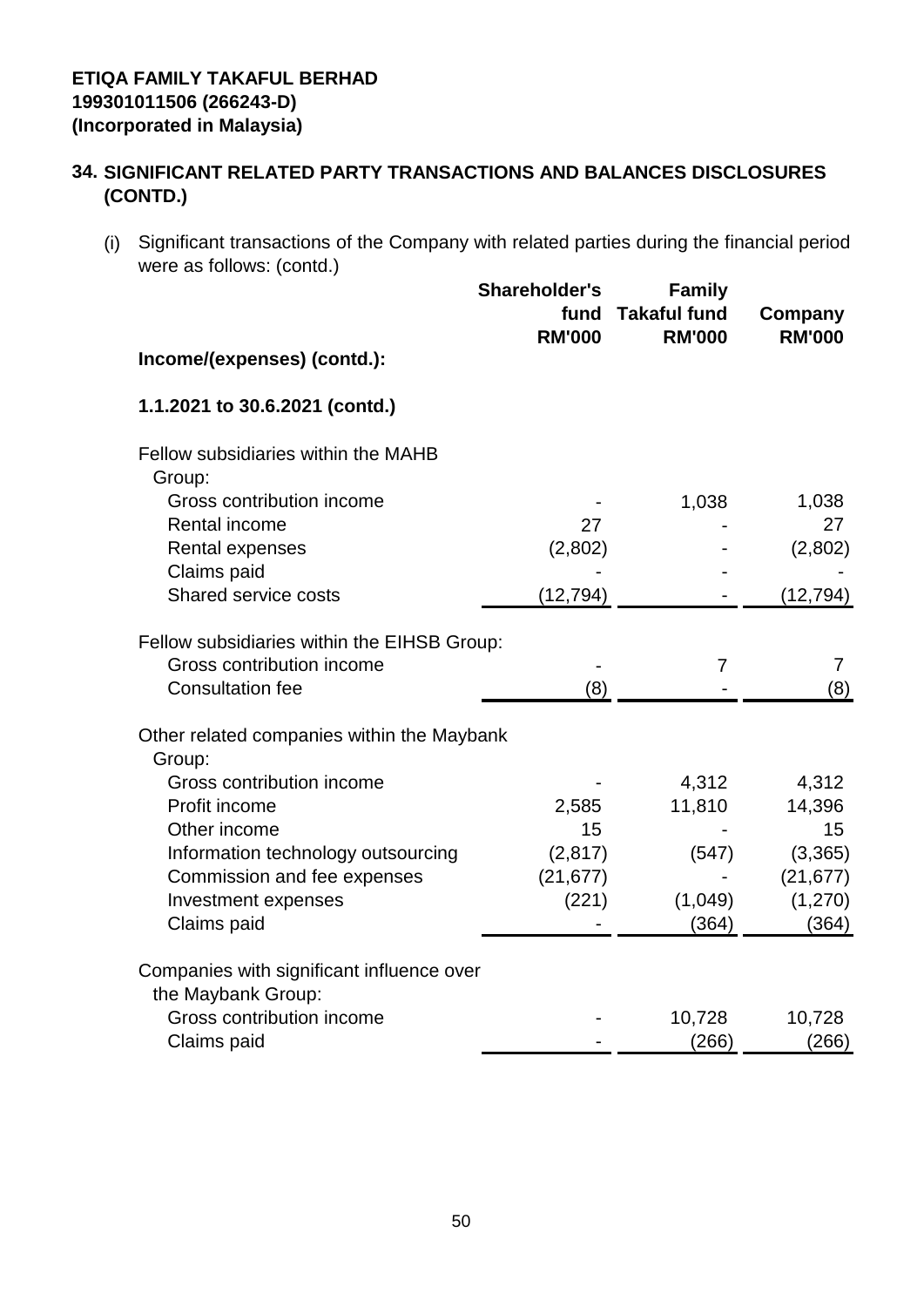(i) Significant transactions of the Company with related parties during the financial period were as follows: (contd.)

| Income/(expenses) (contd.):                                                                                                                                | <b>Shareholder's</b><br>fund<br><b>RM'000</b> | <b>Family</b><br><b>Takaful fund</b><br><b>RM'000</b> | Company<br><b>RM'000</b>                                |
|------------------------------------------------------------------------------------------------------------------------------------------------------------|-----------------------------------------------|-------------------------------------------------------|---------------------------------------------------------|
| 1.1.2020 to 30.6.2020                                                                                                                                      |                                               |                                                       |                                                         |
| Ultimate holding company:<br>Gross contribution income<br>Other income<br>Commission and fee expenses<br><b>Bank charges</b><br><b>ESGP</b><br>Claims paid | 494<br>(2,222)<br>(60)<br>(272)               | 10,301<br>(134)<br>(1,663)                            | 10,301<br>494<br>(2, 222)<br>(194)<br>(272)<br>(1,663)  |
| Immediate and penultimate holding<br>companies :                                                                                                           |                                               |                                                       |                                                         |
| Gross contribution income<br><b>Shared service costs</b><br>Remuneration of a seconded<br>employee                                                         | (4, 473)<br>(48)                              | 1,089<br>(8)                                          | 1,089<br>(4, 481)<br>(48)                               |
| Fellow subsidiaries within the MAHB<br>Group:                                                                                                              |                                               |                                                       |                                                         |
| Rental income<br>Rental expenses<br>Claims paid<br><b>Shared service costs</b>                                                                             | 27<br>(2, 494)<br>(25, 509)                   | (535)                                                 | 27<br>(2, 494)<br>(535)<br>(25, 509)                    |
| Other related companies within the<br>Maybank Group:                                                                                                       |                                               |                                                       |                                                         |
| Gross contribution income<br>Profit income<br>Other income<br>Information technology outsourcing<br>Commission and fee expenses<br>Investment expenses     | 4,644<br>23<br>(2, 138)<br>(18, 810)<br>(150) | 2,664<br>22,689<br>(986)<br>(778)                     | 2,664<br>27,333<br>23<br>(3, 124)<br>(18, 810)<br>(928) |
| Claims paid                                                                                                                                                |                                               | (25)                                                  | (25)                                                    |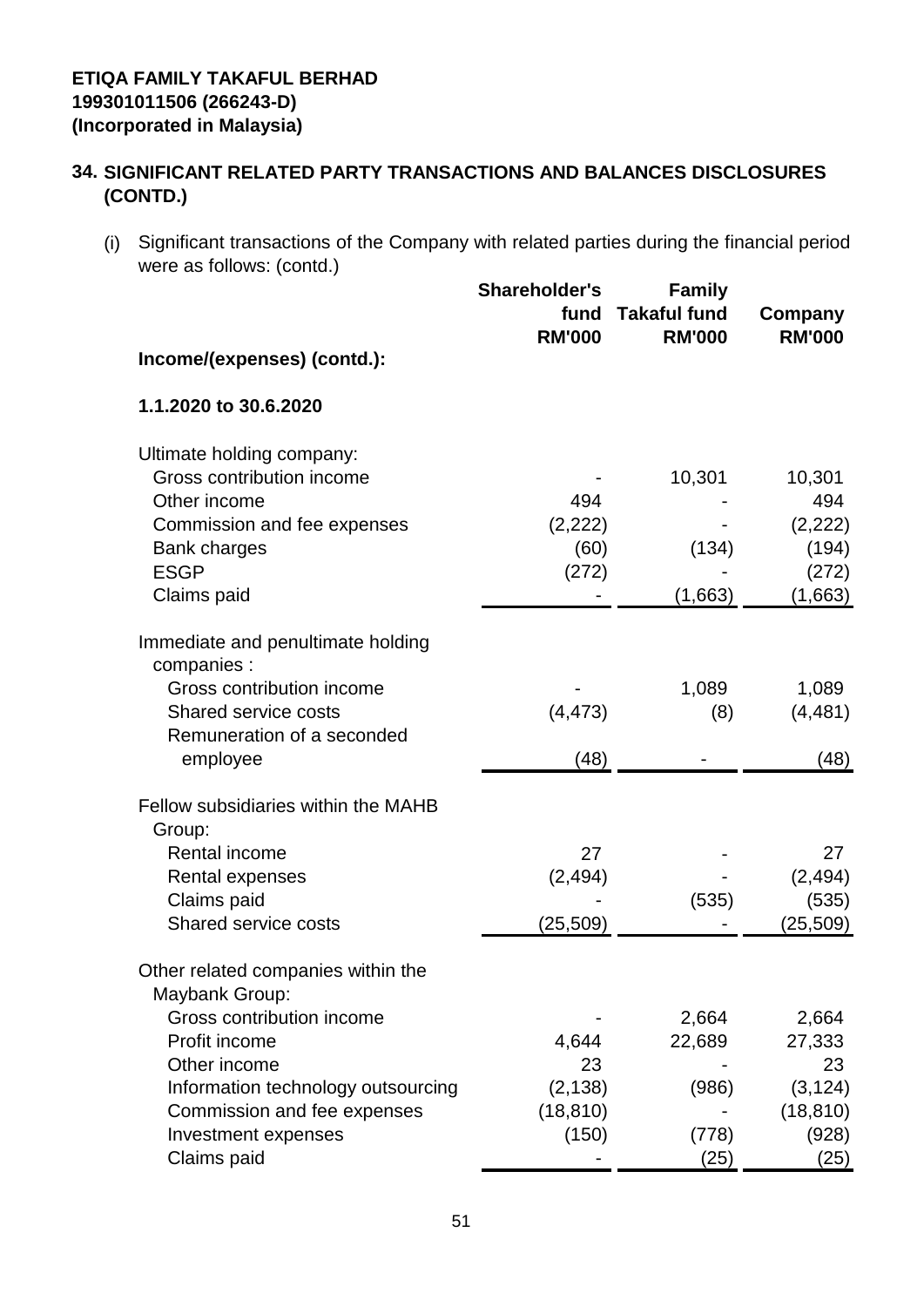(i) Significant transactions of the Company with related parties during the financial period were as follows: (contd.)

|                                                                 | <b>Shareholder's</b><br>fund<br><b>RM'000</b> | <b>Family</b><br><b>Takaful fund</b><br><b>RM'000</b> | Company<br><b>RM'000</b> |
|-----------------------------------------------------------------|-----------------------------------------------|-------------------------------------------------------|--------------------------|
| Income/(expenses) (contd.):                                     |                                               |                                                       |                          |
| 1.1.2020 to 30.6.2020 (contd.)                                  |                                               |                                                       |                          |
| Companies with significant influence over<br>the Maybank Group: |                                               |                                                       |                          |
| Gross contribution income                                       |                                               | 10,510                                                | 10,510                   |
| Claims paid                                                     |                                               | (2,666)                                               | (2,666)                  |

(ii) Included in the statements of financial position of the Company are amounts due from/(to) related companies as follows:

|                                                                           | <b>Shareholder's</b><br>fund<br><b>RM'000</b> | <b>Family</b><br><b>Takaful fund</b><br><b>RM'000</b> | Company<br><b>RM'000</b> |
|---------------------------------------------------------------------------|-----------------------------------------------|-------------------------------------------------------|--------------------------|
| 30.6.2021                                                                 |                                               |                                                       |                          |
| Ultimate holding company:                                                 |                                               |                                                       |                          |
| <b>Bank balances</b>                                                      | 51,211                                        | 67,046                                                | 118,257                  |
| Outstanding contributions                                                 |                                               | 8,011                                                 | 8,011                    |
| <b>Claim liabilities</b>                                                  |                                               |                                                       |                          |
| Sundry payables and accrued liabilities<br>Amount due to ultimate holding | (35,255)                                      |                                                       | (35, 255)                |
| company (Note 23)                                                         | (5, 724)                                      |                                                       | (5, 724)                 |
| Immediate and penultimate holding<br>companies :                          |                                               |                                                       |                          |
| Amount due to immediate holding<br>company (Note 23)                      | (1,290)                                       |                                                       | (1,290)                  |
| Amount due to penultimate holding<br>company (Note 23)                    | (1)                                           |                                                       |                          |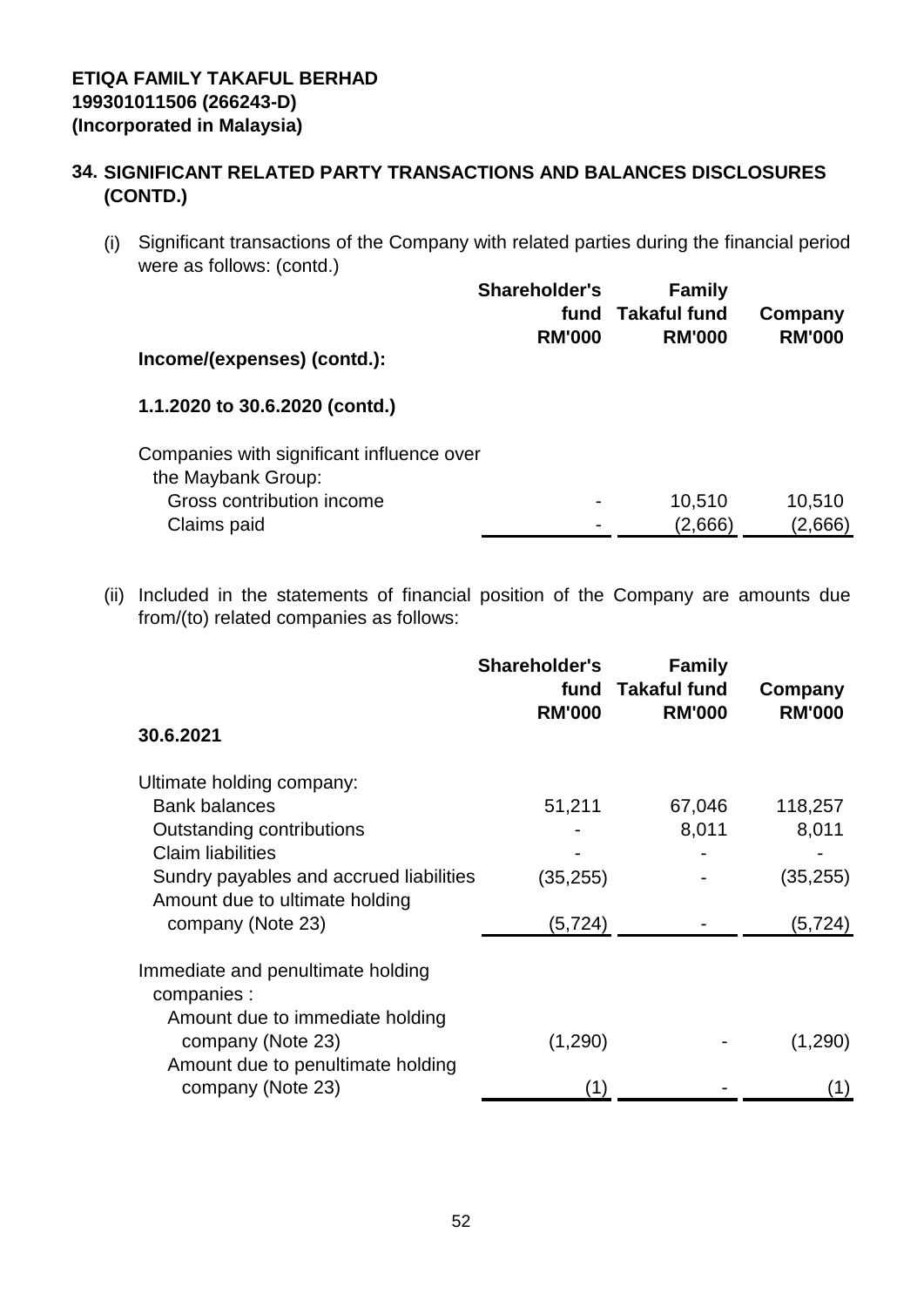(ii) Included in the statements of financial position of the Company are amounts due from/(to) related companies as follows: (contd.)

| 30.6.2021 (contd.)                                                        | Shareholder's<br>fund<br><b>RM'000</b> | <b>Family</b><br><b>Takaful fund</b><br><b>RM'000</b> | Company<br><b>RM'000</b> |
|---------------------------------------------------------------------------|----------------------------------------|-------------------------------------------------------|--------------------------|
| Fellow subsidiaries within the                                            |                                        |                                                       |                          |
| <b>MAHB Group:</b><br>Outstanding contributions                           |                                        | 462                                                   | 462                      |
| Amount due to other related<br>companies (Note 23)                        | (2,305)                                |                                                       | (2,305)                  |
| Other related companies within the<br>Maybank Group:                      |                                        |                                                       |                          |
| Income and profits due and accrued                                        | 240                                    | 1,125                                                 | 1,365                    |
| Fixed and call deposits                                                   | 186,145                                | 663,142                                               | 849,287                  |
| <b>Outstanding contributions</b>                                          |                                        | 163                                                   | 163                      |
| <b>Derivatives liabilities</b>                                            | (269)                                  | (783)                                                 | (1,052)                  |
| Sundry receivables, deposits and                                          |                                        |                                                       |                          |
| prepayments                                                               | 5,059                                  |                                                       | 5,059                    |
| Sundry payables and accrued liabilitie                                    | (1, 333)                               |                                                       | (1, 333)                 |
| Amount due to other related<br>companies (Note 23)                        |                                        | (10)                                                  | (10)                     |
| Companies with significant influence over<br>the Maybank Group:           |                                        |                                                       |                          |
| Outstanding contributions                                                 |                                        | 1,946                                                 | 1,946                    |
| 31.12.2020                                                                |                                        |                                                       |                          |
| Ultimate holding company:                                                 |                                        |                                                       |                          |
| <b>Bank balances</b>                                                      | 38,893                                 | 191,025                                               | 229,918                  |
| Outstanding contributions                                                 |                                        | 38                                                    | 38                       |
| <b>Claim liabilities</b>                                                  |                                        | (65)                                                  | (65)                     |
| Sundry payables and accrued liabilities<br>Amount due to ultimate holding | (28, 302)                              |                                                       | (28, 302)                |
| company (Note 23)                                                         | (5,032)                                |                                                       | (5,032)                  |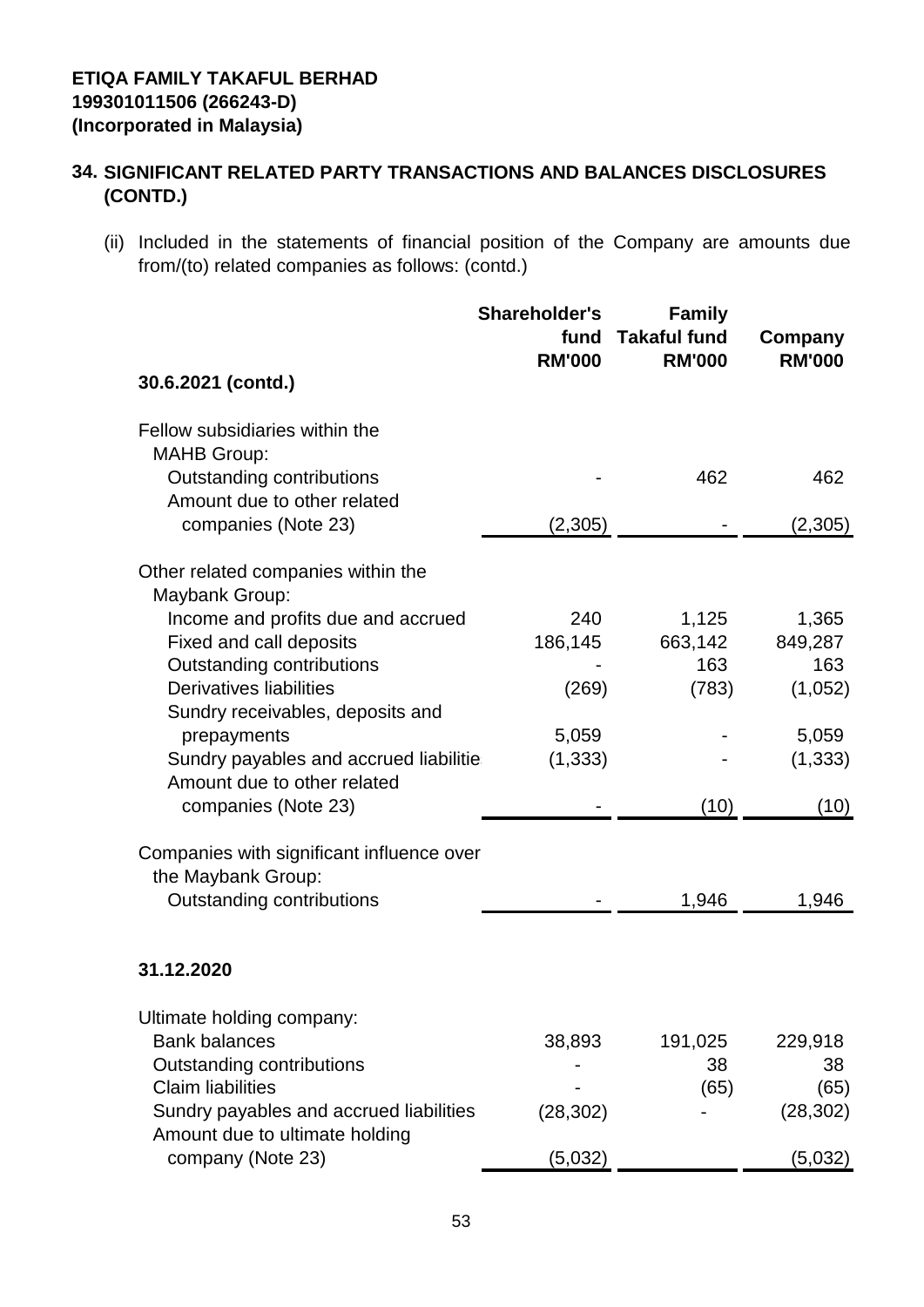(ii) Included in the statements of financial position of the Company are amounts due from/(to) related companies as follows: (contd.)

| 31.12.2020 (contd.)                                                        | <b>Shareholder's</b><br>fund<br><b>RM'000</b> | <b>Family</b><br><b>Takaful fund</b><br><b>RM'000</b> | Company<br><b>RM'000</b> |
|----------------------------------------------------------------------------|-----------------------------------------------|-------------------------------------------------------|--------------------------|
|                                                                            |                                               |                                                       |                          |
| Immediate and penultimate holding<br>companies :                           |                                               |                                                       |                          |
| Amount due from immediate holding                                          |                                               |                                                       |                          |
| company (Note 16)                                                          | 462                                           |                                                       | 462                      |
| <b>Claim liabilities</b>                                                   |                                               | (2)                                                   | (2)                      |
| Amount due to penultimate holding<br>company (Note 23)                     | (211)                                         |                                                       | (211)                    |
|                                                                            |                                               |                                                       |                          |
| Fellow subsidiaries within the MAHB Group:                                 |                                               |                                                       |                          |
| Outstanding contributions                                                  |                                               | 70                                                    | 70                       |
| Amount due from other related                                              |                                               |                                                       |                          |
| companies (Note 16)<br><b>Claim liabilities</b>                            | 10,388                                        | (22)                                                  | 10,388<br>(22)           |
| Amount due to other related                                                |                                               |                                                       |                          |
| companies (Note 23)                                                        | (4, 775)                                      |                                                       | (4, 775)                 |
|                                                                            |                                               |                                                       |                          |
| Fellow subsidiaries within the EIHSB Group:<br>Amount due to other related |                                               |                                                       |                          |
| companies (Note 23)                                                        | (8)                                           |                                                       | (8)                      |
|                                                                            |                                               |                                                       |                          |
| Other related companies within the Maybank                                 |                                               |                                                       |                          |
| Group:<br>Income and profits due and accrued                               | 848                                           | 5,038                                                 | 5,886                    |
| Fixed and call deposits                                                    | 374,042                                       | 1,600,927                                             | 1,974,968                |
| Outstanding contributions                                                  |                                               | 134                                                   | 134                      |
| <b>Claim liabilities</b>                                                   |                                               | (17)                                                  | (17)                     |
| Sundry receivables, deposits and                                           |                                               |                                                       |                          |
| prepayments                                                                | 5,850                                         |                                                       | 5,850                    |
| Sundry payables and accrued liabilitie<br>Amount due to other related      | (1, 163)                                      |                                                       | (1, 163)                 |
| companies (Note 23)                                                        | (34)                                          | (163)                                                 | (197)                    |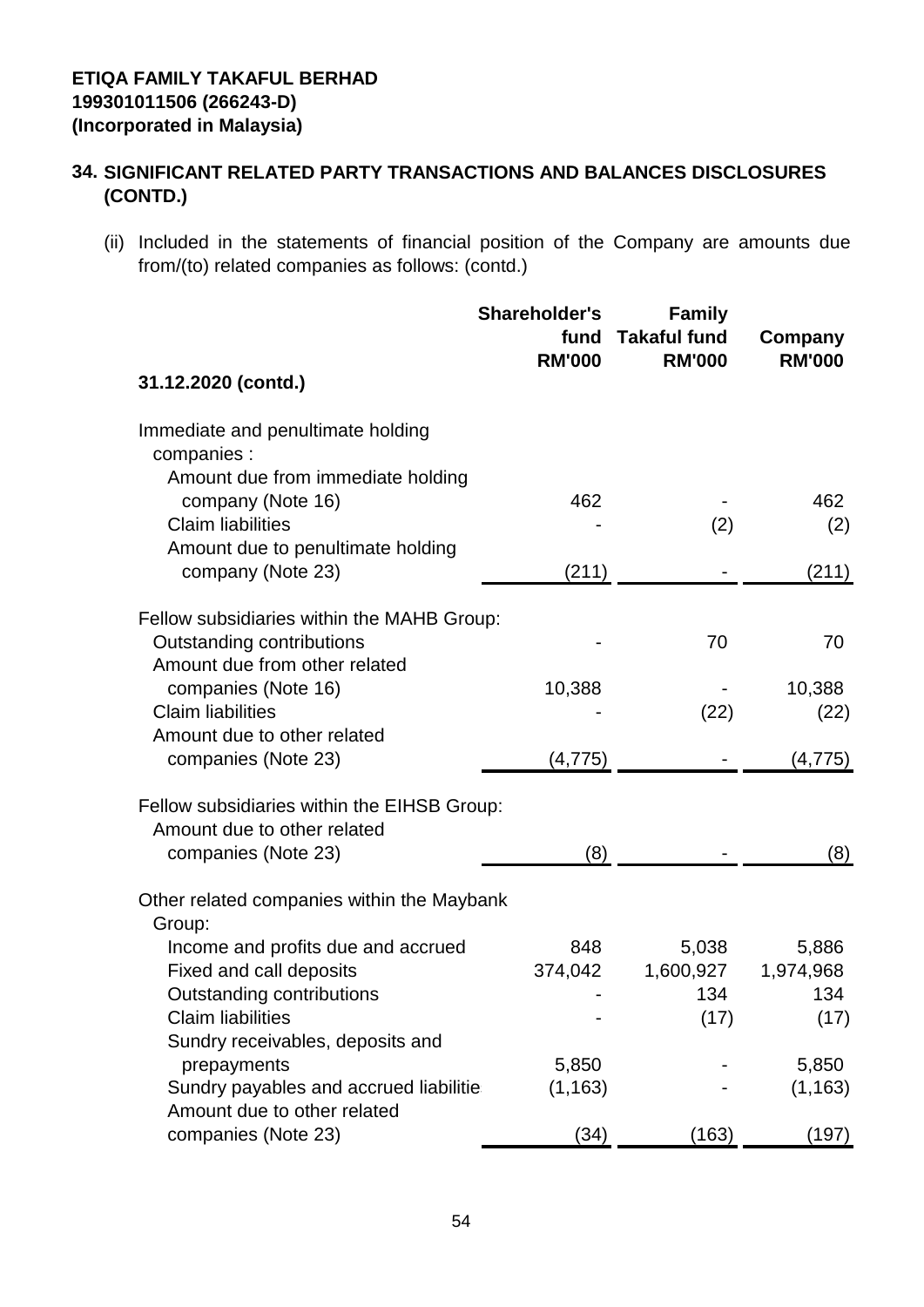(ii) Included in the statements of financial position of the Company are amounts due from/(to) related companies as follows: (contd.)

| 31.12.2020 (contd.)                       | <b>Shareholder's</b><br>fund<br><b>RM'000</b> | <b>Family</b><br><b>Takaful fund</b><br><b>RM'000</b> | Company<br><b>RM'000</b> |
|-------------------------------------------|-----------------------------------------------|-------------------------------------------------------|--------------------------|
| Companies with significant influence over |                                               |                                                       |                          |
| the Maybank Group:                        |                                               |                                                       |                          |
| Outstanding contributions                 |                                               | 1,475                                                 | 1,475                    |
| <b>Claim liabilities</b>                  |                                               | (234)                                                 | (234)                    |

#### (iii) Key management personnel compensation

(a) The remuneration of key management personnel during the financial period were as follows:

|                                        | 1.1.2021                         | 1.1.2020<br>to             |
|----------------------------------------|----------------------------------|----------------------------|
|                                        | to<br>30.6.2021<br><b>RM'000</b> | 30.6.2020<br><b>RM'000</b> |
| <b>Short-term employee benefits</b>    |                                  |                            |
| Fees                                   | 385                              | 280                        |
| Salaries, allowances and bonuses       | 601                              | 878                        |
| Contribution to EPF and pension scheme | 100                              | 144                        |
| <b>ESGP</b>                            | 92                               | 35                         |
| Other emoluments                       | 110                              | 62                         |
|                                        | 1,288                            | 1,399                      |

The remuneration of other key management personnel, being the non-executive directors of the Company are as disclosed in Notes 27 and 28 of the unaudited interim condensed financial statements.

(b) The number of shares awarded for ESGP to key management personnel were as follows:

|                        | 30.6.2021<br>'000 | 31.12.2020<br>'000 |
|------------------------|-------------------|--------------------|
| At 1 January           | 292               | 264                |
| Awarded                | 28                | 28                 |
| At 30 June/31 December | 320               | 292                |
| 55                     |                   |                    |